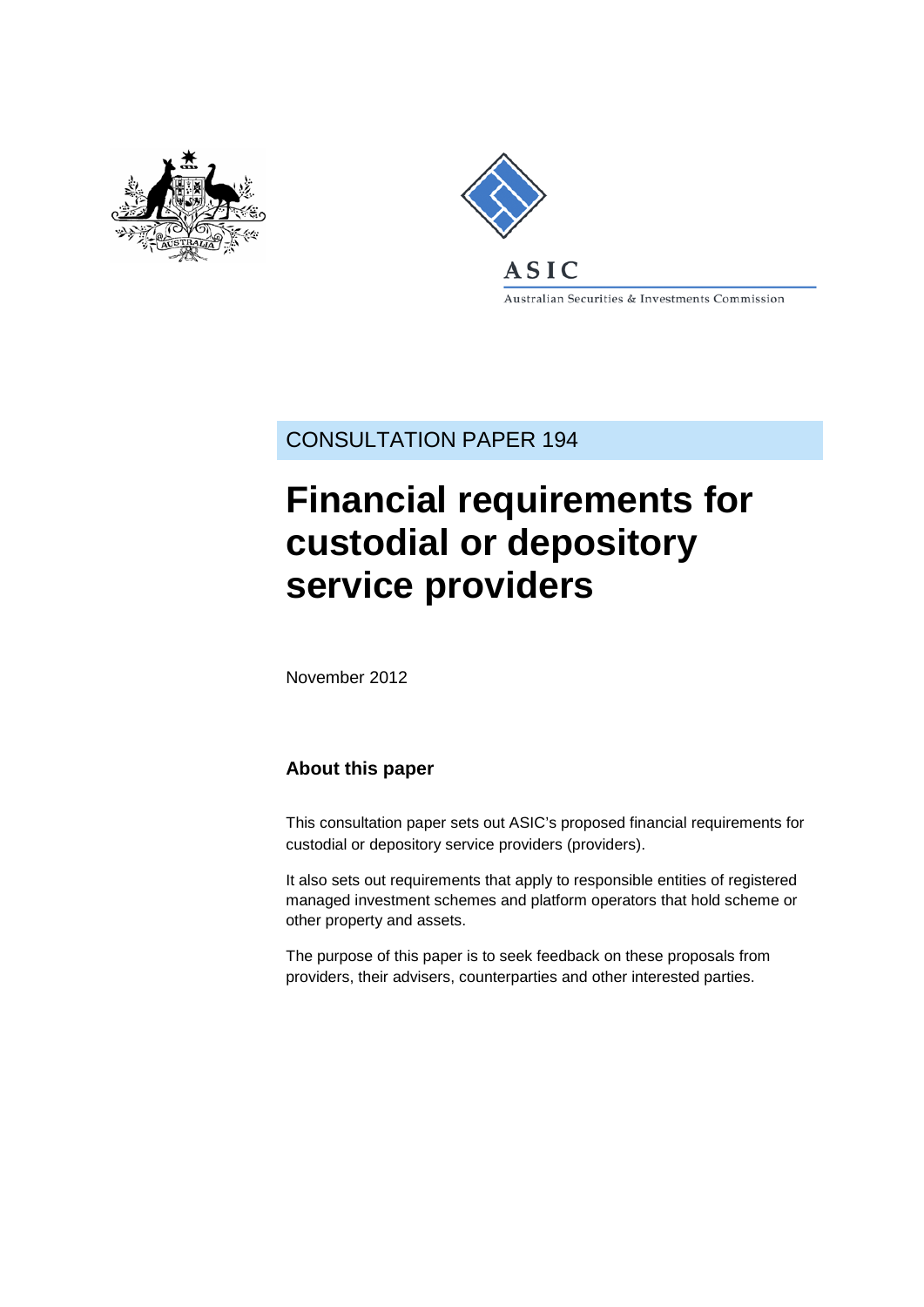#### **About ASIC regulatory documents**

In administering legislation ASIC issues the following types of regulatory documents.

**Consultation papers**: seek feedback from stakeholders on matters ASIC is considering, such as proposed relief or proposed regulatory guidance.

**Regulatory guides**: give guidance to regulated entities by:

- explaining when and how ASIC will exercise specific powers under legislation (primarily the Corporations Act)
- explaining how ASIC interprets the law
- describing the principles underlying ASIC's approach
- giving practical guidance (e.g. describing the steps of a process such as applying for a licence or giving practical examples of how regulated entities may decide to meet their obligations).

**Information sheets**: provide concise guidance on a specific process or compliance issue or an overview of detailed guidance.

**Reports**: describe ASIC compliance or relief activity or the results of a research project.

#### **Document history**

This paper was issued on 14 November 2012 and is based on the Corporations Act as at that date.

#### **Disclaimer**

The proposals, explanations and examples in this paper do not constitute legal advice. They are also at a preliminary stage only. Our conclusions and views may change as a result of the comments we receive or as other circumstances change.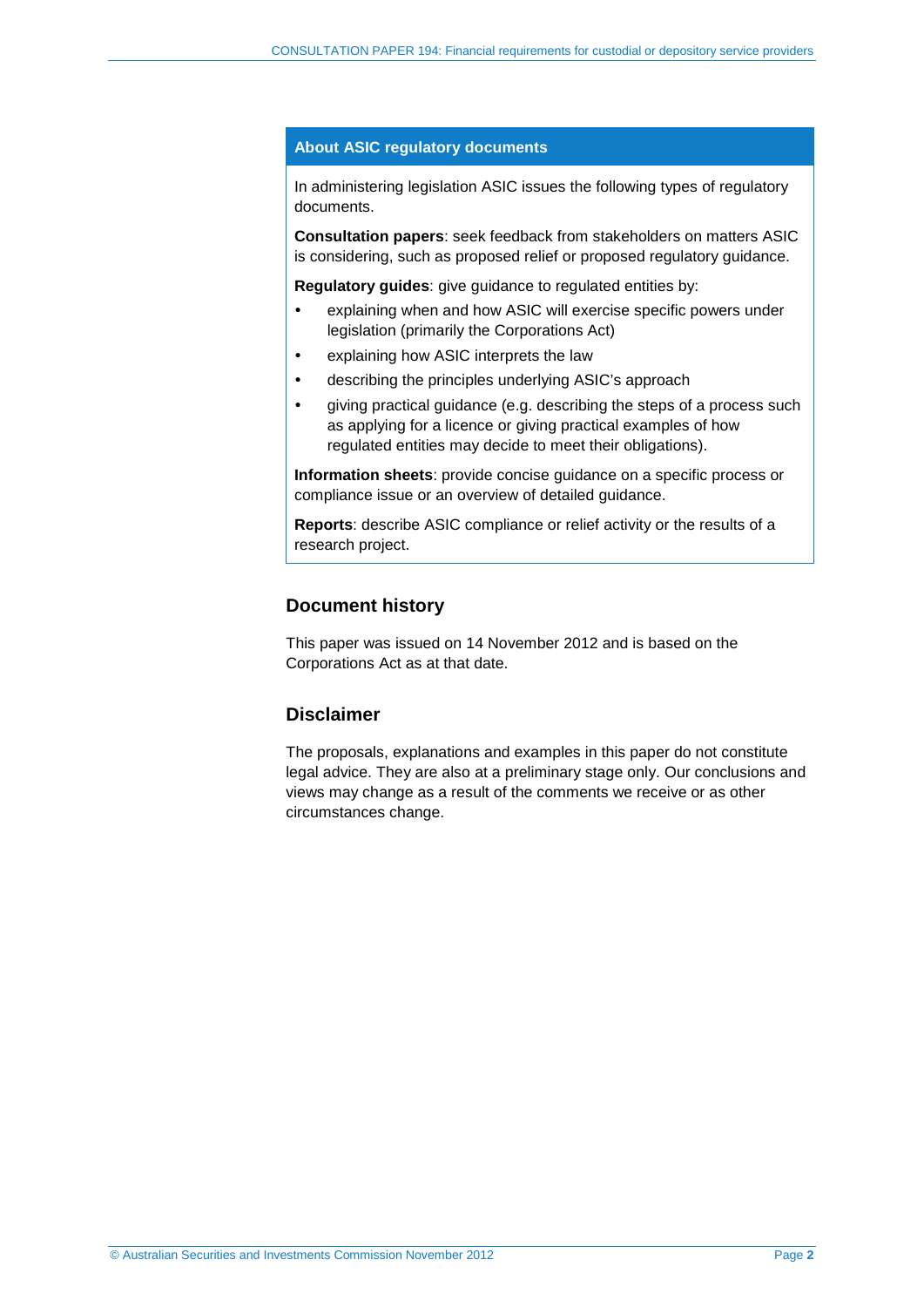## **Contents**

| A | Our review of financial requirements for AFS licensees6                                                                       |  |
|---|-------------------------------------------------------------------------------------------------------------------------------|--|
| В | Proposed financial requirements for Custodians 17                                                                             |  |
| C | Proposed financial requirements for incidental providers 26<br>Definition of 'incidental custodial and depository services'26 |  |
| D |                                                                                                                               |  |
| Е |                                                                                                                               |  |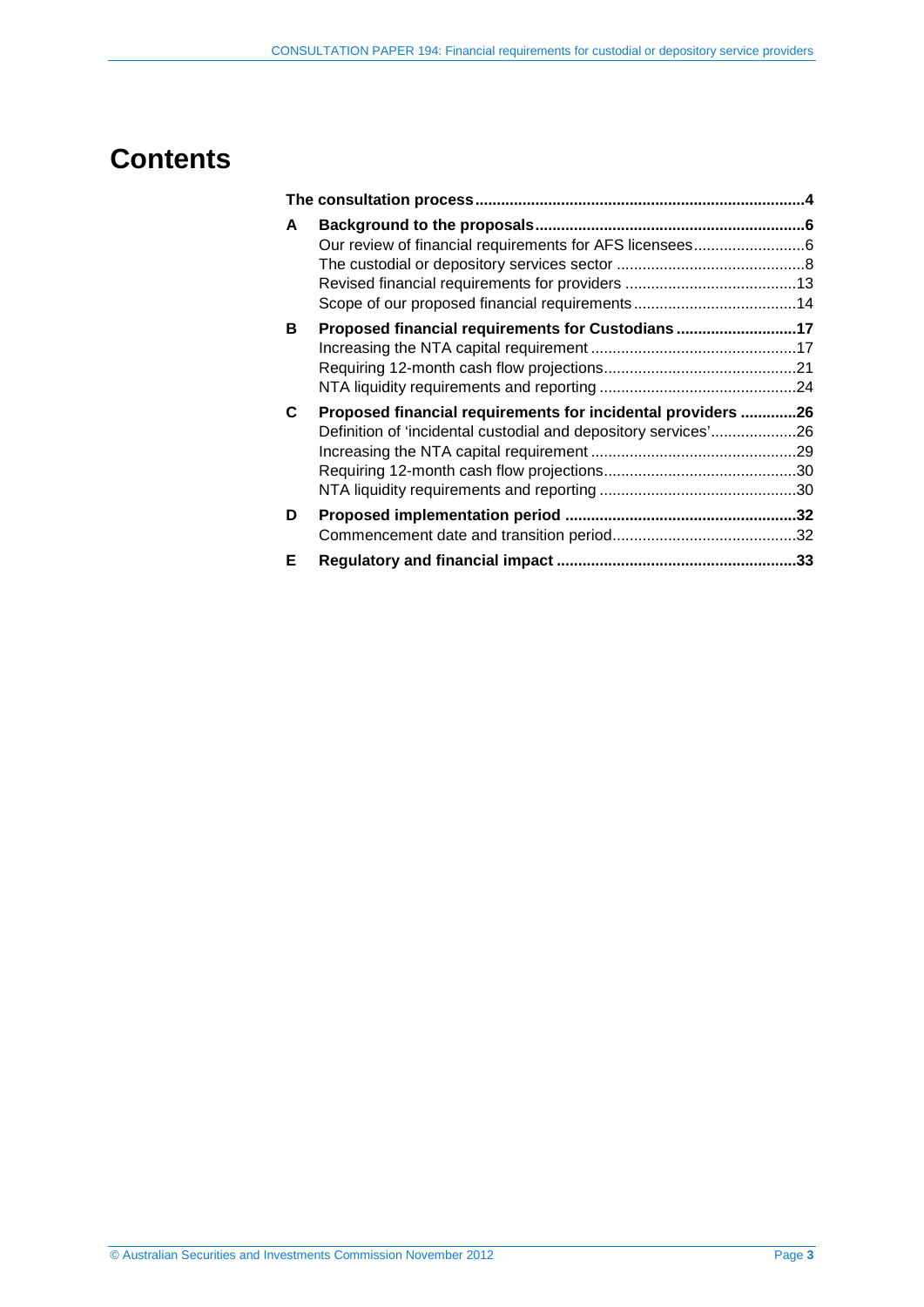## <span id="page-3-0"></span>**The consultation process**

You are invited to comment on the proposals in this paper, which are only an indication of the approach we may take and are not our final policy.

As well as responding to the specific proposals and questions, we also ask you to describe any alternative approaches you think would achieve our objectives.

We are keen to fully understand and assess the financial and other impacts of our proposals and any alternative approaches. Therefore, we ask you to comment on:

- the likely compliance costs;
- the likely effect on competition; and
- other impacts, costs and benefits.

Where possible, we are seeking both quantitative and qualitative information. We are also keen to hear from you on any other issues you consider important.

Your comments will help us develop our policy on financial requirements for custodians. In particular, any information about compliance costs, impacts on competition and other impacts, costs and benefits will be taken into account if we prepare a Regulation Impact Statement: see Section [E,](#page-32-0) 'Regulatory and financial impact'.

#### **Making a submission**

We will not treat your submission as confidential unless you specifically request that we treat the whole or part of it (such as any financial information) as confidential.

Comments should be sent by 14 January 2013 to:

Jane Rennie Strategy Advisor Strategic Policy Australian Securities and Investments Commission GPO Box 9827 Melbourne VIC 3000 facsimile: 03 9280 3444 email: [policy.submissions@asic.gov.au](mailto:policy.submissions@asic.gov.au)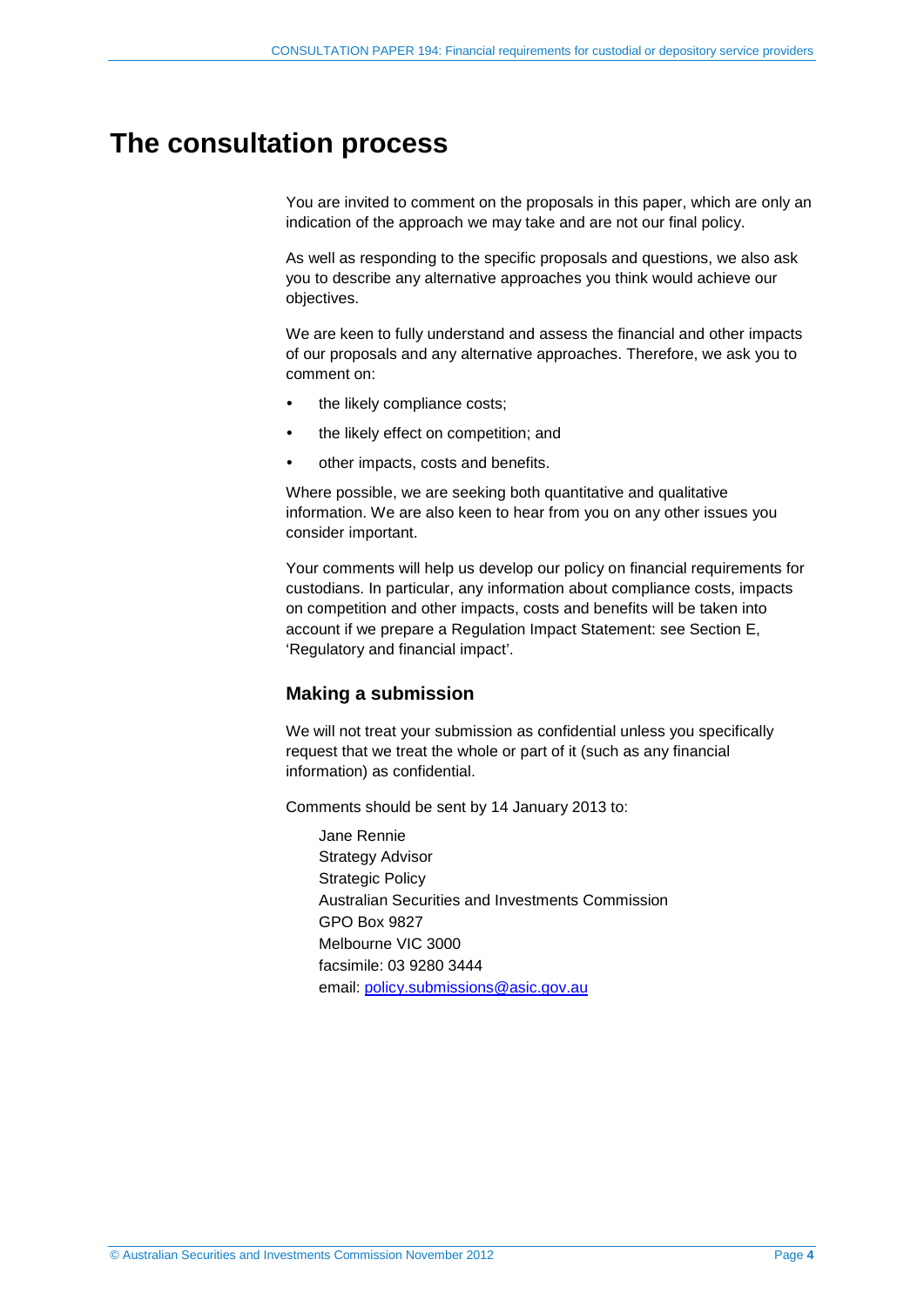## **What will happen next?**

| Stage 1 | 14 November 2012  | ASIC consultation paper released                                                         |
|---------|-------------------|------------------------------------------------------------------------------------------|
| Stage 2 | 14 January 2013   | Comments due on the consultation paper                                                   |
|         | March 2013        | Updates to Regulatory Guide 166<br>Licensing: Financial requirements<br>(RG 166) drafted |
| Stage 3 | <b>April 2013</b> | Updated RG 166 released                                                                  |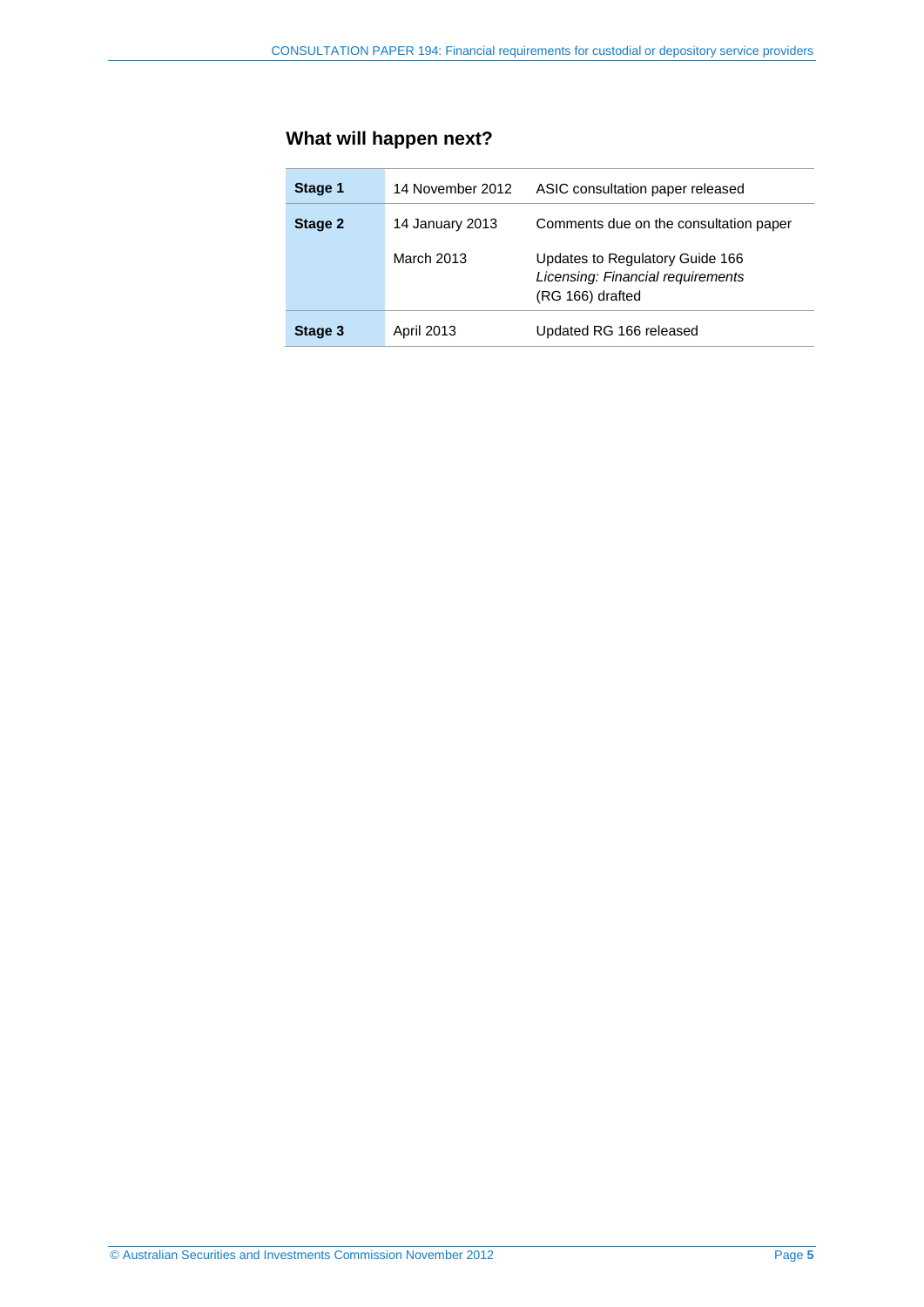## <span id="page-5-0"></span>**A Background to the proposals**

#### **Key points**

Australian financial services (AFS) licensees are subject to licensee conduct obligations, generally including the obligation to maintain adequate financial resources and risk management systems.

Carrying on a business of providing a custodial or depository service is generally a financial service that requires authorisation under an AFS licence. Providers required to hold an AFS licence must meet licensee conduct obligations.

We have decided to review the financial requirements that apply to providers to ensure that they are appropriate for this industry sector.

We have also decided to review financial requirements for the following AFS licensees that hold scheme property and other assets under the relevant managed investment schemes with a view to achieving consistency for providers:

- responsible entities, including responsible entities of IDPS-like schemes; and
- operators of investor directed portfolio services (IDPS) that are responsible for holding IDPS property or other assets.

This review forms part of our broader review of financial requirements for all AFS licensees.

## <span id="page-5-1"></span>**Our review of financial requirements for AFS licensees**

1 All Australian financial services (AFS) licensees, unless they are a body regulated by the Australian Prudential Regulation Authority (APRA), are subject to the obligations to have:

- (a) adequate resources available to provide the financial services covered by the licence and to carry out supervisory arrangements  $(s912A(1)(d))$ ; and
- (b) adequate risk management systems (s912A(1)(h)).

Note: A draft of the Superannuation Legislation Amendment (Further Measures) Bill 2012 was published by Treasury on 18 October 2012. It would subject bodies regulated by APRA to these requirements if they are responsible entities of registered schemes and also registrable superannuation entity (RSE) licensees as defined in the *Superannuation Industry (Supervision) Act 1993*. Such bodies would not be subject to the requirement to have adequate risk management systems in relation to risks solely relating to the operation of a regulated superannuation fund by the licensee.

2 ASIC determines minimum financial requirements that an AFS licensee must meet. These are set out in Regulatory Guide 166 *Licensing: Financial*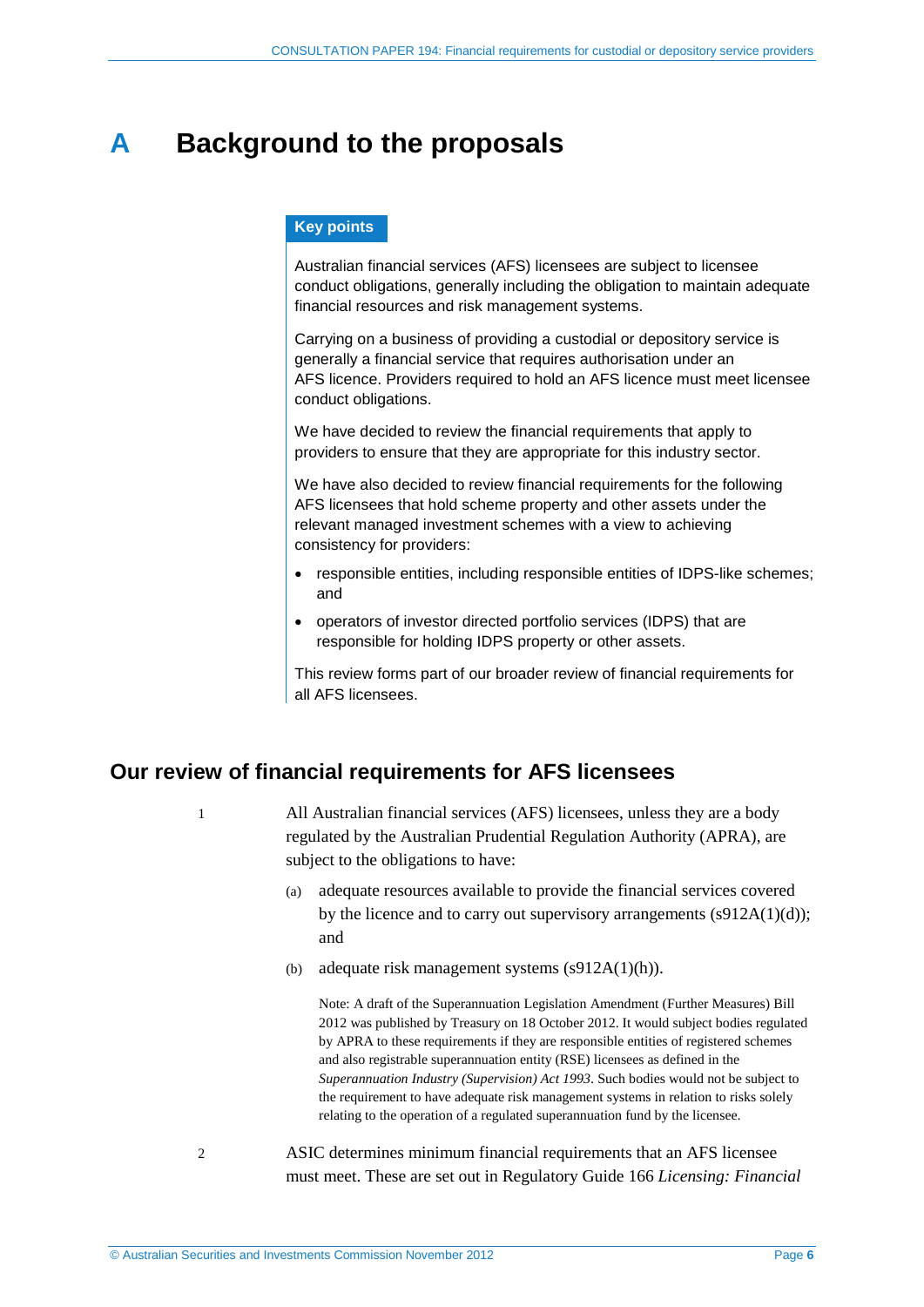*requirements* (RG 166). They apply to AFS licensees by way of conditions on their AFS licence, or by the application of modified provisions of the *Corporations Act 2001* (Corporations Act) applying under ASIC class order (e.g. Class Order [11/1140] *Financial requirements for responsible entities*).

- <span id="page-6-0"></span>3 RG 166 states that ASIC imposes financial requirements on AFS licensees to help ensure that:
	- (a) they have sufficient financial resources to conduct their financial services business in compliance with the Corporations Act (including carrying out supervisory arrangements);
	- (b) there is a financial buffer that decreases the risk of a disorderly or noncompliant wind-up if the business fails; and
	- (c) there are incentives for owners to comply with the Corporations Act through risk of financial loss.
- <span id="page-6-1"></span>4 RG 166 explains that various financial requirements are imposed on AFS licensees according to the types of financial services they provide. Many of the requirements set out in RG 166 were set in 2002 when the current financial services regime was implemented. Some were implemented earlier the \$5 million net tangible assets (NTA) requirement for responsible entities that hold most kinds of scheme property themselves was set in 1998. These requirements have not been revised since they were first implemented.
- 5 We are now progressively reviewing the financial requirements applying to AFS licensees in various industry sectors.
- 6 Our purpose in conducting these reviews is to ensure that the financial requirements applying to each industry sector are appropriate and represent the most suitable mechanisms for achieving the objectives set out in paragraph [3.](#page-6-0)
- 7 [Table 1](#page-7-1) sets out the current status of our consultation on financial requirements for AFS licensees.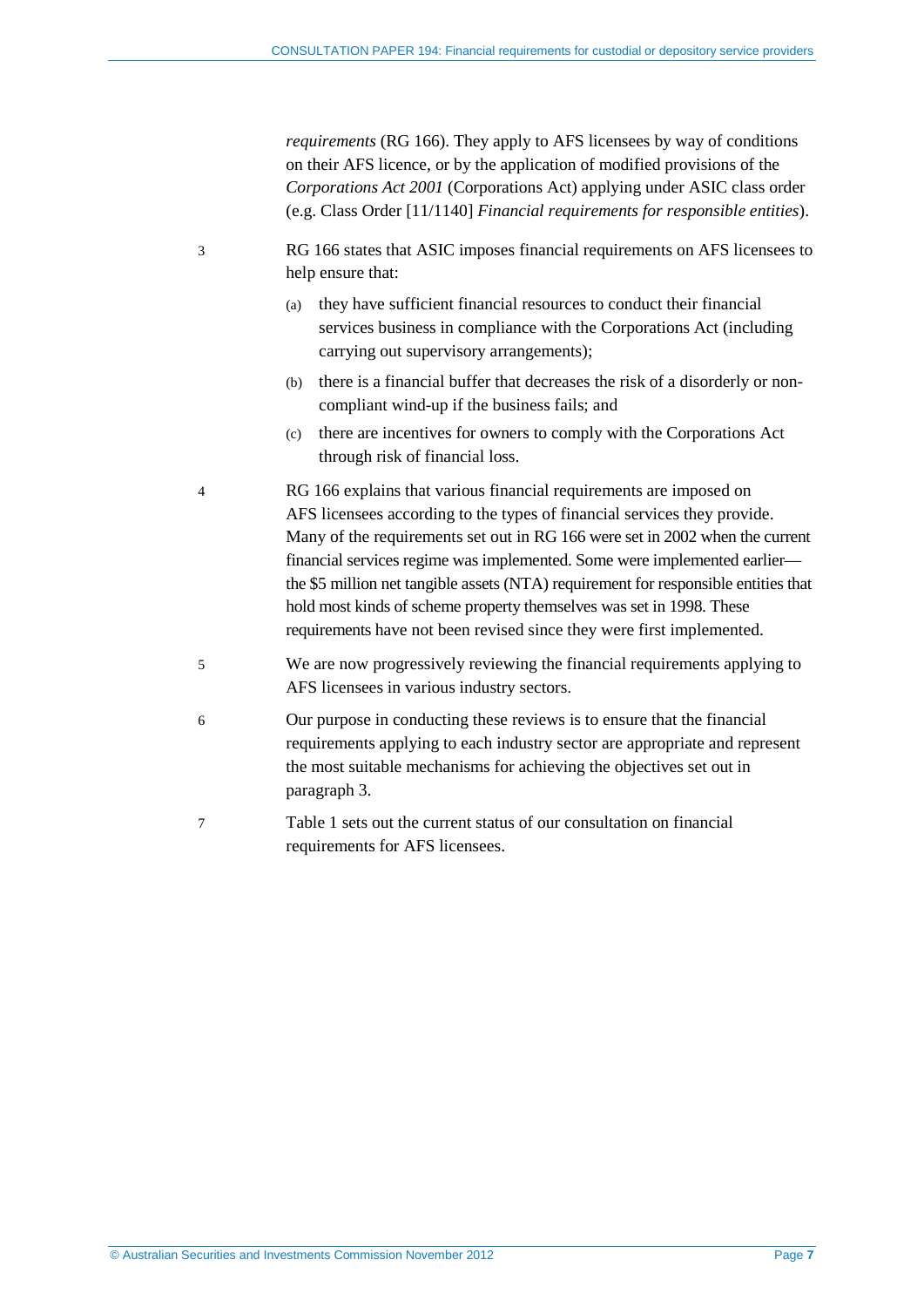| <b>Responsible entities of</b><br>registered managed<br>investment schemes                                                   | Consultation Paper 140 Responsible entities: Financial requirements (CP 140)<br>was released in September 2010. Amended requirements for responsible entities<br>commenced on 1 November 2012: see Appendix 2 of RG 166.                                                                                                                                                                                                               |
|------------------------------------------------------------------------------------------------------------------------------|----------------------------------------------------------------------------------------------------------------------------------------------------------------------------------------------------------------------------------------------------------------------------------------------------------------------------------------------------------------------------------------------------------------------------------------|
| <b>Issuers of retail over-</b><br>the-counter (OTC)<br>derivatives                                                           | Consultation Paper 156 Retail OTC derivative issuers: Financial requirements<br>(CP 156) was released in May 2011. Amended requirements for OTC derivative<br>issuers will commence from 31 January 2013: see Appendix 8 of RG 166.                                                                                                                                                                                                    |
| <b>Persons providing</b><br>financial services in<br>relation to the carbon<br>pricing mechanism and<br>other carbon markets | We consulted on the financial requirements that should apply to persons providing<br>financial services in emissions units in March 2012: see Consultation Paper 175<br>Carbon markets: Training and financial requirements (CP 175). We concluded that<br>we should apply RG 166 to emissions units, unchanged: see Report 283<br>Response to submissions on CP 175 Carbon markets: Training and financial<br>requirements (REP 283). |
| <b>Investor directed</b><br>portfolio service (IDPS)<br>operators                                                            | Consultation Paper 176 Review of ASIC policy on platforms: Update to RG 148<br>(CP 174), released in March 2012, sets out proposals for revising our guidance on<br>platforms in Regulatory Guide 148 Investor directed portfolio services (RG 148).<br>Feedback on CP 174 is currently being reviewed.                                                                                                                                |
| <b>Electricity derivative</b><br>market participants                                                                         | Consultation Paper 177 Electricity derivative market participants: Financial<br>requirements (CP 177) was released in May 2012. Feedback on CP 177 is<br>currently being reviewed.                                                                                                                                                                                                                                                     |
| <b>Managed discretionary</b><br>accounts                                                                                     | We are undertaking a review of the managed discretionary account services<br>sector and will consult with industry on revising Regulatory Guide 179 Managed<br>discretionary account services (RG 179) later in 2012.                                                                                                                                                                                                                  |
| <b>Custodial or depository</b><br>services and holding<br>assets of managed<br>investment schemes                            | We are undertaking a review of Regulatory Guide 133 Managed investments:<br>Scheme property arrangements (RG 133). This review will include consultation<br>about the definitions of special custody assets and Tier \$500,000 assets.                                                                                                                                                                                                 |

<span id="page-7-1"></span>

## <span id="page-7-0"></span>**The custodial or depository services sector**

- 8 A provider is a person who is responsible for safekeeping financial products or a beneficial interest in financial products on trust for or on behalf of another person (the client) in certain circumstances. Typically, management powers and responsibilities over the assets are undertaken by the client or a separate manager, rather than the provider. Importantly, the provider ordinarily only acts on properly authorised instructions from its direct client or authorised agent. $1$
- 9 Providers can be classified into three main groups:
	- (a) 'Custodians'—see paragraphs [18–](#page-9-0)[20;](#page-9-1)

<span id="page-7-2"></span>-

 $1$  Unlike other providers, responsible entities for managed investment schemes engaging in self-custody do not receive their instructions from a third party client.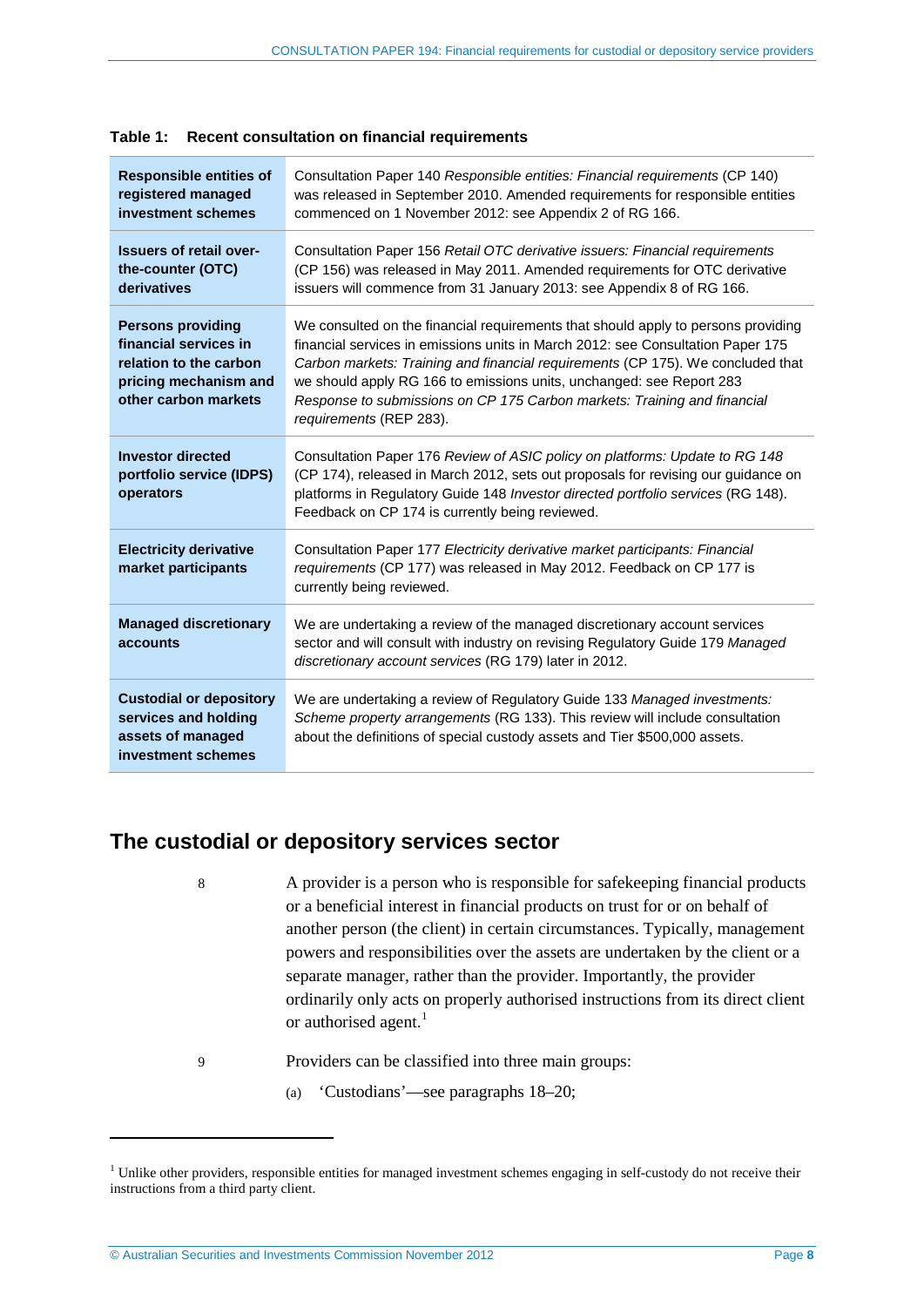Note: In this paper, we use the term 'Custodian', with a capital, to describe providers that are set up mainly to provide custodial or depository services, as opposed to, for example, businesses where these services are merely incidental.

- (b) providers holding IDPS property or assets (asset holders for IDPS)—see paragraphs [25–](#page-10-0)[27;](#page-10-1) and
- (c) incidental custodial or depository service providers (incidental providers)—see paragraphs [28–](#page-11-0)[30.](#page-11-1)
- 10 The operation of a registered scheme or holding of assets of a registered scheme is explicitly excluded from the definition of providing a custodial or depository service. However, the proposals in this consultation paper relating to custodial or depository service providers also apply to responsible entities of managed investment schemes that hold scheme property or assets.
- 11 The term 'custodial or depository service' is given specific statutory definition in the Corporations Act. The Corporations Act states that a person provides custodial or depository services to another person if, under an arrangement between the provider and the client or between the provider and another person with whom the client has an arrangement, a financial product or a beneficial interest in a financial product is held by the provider in trust for, or on behalf of, the client or another person nominated by the client: s766E. Certain conduct is excluded from this definition—for example, the operation of a registered scheme or holding of assets of a registered scheme.
- 12 The precise duties and responsibilities of a provider will depend on the terms of its appointment and, in the context of a managed investment scheme, the exact legal relationships between the beneficiaries of the trust or other clients, the manager (if any) and the provider. Unless specifically determined by regulatory requirements, the duties of the provider are expressly determined by contract between the provider and the client (e.g. the trustee of a regulated superannuation fund).
- 13 Providers play a significant role in the safekeeping of client assets. As at 31 December 2011, approximately \$1.82 trillion of assets of Australian investors are held in custody. [2](#page-7-2) This is expected to more than triple over the next 15 years to \$6.4 trillion (in nominal terms),<sup>[3](#page-8-0)</sup> in part due to the proposed increase in superannuation guarantee contributions.[4](#page-8-1)
- 14 The custodial or depository services industry in Australia is concentrated and dominated by local operations of international providers. Custody of a substantial majority of client assets is concentrated with a few major

<u>.</u>

<span id="page-8-2"></span><sup>2</sup> Australian Custodial Services Association (ACSA), *Australian investor assets under custody*, ACSA website, [www.custodial.org.au/public\\_panel/industrystats\\_investor.php.](http://www.custodial.org.au/public_panel/industrystats_investor.php) This figure excludes other types of custodial arrangements, such as 'incidental custodial or depository services': see Proposal C1.

<span id="page-8-1"></span><span id="page-8-0"></span> $3$  Rice Warner Actuaries, *Investment custody in Australia*, report, March 2011.<br> $4$  The Australian Government has announced changes that, if agreed to by Parliament, will increase the superannuation guarantee rate from 9% to 12% from 2013–14 to 2019–20.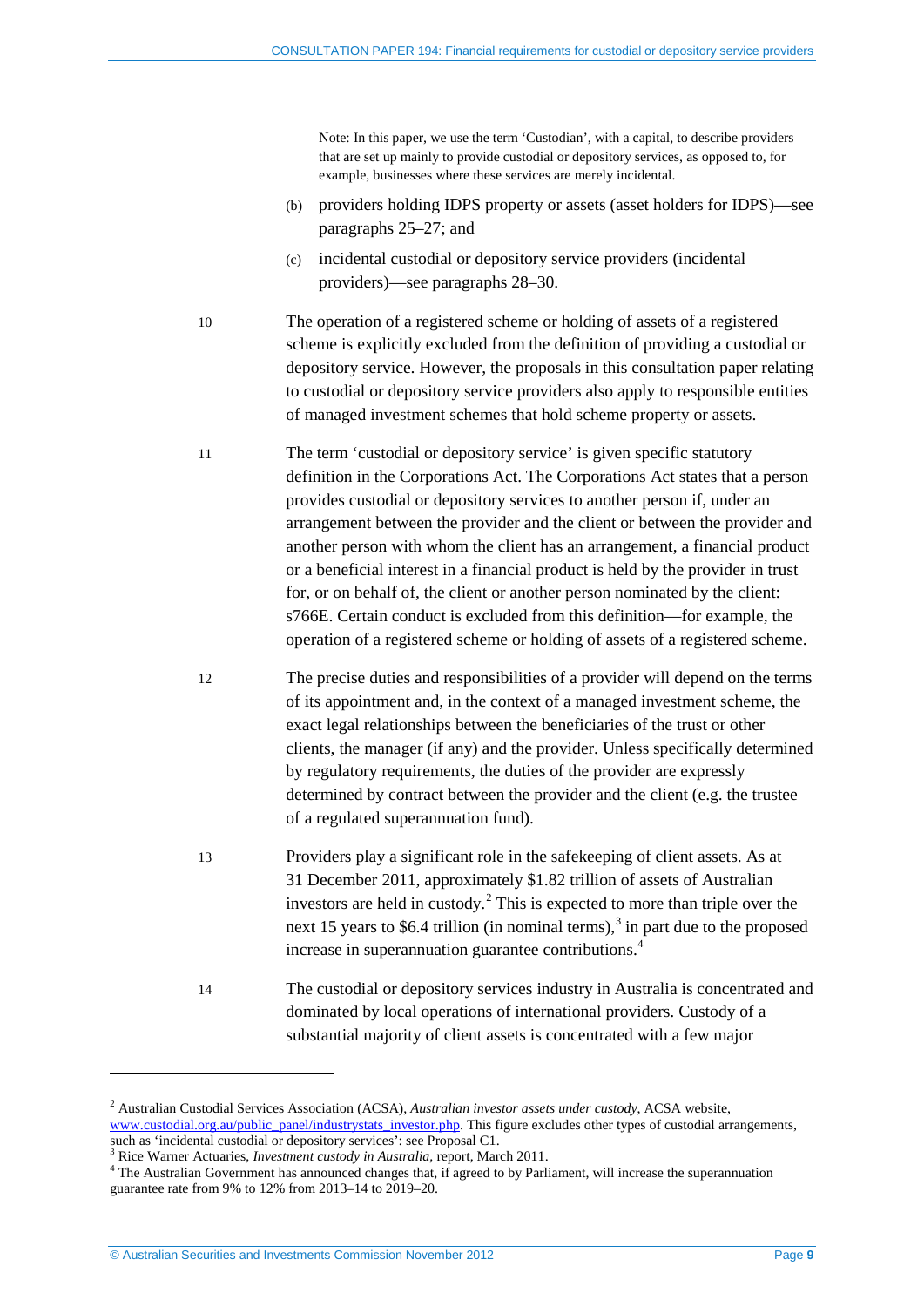providers: see Report 291 *Custodial and depository services in Australia*  (REP 291) at Table 3.

- 15 Providers are important gatekeepers in the financial services industry because they ensure that appropriate processes to authorise transactions are observed and records kept.
- 16 ASIC authorises certain entities to provide custodial or depository services for financial products. A licensed provider must demonstrate compliance with the financial requirements of its AFS licence.
- 17 The financial requirements for providers are set out in RG 166. Under their current licence conditions, providers are generally subject to two levels of financial requirements. These are:
	- (a) the base level financial requirements of solvency and positive net assets, cash needs and audit (see Section B of RG 166); and
	- (b) a minimum of \$5 million NTA if the provider has custody of 'financial products or beneficial interests in financial products' *other than incidentally* to the provision of financial services by them or a related body corporate or act as a custodian asset holder for an IDPS (see RG 166.226).

Additionally, RG 166 requires that AFS licensees that hold client money or property must hold at least \$50,000 in surplus liquid funds (SLF) unless the value of the money and property for all clients is less than \$100,000.

#### **Custodians**

<span id="page-9-0"></span>18 Some businesses are set up mainly to provide custodial or depository services, as opposed to businesses where these services are merely incidental: see paragraphs [28–](#page-11-0)[30.](#page-11-1) We use the term 'Custodian' to describe these operators. A Custodian requires custodial or depository services authorisation on its AFS licence.

- 19 Clients of a Custodian characteristically place significant trust in the Custodian to safeguard and administer their assets. Substantial operating capacity is usually required for these businesses. It is particularly important that there is opportunity for an orderly winding up of these providers to prevent client loss, because the Custodian may hold assets of many different clients coming from different sources.
- <span id="page-9-1"></span>20 A Custodian must meet the base level financial requirements in RG 166 and the additional \$5 million NTA requirement in RG 166.226. A Custodian that holds client money or property must also meet the SLF requirement unless the value of the money and property for all clients is less than \$100,000.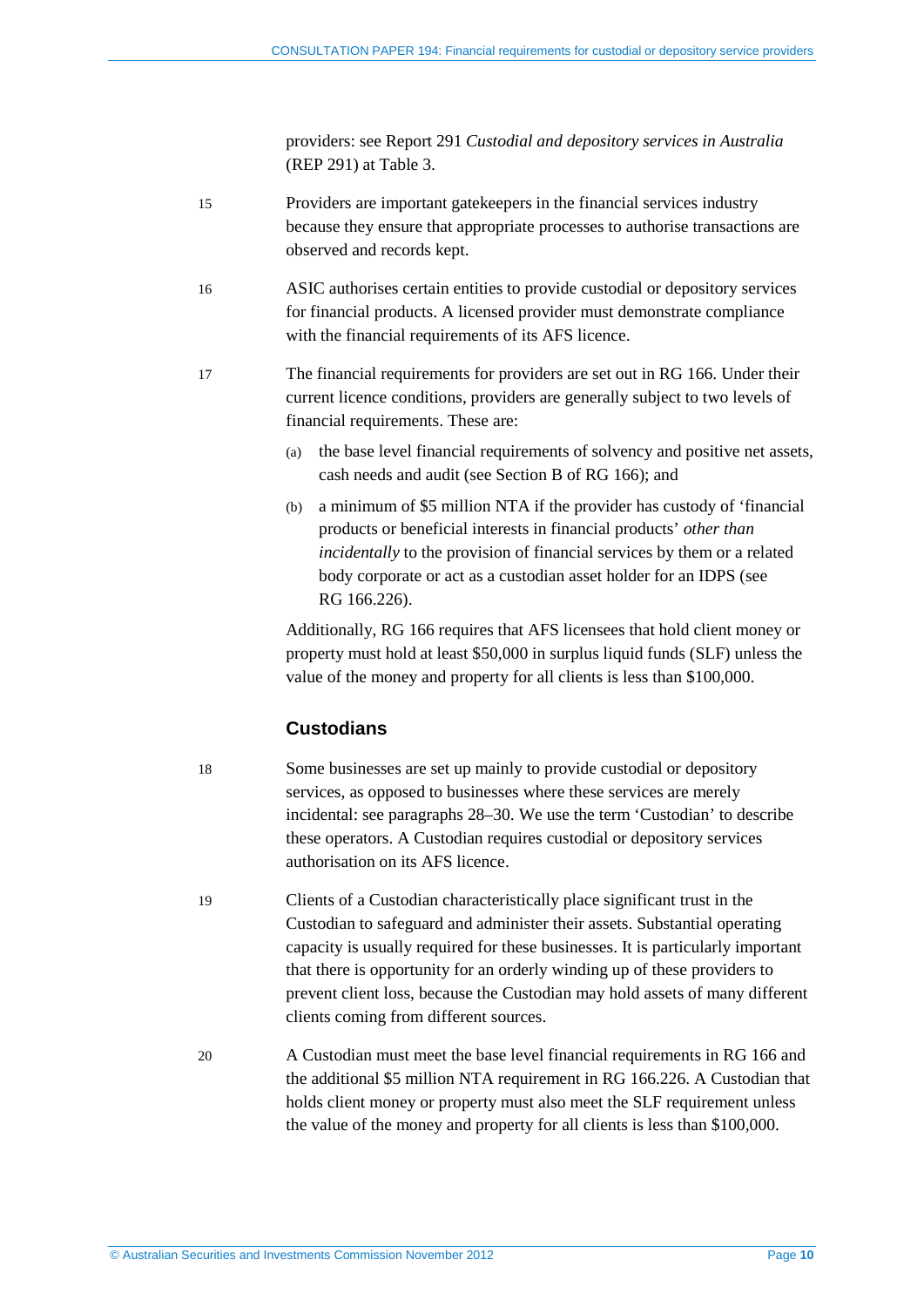#### **Responsible entities holding scheme property or assets**

21 A responsible entity is a licensed entity or body that operates a registered managed investment scheme (scheme). The operation of a registered scheme or the holding of assets of a registered scheme does not constitute a custodial or depository service and therefore custodial or depository service authorisation is not required.

- 22 A responsible entity must meet the minimum \$5 million NTA requirement itself unless, for each registered scheme it operates, all the scheme property or assets of the scheme not held by members are:
	- (a) held by a person (appointed by the responsible entity) that holds at least \$5 million NTA or is an authorised deposit-taking institution (ADI) or a market or clearing participant (or subcustodian appointed by either); or
	- (b) special custody assets or Tier \$500,000 class assets *as defined in RG 166*, each of which are held by the responsible entity or a person appointed by the responsible entity (or subcustodian of that Custodian).

A responsible entity that holds client money or property must also meet the SLF requirement unless the value of the money and property for all clients is less than \$100,000.

- 23 A responsible entity that holds financial products under an unregistered managed investment scheme or acts as a provider of a custodial or depository service in other ways not related to its responsible entity function will require custodial or depository service authorisation from ASIC.
- 24 From 1 November 2012, new financial requirements apply to responsible entities. The new requirements are set out in Appendix 2 to RG 166.

#### **Asset holders for IDPS**

- <span id="page-10-0"></span>25 An IDPS is a scheme for acquiring and holding investments that involves custody arrangements and consolidated reporting to investors.
- 26 Where the IDPS operator is responsible for holding IDPS property and assets, the IDPS operator must meet the minimum \$5 million NTA requirement itself unless the IDPS property is held by a person who meets our requirements for Custodians or is an ADI or a market or clearing participant (or subcustodian appointed by either). A person can only be treated as an eligible custodian on the basis they are appointed as an asset holder by an ASX 24 participant, if they hold IDPS property that relates to the financial services business of the ASX participant on ASX 24 or incidental business.
- <span id="page-10-1"></span>27 An IDPS operator that provides a custodial or depository service in relation to clients' assets of the IDPS must meet our requirements for Custodians.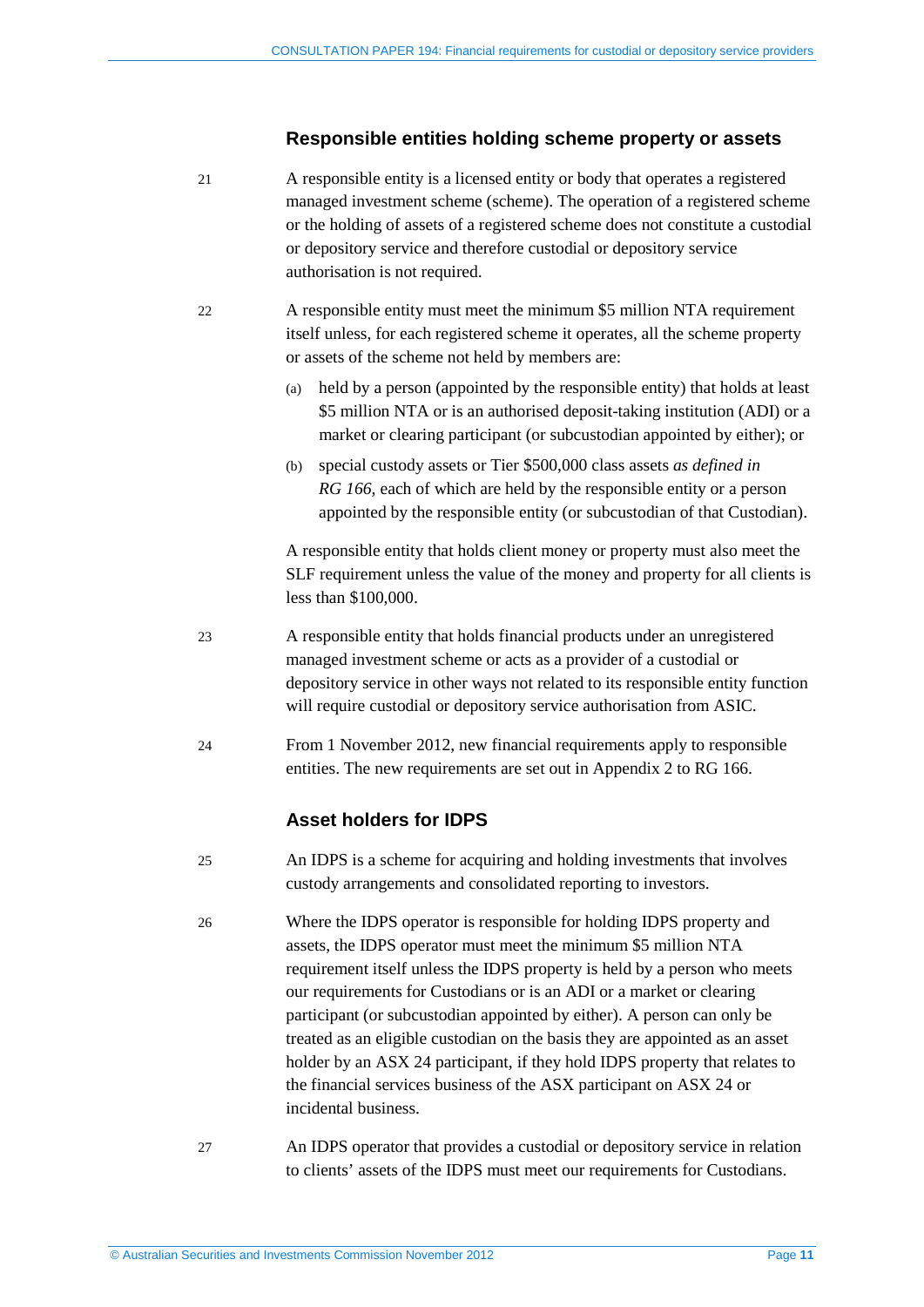IDPS operators that hold client money or property must also meet the SLF requirement unless the value of the money and property for all clients is less than \$100,000.

#### **Incidental providers**

<span id="page-11-0"></span>28 We use the term 'incidental providers' to refer to AFS licensees that are authorised to provide custodial or depository services but are exempt from the \$5 million NTA requirement specified in RG 166, on the basis that their custodial or depository services are merely 'incidental' to other financial services they provide. An incidental provider must still comply with the base level financial requirements of its AFS licence. It must also meet the SLF requirement for holding client assets if it holds client money or assets unless the value of the money and property for all clients is less than \$100,000.

#### 29 Characterising a service as incidental recognises that, in certain circumstances:

- (a) it is less likely that the provider will be dealing with a multiplicity of clients and assets;
- (b) custodial or depository services are necessitated by the provision of other financial services;
- (c) revenue from custodial or depository services comprises a small proportion of total revenue; and
- (d) the custodial systems for some scheme property need not be as rigorous as for other schemes.
- <span id="page-11-1"></span>30 RG 166.227 does not currently define 'incidental custodial or depository services' but sets out two examples of custodial functions that are performed incidentally:
	- (a) the more limited role undertaken by nominee services provided in conjunction with stockbroking; or
	- (b) the custodial functions that will be performed in wholesale trusts incidentally to the dealing involved in investment management.

These examples are intended as a guide only. Whether or not individual services fall within the incidental exclusion depends on the nature of the service provided and other relevant circumstances.

#### **Carbon market participants**

31 Carbon market participants holding emissions units are a subcategory of provider that has recently emerged following the introduction of Australia's carbon pricing mechanism in July 2012. We are consulting on the financial requirements for carbon market participants as part of our review of the financial requirements for providers.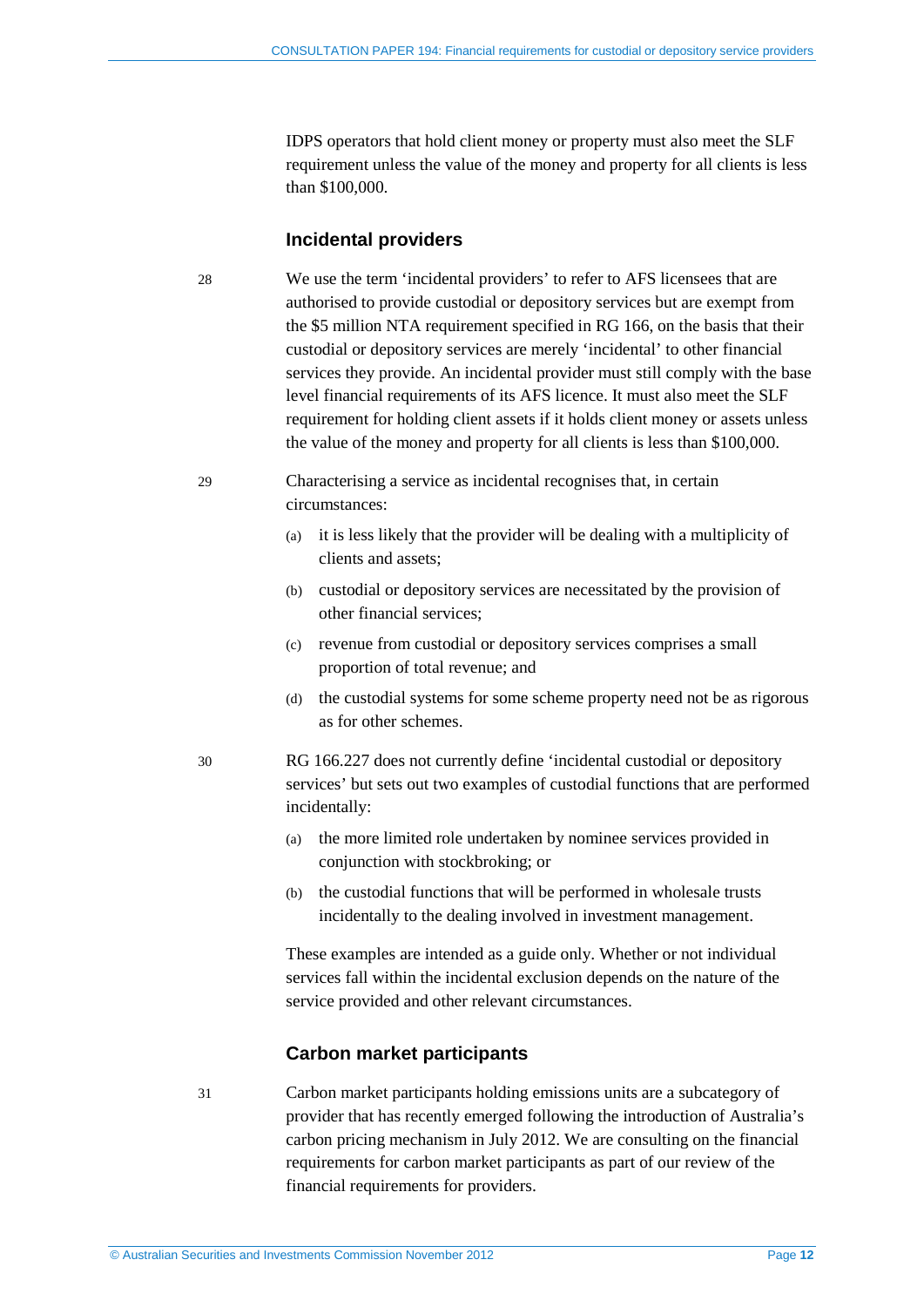32 Australia's carbon pricing mechanism commenced operation on 1 July 2012. Emissions units recognised under the Clean Energy Legislative Package are financial products under the Corporations Act. Carbon market participants holding emissions units on trust for a client will generally require a custodial and depository service authorisation.

> Note 1: The types of emissions units that are financial products in Australia are carbon units, Australian carbon credit units and eligible international emissions units: see Regulatory Guide 236 *Do I need an AFS licence to participate in carbon markets?* (RG 236) for more details on how emissions units and carbon market participants are regulated.

Note 2: The Clean Energy Legislative Package includes the *Clean Energy Act 2011*  (Clean Energy Act), the *Carbon Credits (Carbon Farming Initiative) Act 2011* (CFI Act), and the *Australian National Registry of Emissions Units Act 2011* (ANREU Act).

- 33 To date, 173 individuals and companies have registered their intention to provide financial services in emissions units. Registrants had until 31 October 2012 to apply for an AFS licence or seek a licence variation in order to provide these services from 1 January 2013 (unless they are exempt). Some registrants have applied for custodial and depository service authorisation to hold emissions units as part of this process. From 1 January 2013, all persons will require an AFS licence to provide financial services in emissions units, unless exempt.
- <span id="page-12-2"></span>34 Emissions units are represented as an electronic entry in the Australian National Registry of Emissions Units (ANREU), a statutory body established to hold emissions units. A person must have an ANREU account to be issued or hold emissions units. Many persons participating in carbon markets are likely to hold their emissions units in their own ANREU account. However, there may be situations where custodial or depository services are provided in relation to regulated emissions units. This may occur when a person holds units in their own account on behalf of another.<sup>[5](#page-8-2)</sup>

## <span id="page-12-0"></span>**Revised financial requirements for providers**

-

35 We have decided to review the financial requirements for providers. In line with our other reviews of the financial requirements for AFS licensees in different industry sectors, our purpose is to ensure that the financial requirements that apply to the custodial or depository industry sector are appropriate and represent the most suitable mechanisms for achieving the

<span id="page-12-1"></span><sup>&</sup>lt;sup>5</sup> Some exemptions apply—for example, the general licensing exemption for a custodian that has no more than 20 clients in aggregate for all custodial or depository services that it provides: reg 7.1.40(1)(c) of the Corporations Regulations 2001. Additionally, a custodial or depository service will not be provided in relation to an ACCU issued to (a) a special native title account in accordance with s49 of the CFI Act or (b) a nominee account in accordance with s141 of the CFI Act: reg 7.1.40(2).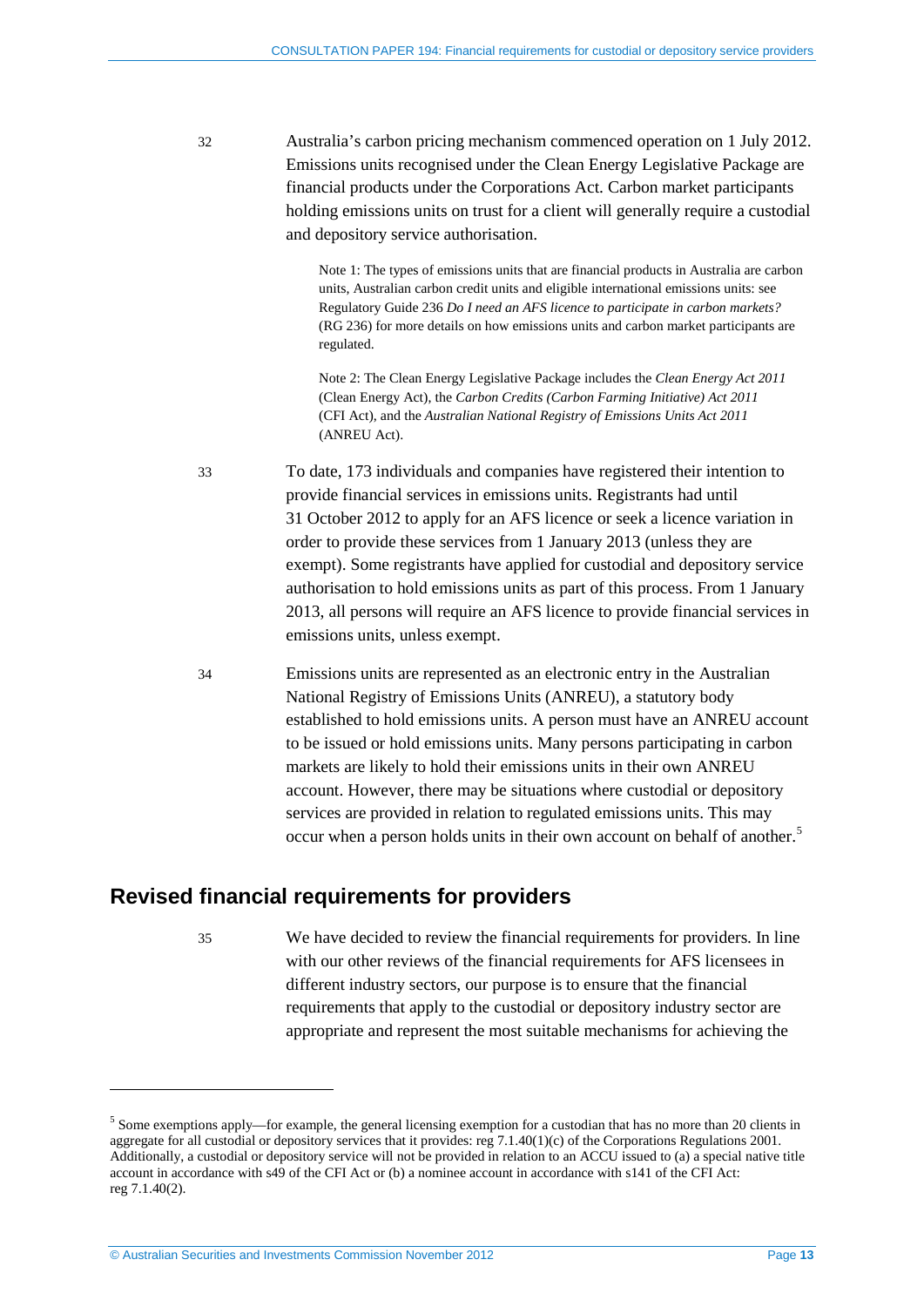objectives listed in paragraph [3.](#page-6-0) More broadly, our intention is to promote the orderly operation of this industry sector.

36 The Parliamentary Joint Committee on Corporations and Financial Services (in its 'Inquiry into the collapse of Trio Capital') has expressed strong support for ASIC's program to review custodian businesses and identify issues requiring regulatory reform.<sup>[6](#page-12-1)</sup> Note: The Committee stated that it considers the word 'custodian' inappropriate and recommended that ASIC consider changing it to a name that better reflects the current role of a custodian. We are currently considering this recommendation. 37 Earlier this year, we released a report (REP 291) into custodial or depository services in Australia. This followed a review of the industry that identified a number of key risks to the safety of client assets. In the report we recommended some matters of 'good practice' that providers may need to consider and noted that a separate review of the financial requirements for providers was underway. 38 More broadly, we are undertaking a review of custody standards other than financial requirements. As part of this we plan to consult with industry on revising RG 133. 39 Our proposed financial requirements do not seek to prevent AFS licensees from becoming insolvent or failing because of poor business models or cash flow problems. Rather, they seek to help ensure that:

- <span id="page-13-1"></span>(a) licensees have sufficient financial resources to conduct their financial services business in compliance with the Corporations Act;
- (b) there is a financial buffer that decreases the risk of a disorderly or noncompliant wind-up if the business fails; and
- (c) there are incentives for owners of the licensees to comply with the Corporations Act, through risk of financial loss.

#### <span id="page-13-0"></span>**Scope of our proposed financial requirements**

- 40 We propose to introduce new financial requirements for providers. The amount of NTA proposed to be held will differ depending on the nature of the provider.
- 41 The new financial requirements would apply to the following providers:
	- (a) Custodians;
	- (b) asset holders for an IDPS that are responsible for holding IDPS property and assets;

-

<sup>6</sup> Parliamentary Joint Committee on Corporations and Financial Services, 'Inquiry into the collapse of Trio Capital', May 2012, p. xxiii.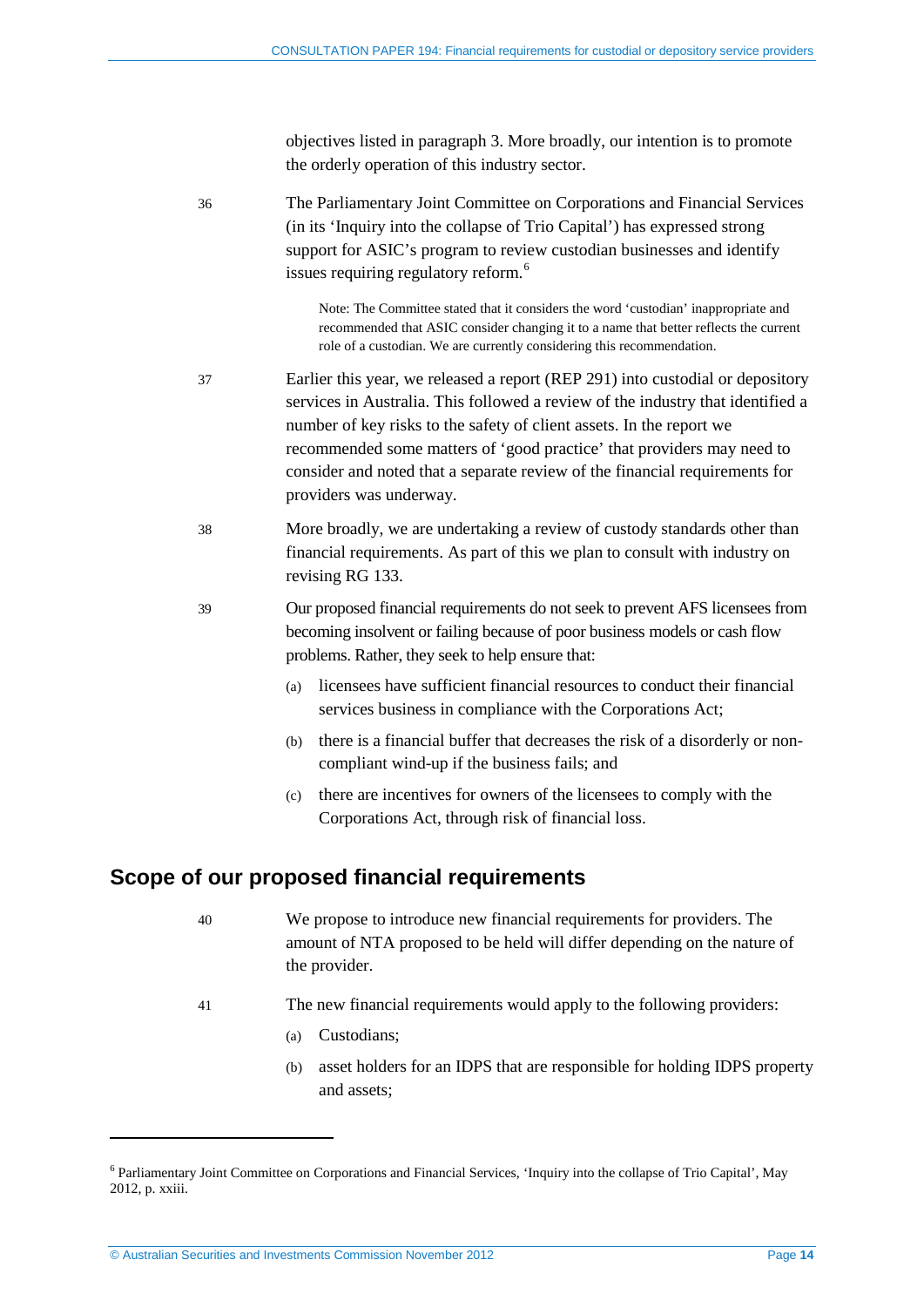- (c) responsible entities of registered managed investment schemes;
- (d) incidental providers; and
- (e) carbon market participants holding emissions units.
- 42 For all providers (but not responsible entities or, following requirements that are to apply later, IDPS operators), new requirements would replace the current cash needs, audit, minimum NTA and SLF requirements (excluding any requirement that applies to a provider or asset holder as a retail OTC derivatives dealer under Class Order [12/752] *Financial requirements for retail OTC derivative investors*). For responsible entities and IDPS operators, the requirements would replace the additional requirements which apply if they do not meet certain requirements concerning holding of scheme property.
- 43 New requirements for cash flow projections, reporting, and cash and liquid funds would apply to all providers.
- 44 If any other requirement contained in RG 166 applies to these AFS licensees because of other activities they undertake, these licensees would also have to meet the other requirement. However assets used to meet one requirement may be used to meet another requirement.
- 45 Bodies regulated by APRA are not required by the Corporations Act to have adequate resources. ASIC also excludes certain market participants and clearing participants from its financial requirements under RG 166, within certain limits. We are not proposing to apply any changes for AFS licensees covered by these exclusions and our proposals in this consultation paper should be read as not applying to them.

#### **Rationale**

- 46 A diverse range of operators are involved in providing custodial or depository services. For some, custodial or depository services represent the main offering of their business. For others, the custodial or depository service is supplementary to their core business operations.
- 47 The proposed changes recognise that there is a degree of risk associated with providing any asset holding service. It is important that all providers have the necessary experience, systems and controls in place to support their authorisation, irrespective of the nature of other services for which they may be authorised.
- 48 As discussed in paragraphs 31[–34,](#page-12-2) carbon market participants are a relatively new group of AFS licensee that may be providing custodial and depository services. We do not propose to apply a different approach to financial requirements for these licensees. That is, if such services were provided incidentally, licensees would need to meet the financial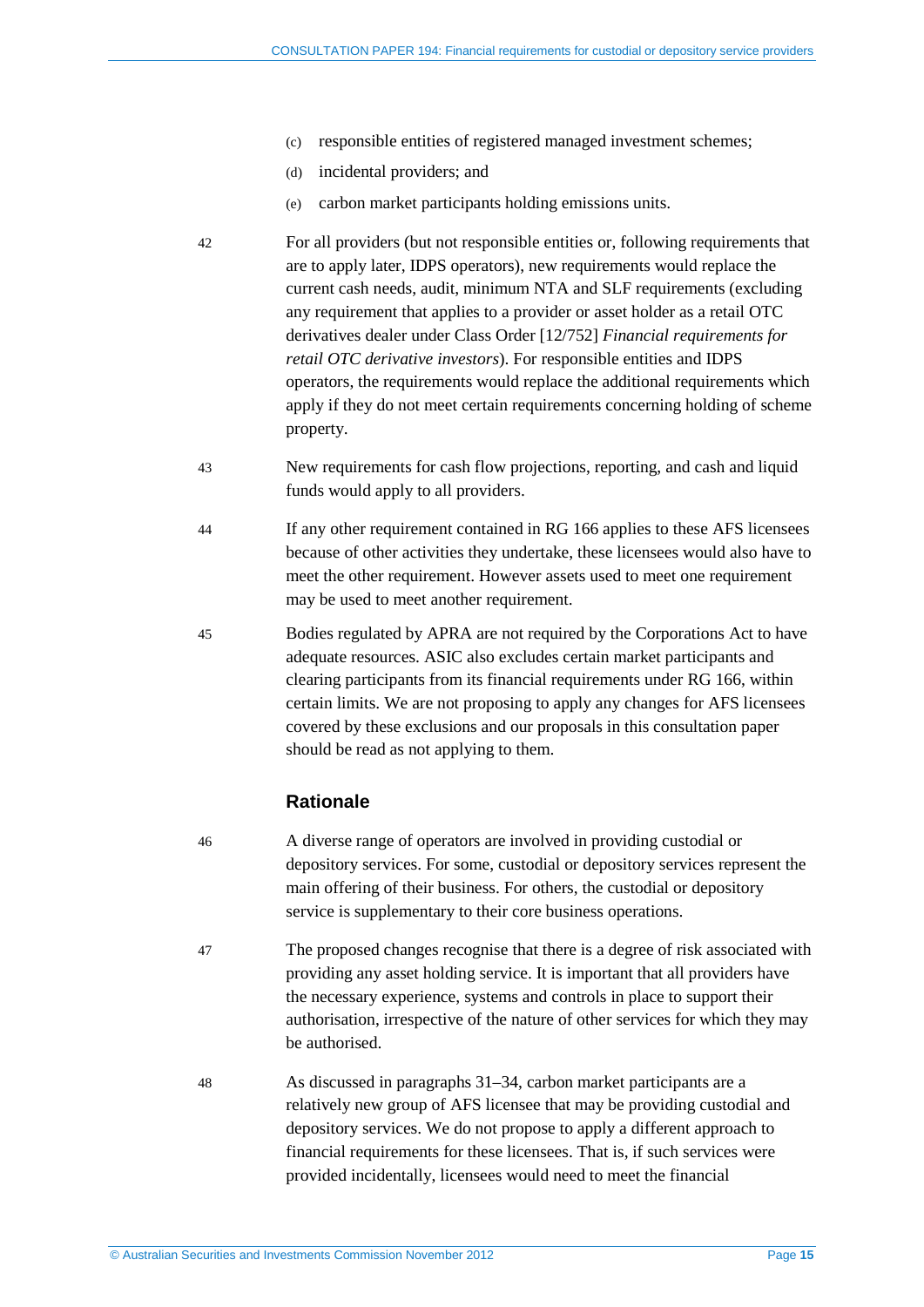requirements for incidental providers. Alternatively, if these services were provided other than incidentally, licensees would need to meet the general financial requirements for Custodians. However, we welcome feedback on whether there are any particular characteristics of custodial and depository services in emissions units that warrant us taking a different approach to financial requirements.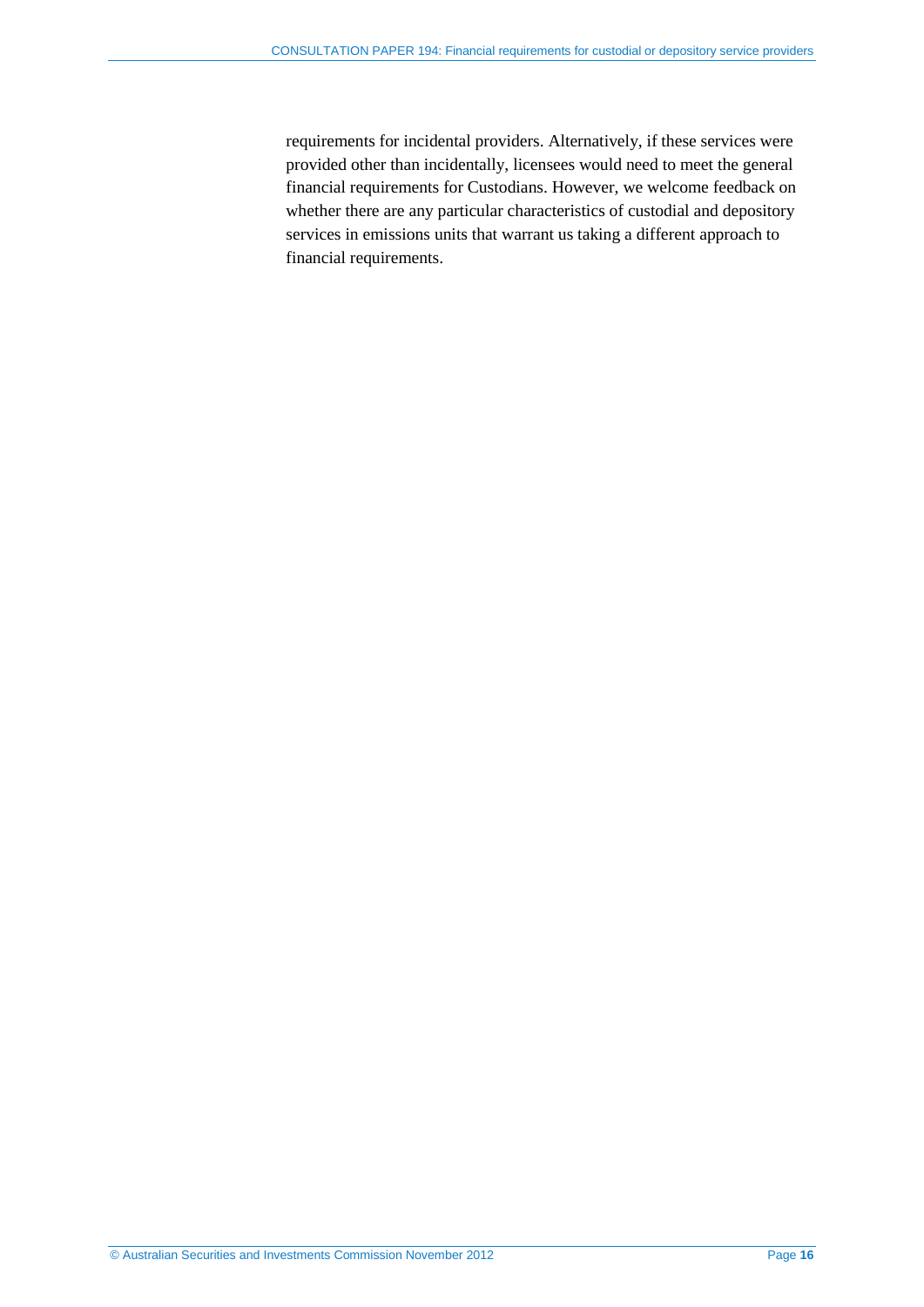## <span id="page-16-0"></span>**B Proposed financial requirements for Custodians**

#### **Key points**

We propose to:

- amend the current financial requirements to impose a more rigorous NTA requirement on Custodians, including holding a portion of this NTA in cash or cash equivalents; and
- introduce a requirement for longer cash flow projections.

The proposed NTA requirement would also apply to responsible entities of registered managed investment schemes in relation to the person holding scheme property or other assets of the registered scheme (with certain exceptions) and IDPS operators responsible for holding IDPS property, including those that have appointed an external person to hold the assets.

## <span id="page-16-2"></span><span id="page-16-1"></span>**Increasing the NTA capital requirement**

#### **Proposal**

- **B1** We propose that a Custodian be required to hold NTA equal to the greater of:
	- (a) \$10 million; or
	- (b) 10% of average revenue.

An-ASX listed parent would not be an eligible provider for the purpose of inclusion in calculating NTA (unless it is an eligible provider for another reason).

For the purpose of calculating the NTA, the adjusted liabilities would include (as added to total liabilities) the maximum potential liability of any personal guarantee the Custodian has provided, with certain exceptions for stapling agreements.

#### *Your feedback*

- B1Q1 What benefits do you consider will result from this proposal?
- B1Q2 What disadvantages do you consider will result from this proposal?
- B1Q3 Do you think a requirement to hold NTA equal to 10% of average revenue is unreasonable? If so, why?
- B1Q4 For AFS licensees with low or zero revenue, what would be the best alternative proxy measure for operating risk?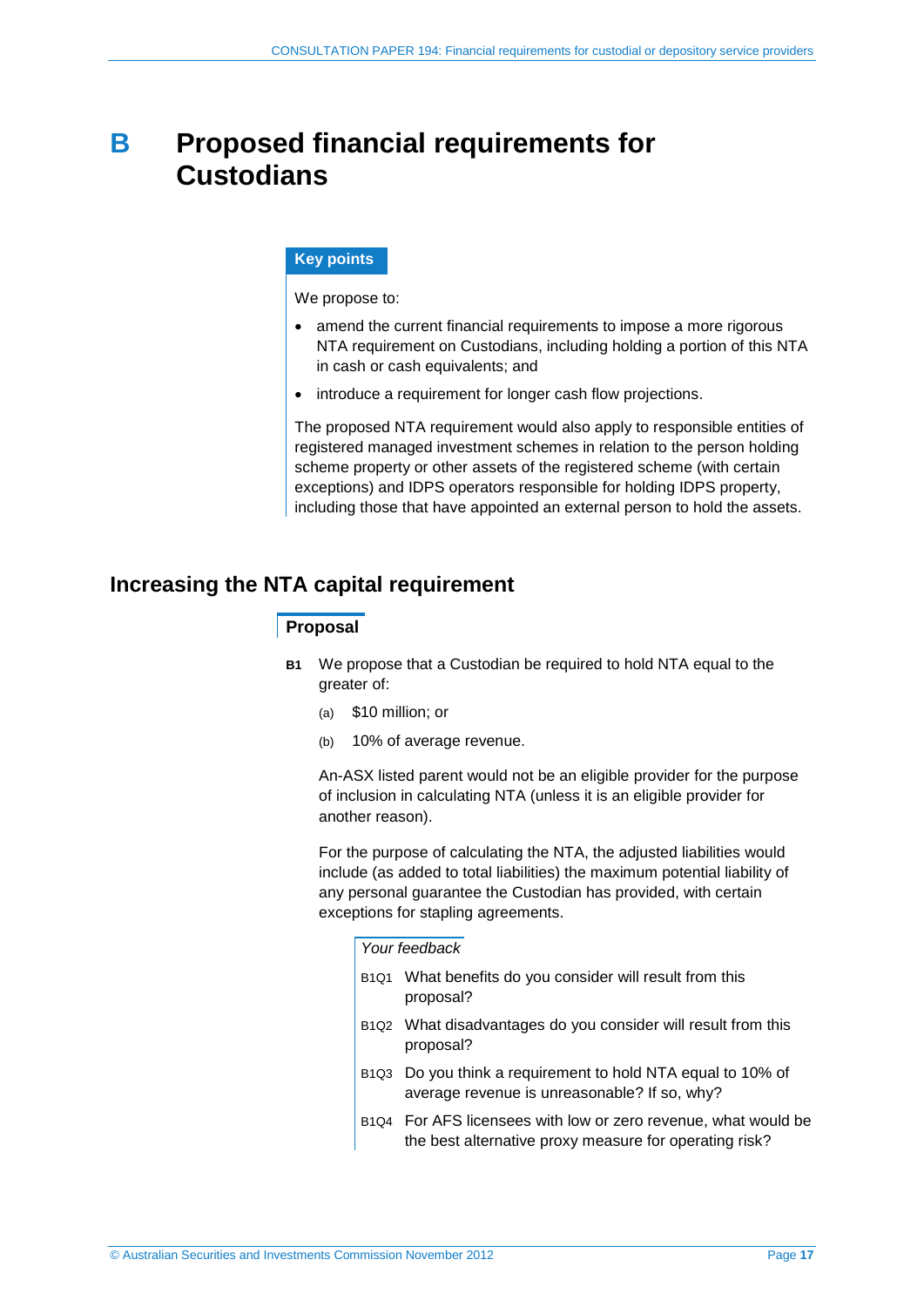$\overline{1}$ 

| B1Q5 Should there be a deemed minimum revenue from the       |
|--------------------------------------------------------------|
| holding of any kind of asset to prevent diversion of revenue |
| to related bodies to minimise the NTA requirement? If not,   |
| why not? If so, what amount should this be? Would two        |
| basis points of the average value of the property held be    |
| appropriate?                                                 |

- B1Q6 Are the remuneration practices in this industry such that an alternative proxy measure for operating risk should be considered, such as one based on the value of assets held?
- B1Q7 Should there be an additional requirement to hold NTA of a certain percentage of the value of the relevant property held under custodial or depository services or as an asset holder or master custodian of a registered scheme? If so, what should this amount be? Would two basis points of the value of the property held be appropriate?
- B1Q8 Would complying with this proposal require you to restructure your business in any way?
- B1Q9 What impact will this proposal have on your business costs? How will you manage these changes?
- B1Q10 Are there any practical problems with the implementation of this proposal?
- B1Q11 Will this proposal have any impact on competition?
- B1Q12 Are there any characteristics specific to providing custodial and depository services in emissions units that warrant us taking a different approach to financial requirements for AFS licensees that only provide this type of service?

#### <span id="page-17-0"></span>**Responsible entities and IDPS operators**

- **B2** We propose that the NTA requirement for a Custodian, set out in proposal [B1,](#page-16-2) also apply to:
	- (a) a responsible entity holding scheme property or assets (other than special custody assets or Tier \$500,000 assets) unless it appoints an asset holder who it reasonably believes does meet the requirement or is an eligible custodian. If the asset holder is a provider, the responsible entity may assume, unless it is aware to the contrary, that the asset holder meets the custody financial requirements if it has an audit report lodged by the asset holder in Form FS71 *Australian financial services licensee audit report* for the last financial year in respect of compliance as a Custodian that has no qualification; and
	- (b) an operator of an IDPS that is responsible for holding IDPS property unless it arranges for the IDPS property to be held by a Custodian or an eligible custodian.

*Your feedback*

B2Q1 What benefits do you consider will result from this proposal?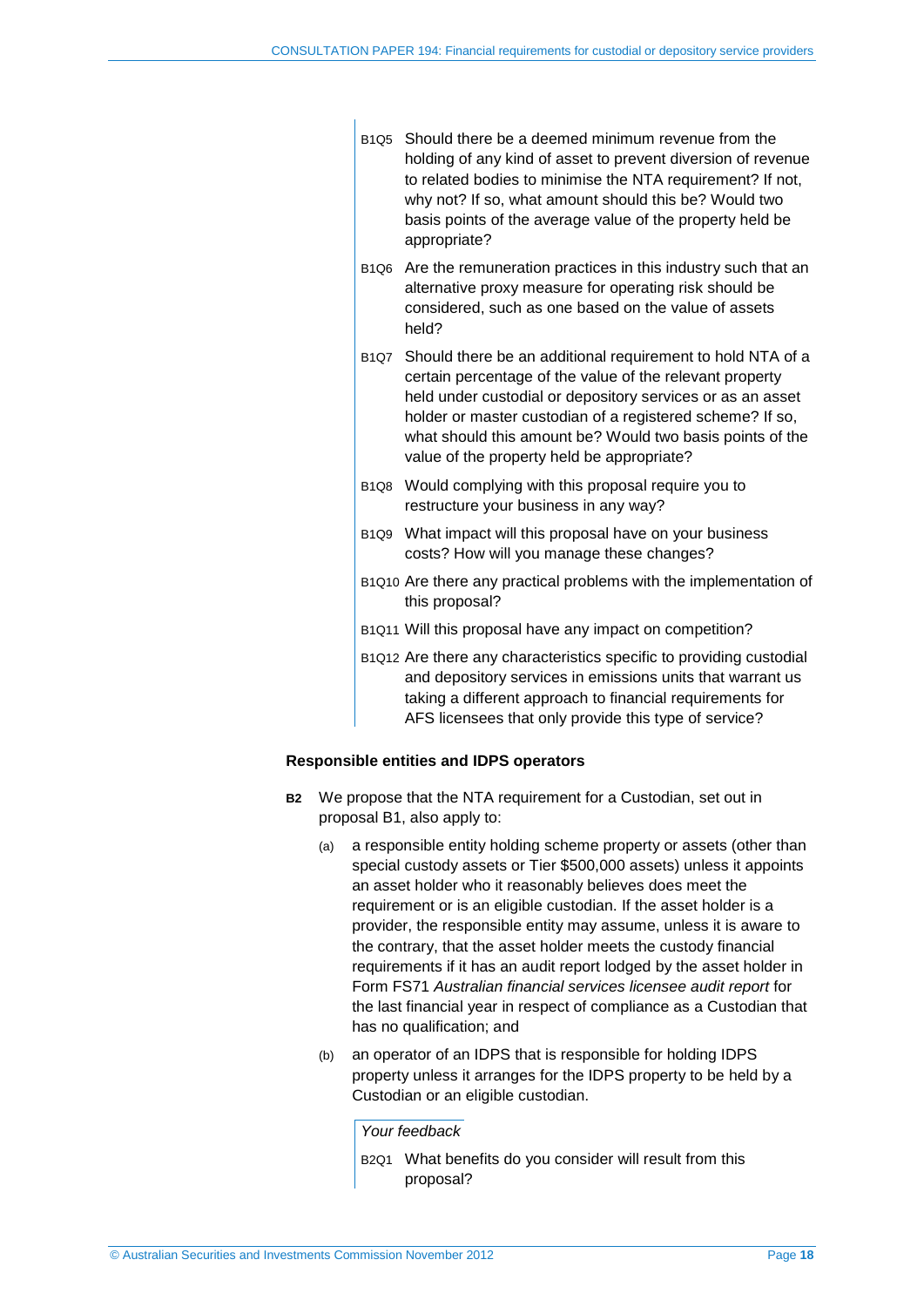|  | B2Q2 What disadvantages do you consider will result from this                                                  |
|--|----------------------------------------------------------------------------------------------------------------|
|  | proposal?                                                                                                      |
|  | l man march 1996 and the control of the control of the control of the control of the control of the control of |

- B2Q3 Would complying with this proposal require you to restructure your business in any way?
- B2Q4 What impact will this proposal have on your business costs? How will you manage these changes?
- B2Q5 Are there any practical problems with the implementation of this proposal?
- B2Q6 Will this proposal have any impact on competition?

#### **Rationale**

 $\overline{\phantom{a}}$ 

49 NTA is a measure of financial strength currently used in the financial requirements applicable to responsible entities, IDPS operators, Custodians, issuers of margin lending facilities and trustee companies providing traditional services: see Appendices 2–4 and 6 of RG 166. 50 NTA essentially includes all tangible assets less liabilities (excluding certain related party receivables and subordinated debt). 51 The focus of the new approach to financial requirements is on operating risk, with average revenue used as a proxy for operating risk. 52 Providers operate in an environment with inherently high levels of operating risk. This is due to the large volume of daily transactions, the diversity of assets and the number of jurisdictions involved, the complexity of systems and products, and the high level of manual intervention required to perform many processes. AFS licensees operating in these markets may be exposed to a risk of financial loss due to operational failures. 53 Setting the required level of NTA at 10% of average revenue will help to ensure that the level of financial resources each provider holds corresponds to the size of its business, and therefore to the size of its operating risk exposure. 54 As a result of ongoing consolidation in this industry, Custodians are getting bigger and the industry has become increasingly concentrated. The proposal to link the buffer to the size of operations also takes into account this increased consolidation. 55 Inflation, the significant growth of funds under management and the increasing complexity of product offerings since the financial requirements for this sector were introduced have all had an impact on the ability of the financial requirements to achieve the objectives of RG 166: see paragraphs [3](#page-6-0)[–4.](#page-6-1) Consequently, we think that it is appropriate to increase the NTA capital requirement for Custodians.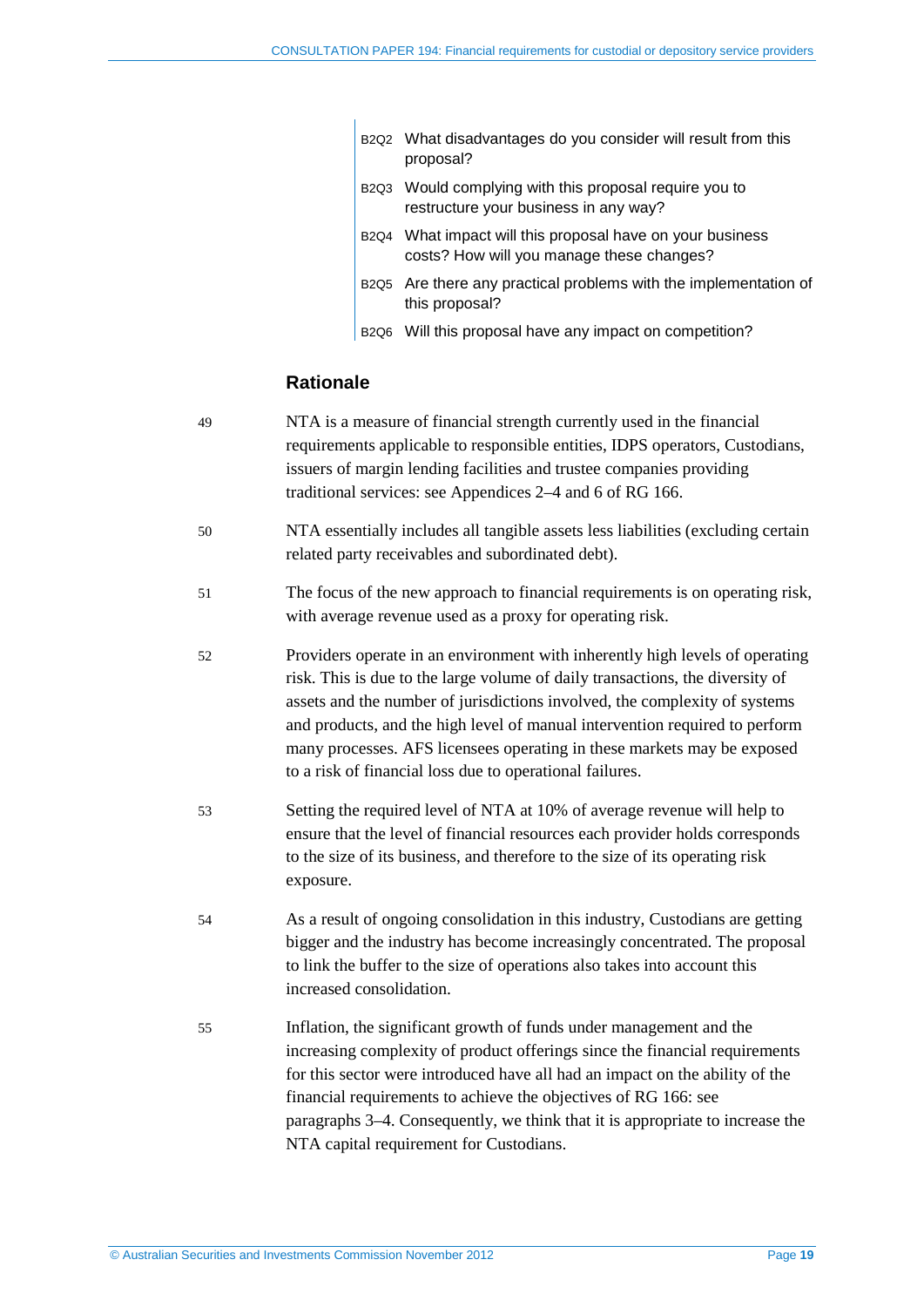- 56 Some AFS licensee providers are structured to record very low or zero revenue. Therefore, we have proposed a minimum of \$10 million NTA, because 10% of average revenue would not reflect operating risk for these entities.
- 57 Excluding ASX-listed parents from eligible undertakings for the purpose of inclusion in calculating NTA aims to better insulate the Custodian's capital base from the impact of parent collapses. In some cases an ASX-listed parent would be able to demonstrate that it should be approved by ASIC as an eligible provider because it is of undoubted financial substance.
- 58 We consider that where Custodians are providing financial commitments to other parties (personal guarantees), these potential liabilities need to be reflected in the assessment of whether a Custodian holds adequate capital financial resources.
- 59 Currently, responsible entities holding scheme property or assets and persons responsible for holding IDPS property must meet the minimum \$5 million NTA requirement, subject to certain exemptions. Extending the proposed NTA requirement for Custodians to responsible entities holding scheme property and to assets or asset holders (including master custodians) in respect of scheme property or other assets and persons responsible for holding IDPS property would ensure consistent application of the financial requirements and their underlying policy.
- 60 Responsible entities holding scheme property or assets must meet the increased financial requirements for Custodians unless all scheme property or assets (other than those excluded under existing policy) are held by a Custodian appointed by the responsible entity that the responsible entity believes on reasonable grounds meets the financial requirements or is an eligible custodian. The existing exemption from the NTA requirement for responsible entities holding special custody assets and Tier \$500,000 class assets will remain. This exemption recognises that, in certain circumstances:
	- (a) it would be unreasonably costly for operators of schemes to retain a custodian that can meet the \$5 million NTA requirement;
	- (b) the custodial systems for some scheme property need not be as sophisticated as for other schemes; and
	- (c) the prospect of loss of certain types of assets due to custodial failure is less than for others, and there is a low risk of misappropriation of those asset types.

Note: Exemptions from the NTA requirement for responsible entities will be considered as part of our review of RG 133: see paragraph [38.](#page-13-1)

61 IDPS operators responsible for holding IDPS property or assets must meet the increased financial requirements for Custodians, unless all IDPS property or assets are held by a Custodian or an eligible custodian.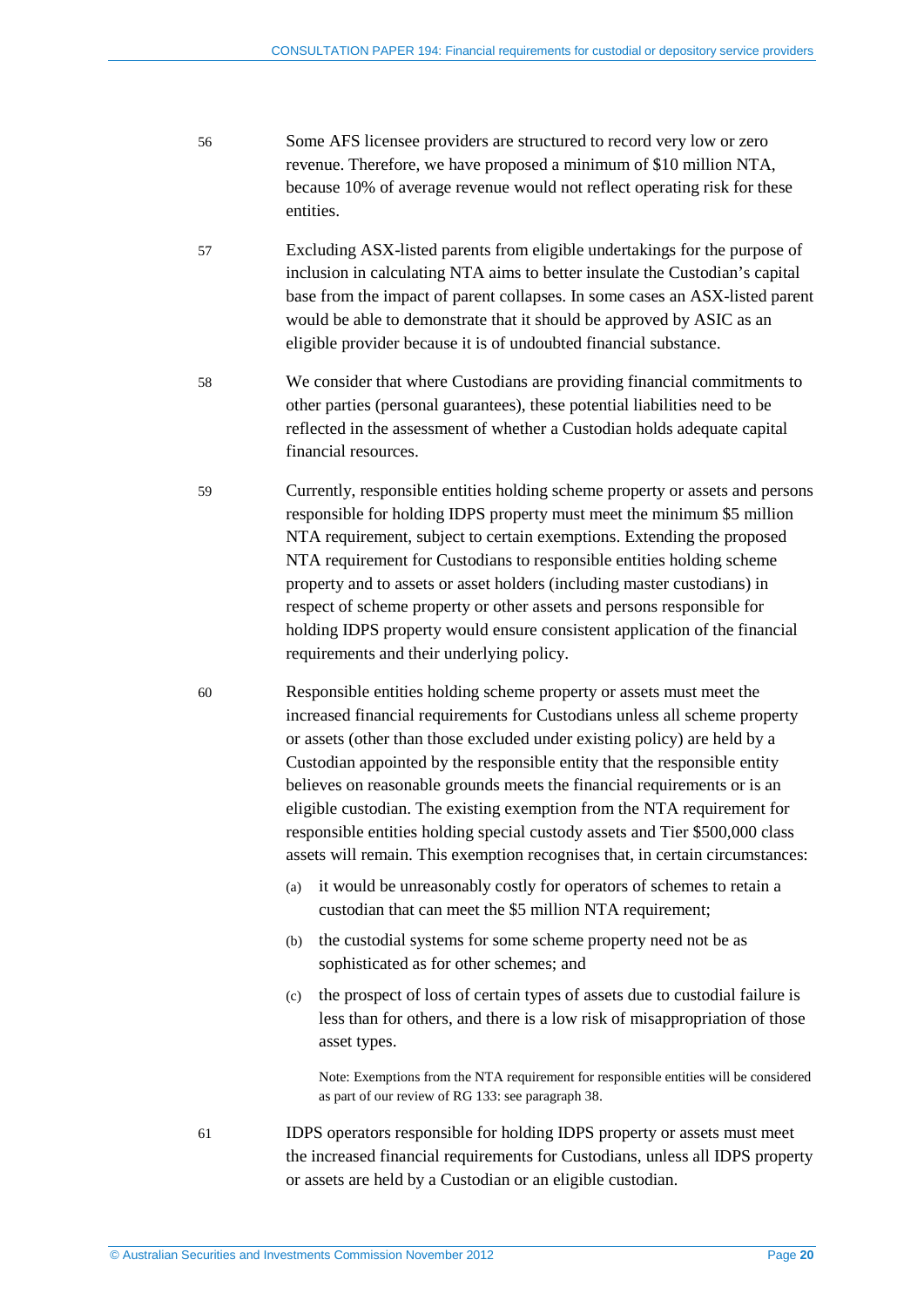### <span id="page-20-0"></span>**Requiring 12-month cash flow projections**

#### **Proposal**

- **B3** We propose that a Custodian should be required to:
	- (a) prepare a cash flow projection based on a reasonable estimate of its revenue and expenses over at least 12 months;
	- (b) update the cash flow projection if:
		- (i) the cash flows cease to cover the next 12 months;
		- (ii) there is a material change; or
		- (iii) the Custodian has reason to suspect that an updated projection would show it was not meeting its AFS licence conditions;
	- (c) document its calculations and assumptions, and describe in writing why they are the appropriate assumptions;
	- (d) have the cash flow projection approved at least quarterly by the directors of the provider as satisfying ASIC's requirements;
	- (e) show, based on the cash flow projection, that it will have access, as needed, to enough financial resources to meet its liabilities over the projected term of at least the next 12 months, including any additional liabilities it might incur during that term;
	- (f) demonstrate, based on the projection of its cash flows, that it will hold at all times during the period to which the projection relates in cash or cash equivalents, an amount equal to or greater than the current amount it is required to hold in cash or cash equivalents; and
	- (g) make the cash flow projection available to ASIC on request.

This requirement would replace all five options currently available to meet the cash needs requirement: see Table 3 in RG 166.

A tailored audit requirement would apply based on the cash flow projection requirement, on a corresponding basis to that now applying to responsible entitles, as set out in [CO 11/1140].

This requirement already applies to responsible entities. However, if a responsible entity is relying on a person that it appoints to hold scheme property or other assets to avoid having to meet the financial requirements that would apply if the responsible entity held that property or assets, then the responsible entity must have reasonable grounds to believe that the person meets this cash flow projection requirement. We would expect that this would include obtaining and retaining a copy of the required projections and audit reports reflecting the requirements that apply to Custodians.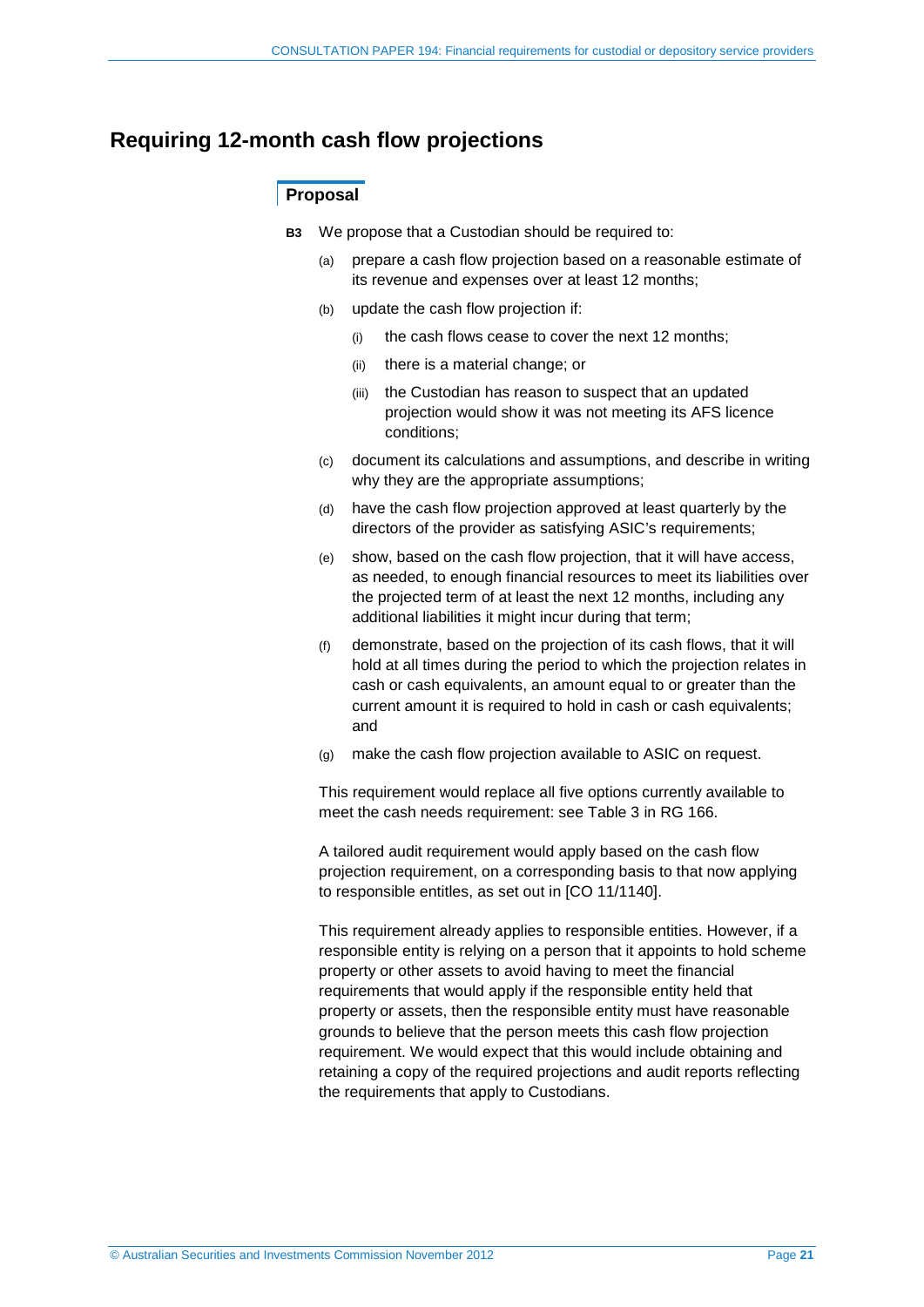#### *Your feedback*

|  | B3Q1 Do you agree with this proposal? If not, why not?                                                                        |
|--|-------------------------------------------------------------------------------------------------------------------------------|
|  | B3Q2 What additional costs will be incurred by your business as<br>a result of this proposal? Will there be any cost savings? |
|  | B3Q3 Are there any issues with limiting the options Custodians<br>have to meet the cash needs requirement?                    |
|  | B3Q4 Are there any practical problems with the implementation of<br>this proposal? Please give details.                       |

#### **Rationale**

<span id="page-21-0"></span>

62 Cash flow projections are an important tool in identifying potential risks to a business. Our proposal would introduce a requirement for longer cash flow projections for Custodians and some asset holders in relation to registered schemes. The proposed requirements would closely reflect those now applying to responsible entities.

63 This proposal would replace the current cash needs requirement set out in RG 166.36–RG 166.63. Currently, as part of the base level financial requirements, an AFS licensee must either (broadly stated):

- (a) show (based on the cash flow projection and on an individual basis or, in certain cases, on a group basis) that it will have access to sufficient financial resources to meet its liabilities over the projected term of at least the next three months, including any additional liabilities that may be incurred during this time;
- (b) show that an Australian ADI has given the licensee an enforceable and unqualified commitment to meet the licensee's financial obligations; or
- (c) if the licensee is a subsidiary of an Australian ADI, or an entity approved by ASIC for this purpose in writing, show:
	- (i) that it reasonably expects (based on funds from related bodies corporate) that it will have adequate resources, when needed, to meet its liabilities for at least the next three months, including any additional liabilities that may be incurred during this time; and
	- (ii) that the basis for the expectation is appropriately documented.
- 64 Requiring 12-month cash flow projections addresses expected operating expenses and should, in many cases, result in a higher level of focus and governance around cash flow projections and cash planning than may currently exist.
- 65 A projection is only as sound as the assumptions on which it is based and the rigour with which it is prepared. For this reason, we think it is important for the directors of a Custodian or asset holder of a registered scheme to review its cash flow projections. Additionally, we think that longer cash flow projections would help the directors of a Custodian or asset holder identify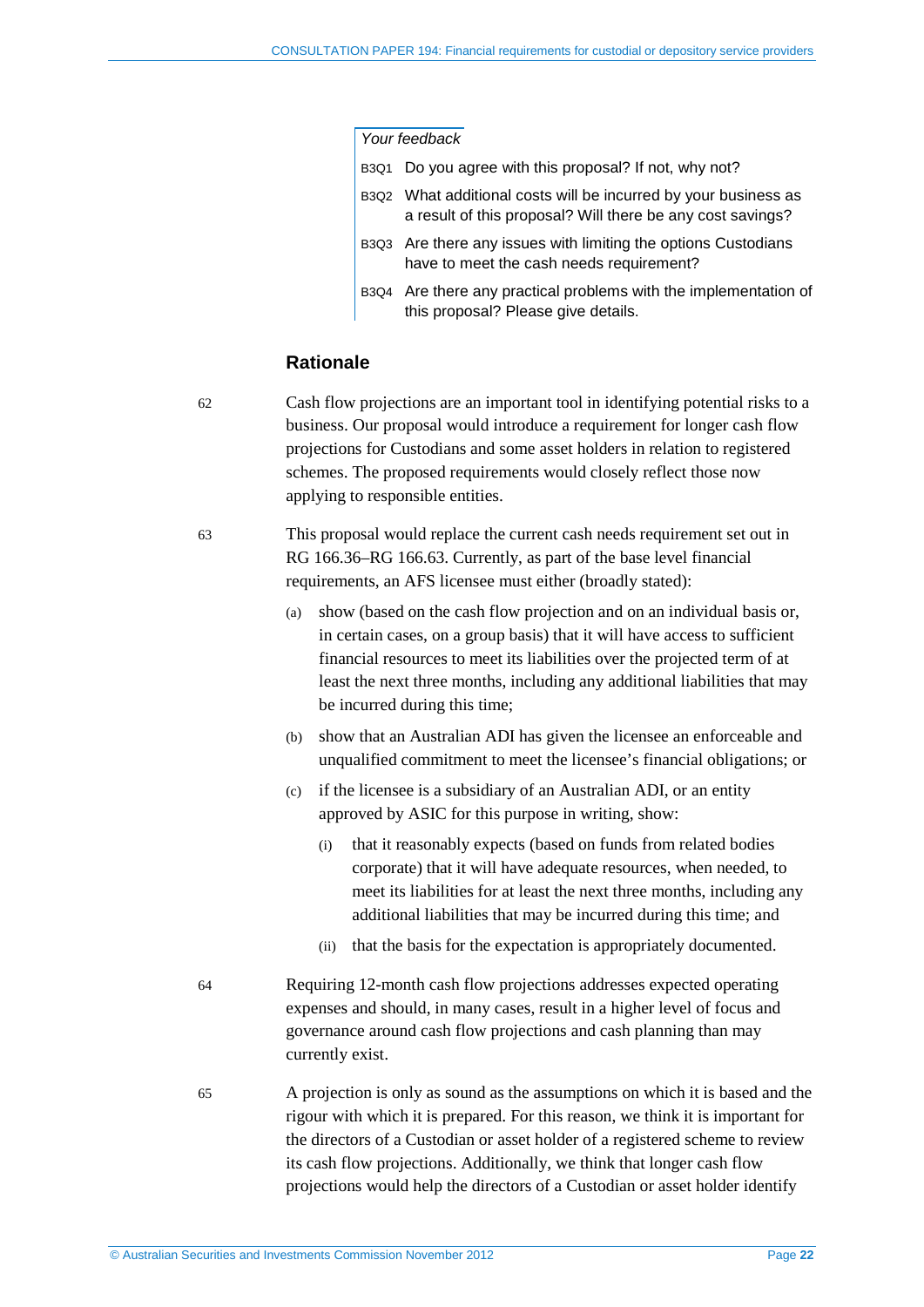potential cash flow problems at an earlier stage than they otherwise would under the current financial requirements, providing greater opportunity to take corrective action.

- 66 Cash flow projections would need to be updated when material changes occur to the cash flow projection assumptions.
- 67 AFS licensees are required to prepare certain annual financial reports and to have these audited. RG 166 provides guidance on the audit requirements for cash flow projections. Currently, there is a requirement for positive assurance on compliance with financial conditions of the AFS licence, other than the cash needs requirement. For cash flow projections, however, negative assurance is required on the reasonableness of the assumptions used and positive assurance on their calculation. We intend to maintain this approach to the audit requirements, reflecting policy now applying to responsible entities.
- 68 We will maintain the right to require that a copy of the cash flow projections and an audit report be given to us at any time and will exercise this right when appropriate.
- 69 We expect responsible entities that rely on an asset holder to meet the financial requirements—on the basis that the asset holder or master custodian meets the relevant financial requirements—to include in their agreement with the asset holder or master custodian (as appropriate) adequate provision for information to be given to the responsible entity on demand to demonstrate compliance with the financial and cash projection requirements. This will be necessary to help the responsible entity to have reason to believe that the custodian is complying.
- 70 In addition, we expect the responsible entity will have a right to obtain cash flow projections and audit reports reflecting the audit reports that are required to be lodged with ASIC for Custodians, and to require and keep those audit reports. This should increase the likelihood that forecasts are prepared with the requisite detail and provide us with a useful tool to more fully understand the workings of an asset holder that finds itself in distress.
- <span id="page-22-0"></span>71 We will maintain the right to require that a copy of the cash flow projections and an audit report be given to us at any time and will exercise this right when appropriate. This applies to the documents required of Custodians and documents we expect responsible entities to have in order to demonstrate compliance.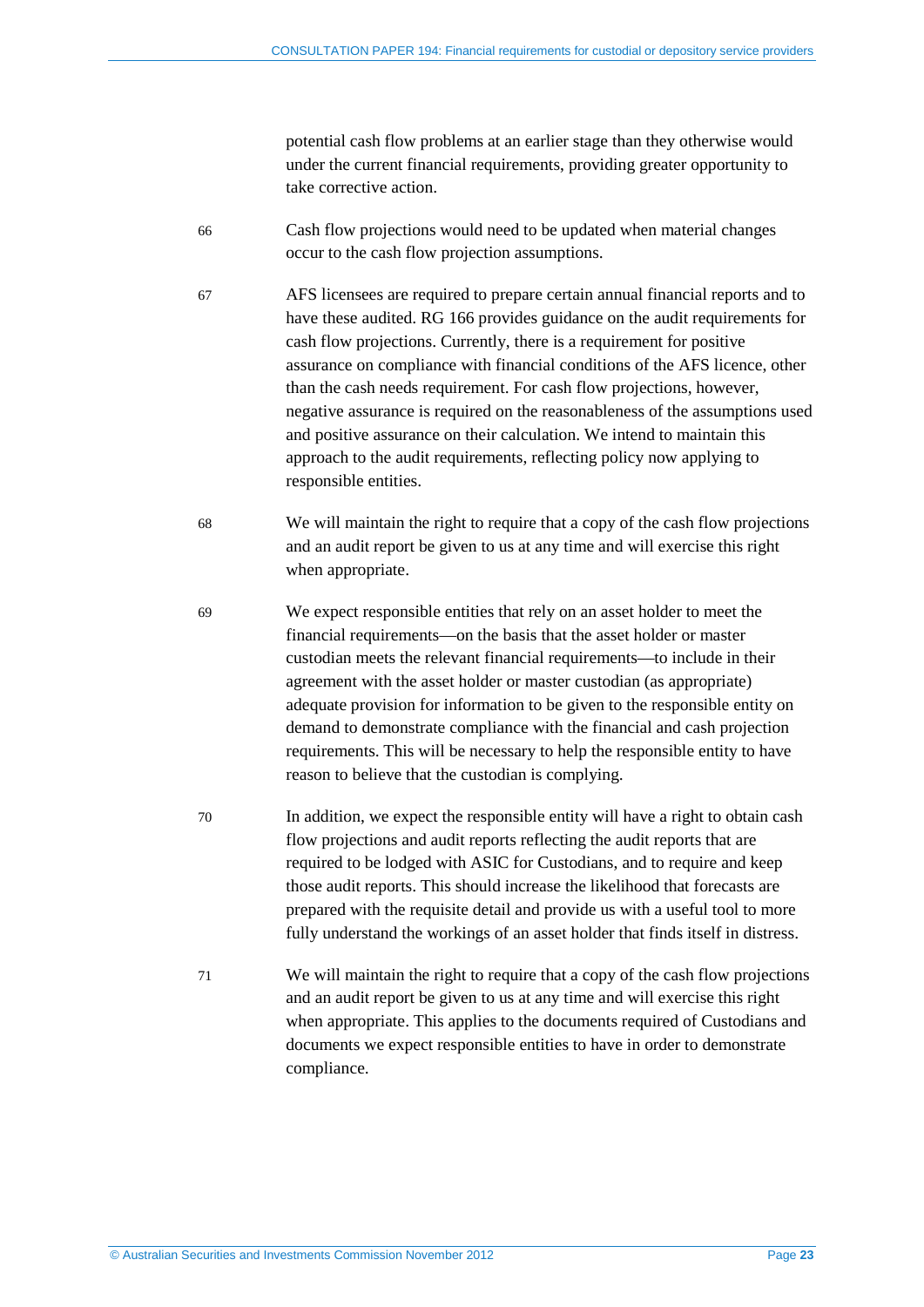## <span id="page-23-1"></span><span id="page-23-0"></span>**NTA liquidity requirements and reporting**

#### **Proposal**

- **B4** We propose that:
	- (a) at least 50% of the required NTA (as set out in proposal [B2\)](#page-17-0) should be held by a Custodian in cash or cash equivalents, with 100% being held in liquid assets (as defined in the 'Key terms'); and
	- (b) a Custodian should report its NTA position, together with detailed workings, to ASIC as part of its annual submission of Form FS70 *Australian financial services licensee profit and loss statement and balance sheet.*

If a responsible entity is relying on a person that it appoints to hold scheme property or other assets to avoid having to meet the financial requirements that would apply if the responsible entity held that property or assets, then the responsible entity must have reasonable grounds to believe that the person meets the requirements in proposal [B4\(](#page-23-1)a).

#### *Your feedback*

- B4Q1 What benefits do you consider will result from this proposal?
- B4Q2 What disadvantages do you consider will result from this proposal?
- B4Q3 Would complying with this proposal require you to restructure your business in any way?
- B4Q4 What impact will this proposal have on your business costs? How will you manage these changes?
- B4Q5 Are there any practical problems with the implementation of this proposal?
- B4Q6 Will this proposal have any impact on competition?

#### **Rationale**

<span id="page-23-2"></span>72 To ensure providers hold financial resources that can be used effectively to meet unexpected financial losses, we think that there is a need for sufficient assets to be held in a highly liquid form. We consider that the current arrangements do not set a standard that gives adequate assurance that sufficient funds will be available on call to assist a custody business address unexpected and immediate expenses.

73 Requiring an amount equal to at least 50% of the required NTA to be held in cash or cash equivalents, with 100% being held in liquid assets, will ensure that these AFS licensees can make appropriate use of their financial resources as and when required. Liquid assets that are cash or cash equivalents can be counted towards both requirements.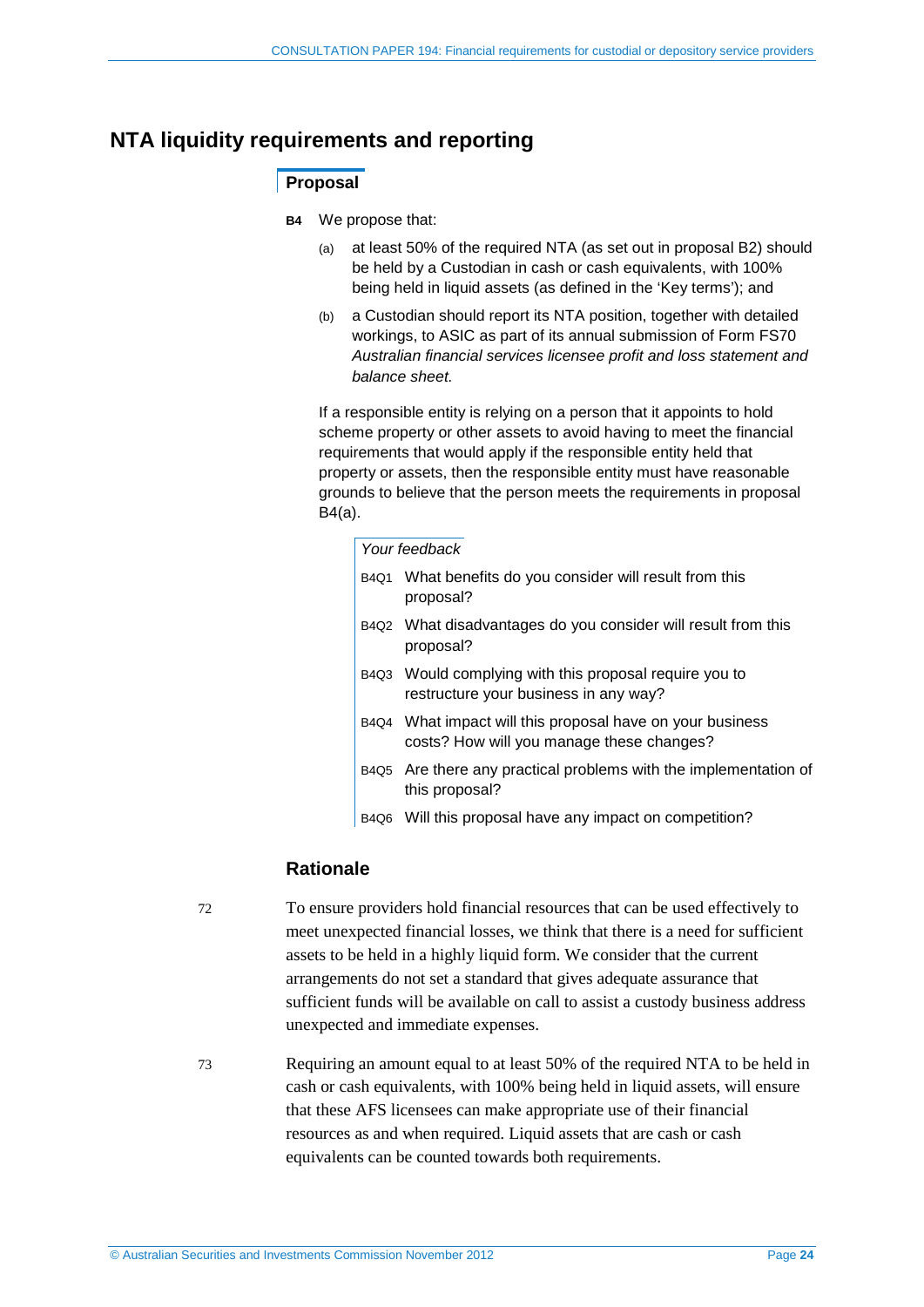- 74 Provision of workings demonstrating compliance to ASIC will help us to assess the level of financial resources and will promote compliance.
- 75 Responsible entities and IDPS operators that are responsible for holding client property and assets that do not meet all the financial requirements for a Custodian must appoint a person who does meet the financial requirements or is an eligible custodian. It would not be permissible for a responsible entity or IDPS operator to meet some of the requirements itself and appoint another party to meet others.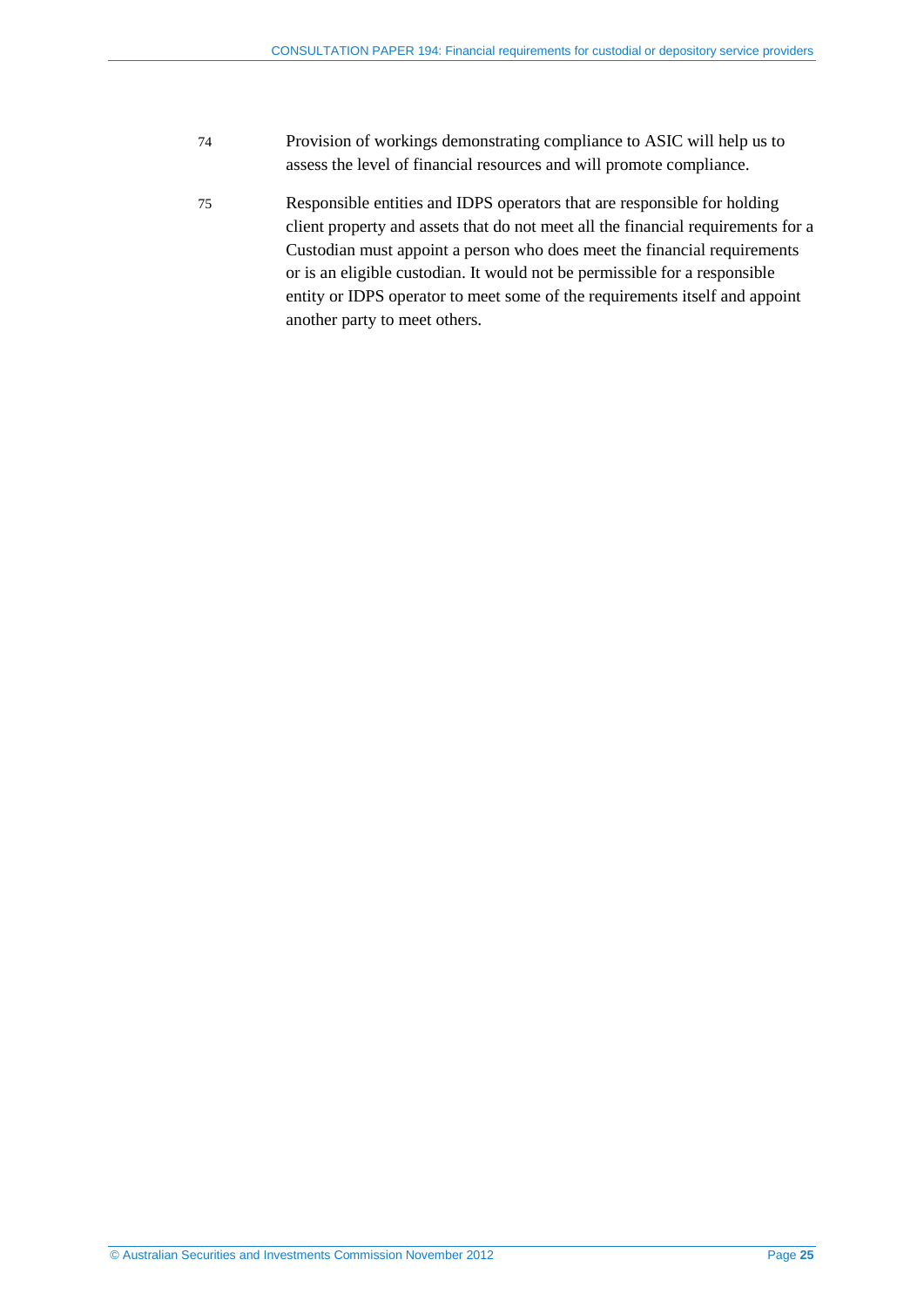## <span id="page-25-0"></span>**C Proposed financial requirements for incidental providers**

#### **Key points**

We propose to:

- define 'incidental custodial or depository services';
- introduce a requirement for longer cash flow projections for incidental providers; and
- amend the current financial requirements to impose an NTA requirement on incidental providers, including holding a portion of this NTA in cash or cash equivalents.

## <span id="page-25-2"></span><span id="page-25-1"></span>**Definition of 'incidental custodial and depository services'**

#### **Proposal**

- **C1** We propose to define the terms 'incidental custodial or depository services' as follows. An AFS licensee provides 'incidental custodial or depository services' if:
	- (a) the custodial or depository services are a need of the client because of, or in order to obtain, the provision of other financial services by the licensee or its related bodies corporate;
	- (b) the custodial or depository services do not form part of an IDPS; and
	- (c) the revenue of the licensee and its related bodies corporate reasonably attributable to the custodial or depository services (which at least includes the cost of providing those services) comprise less than 10% of the total revenue derived from the financial services business of the licensee and its related bodies corporate in the last financial year.

Only businesses that provide custodial or depository services in accordance with this definition would be eligible for the reduced minimum NTA requirement relative to Custodians.

An incidental provider that does not have at least the NTA required of a Custodian would be required to disclose that it is a provider of 'incidental custodial or depository services' and as such is not required to and may not meet the financial requirements required by ASIC for custodians generally. This must be stated in each Financial Services Guide (FSG) relating to the custodial and depository service and any Statement of Advice (SOA) it gives which relates to financial products that involve the provision of the custodial or depository service, which is given to its retail clients (if these documents are required to be given).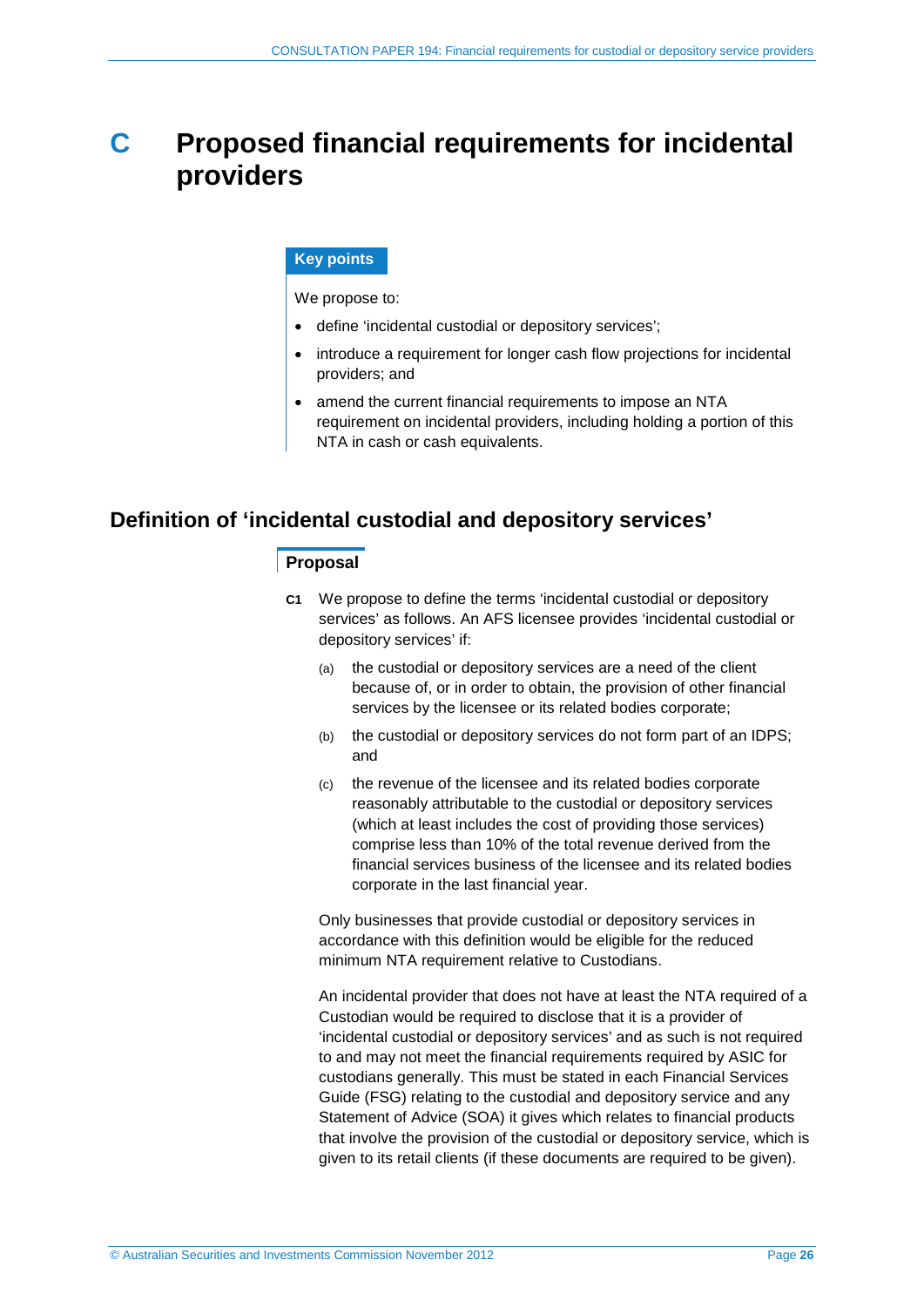An incidental provider that does not meet the financial requirements applying to a Custodian would be required to lodge with ASIC a statement in the audit report provided on the licensee's accounts (FS 71) for each financial year in which the incidental provider was authorised to provide custodial and depository services stating that, having reviewed the financial statements of each related body corporate of the licensee, the auditor has no reason to believe that the incidental provider did not meet part (c) of the definition of incidental custodial and depository services (audit opinion requirement) for the relevant financial year.

#### *Your feedback*

- C1Q1 Do you agree with this proposal? If not, why not?
- C1Q2 Do you think limiting the definition of incidental custodial or depository services in this way is reasonable in light of the proposed implications? If not, why not?
- C1Q3 Are there any difficulties with identifying the proportion of revenue reasonably attributable to custodial or depository services? In such cases, what other method could be used to value the custodial or depository service?
- C1Q4 What additional processes would you need to implement to meet the proposed audit opinion requirement?
- C1Q5 Are there other practical problems with the implementation of this proposal? Please give details.
- C1Q6 What impact will this proposal have on your business?
- C1Q7 Is there a better way to evaluate the significance of custodial or depository services provided by an AFS licensee?

#### **Rationale**

- 76 The concept of incidental custodial or depository services is not defined in the Corporations Act. It was applied by ASIC for the purposes of determining how the financial requirements would apply to different providers. The word 'incidental' was chosen to limit the application of the NTA requirement to Custodians, but there is confusion about what it means so we have decided to define it.
- 77 To be considered an incidental provider, and therefore eligible to meet the reduced minimum NTA requirement, an AFS licensee must satisfy each of the circumstances listed in the proposed definition.
- 78 We consider that only custodial or depository services that are provided because of the provision of other financial services by the AFS licensee or its related body corporate could be regarded as incidental. An example of what may often meet part (a) of the definition is the holding of financial products as part of an unregistered managed investment scheme (other than an IDPS) by an operator of the scheme on behalf of a client, which occurs after the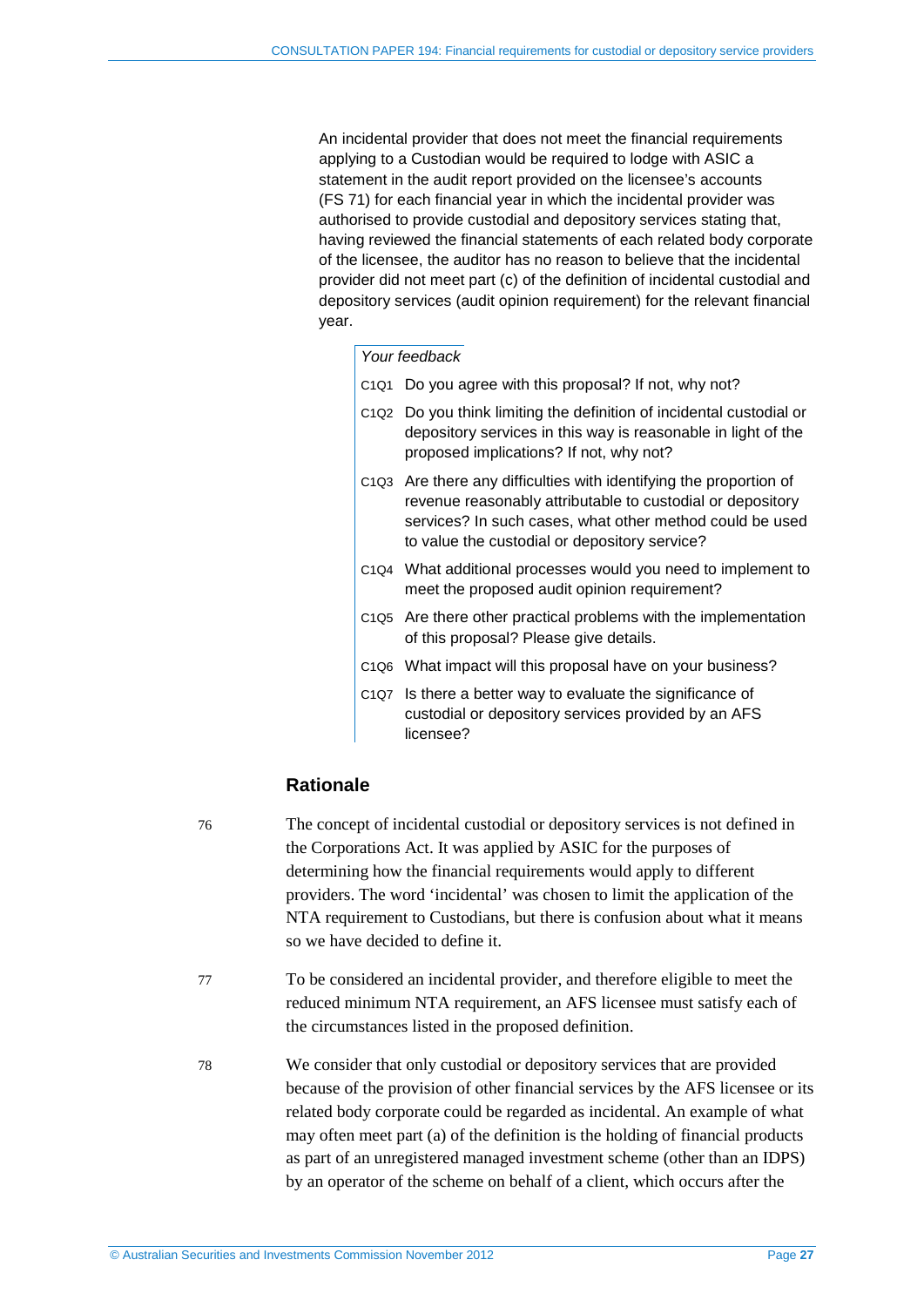operator or a related body corporate has provided financial product advice and/or dealing services in respect of those interests on behalf of the client. This example will form part of our guidance in RG 166 on financial requirements for custodial or depository services.

- 79 Custodial or depository services that are offered to clients independent of other financial services are not considered incidental by ASIC. Clients characteristically place a substantial degree of trust in providers in these circumstances, necessitating a greater buffer against operating risk exposure.
- 80 We also consider that only custodial or depository services that represent a minor source of the financial service business revenue of the economic entity of which the provider is part should be described as incidental. Activities that, although they are not the main offering of the group's financial services business, represent the provision of another substantial service should not be regarded as incidental. We consider that activities that generate more than 10% of total financial services business revenue are a substantial service and are therefore not incidental.
- 81 We require consideration of the cost of providing a service for which revenue is less than cost because we consider that cost in these circumstances is an appropriate indicator of the extent of operating risk.
- 82 For incidental providers, the introduction of a minimum NTA requirement acknowledges that there is a degree of risk associated with providing any custodial or depository service. It is important that these AFS licensees have the necessary experience, systems and controls in place to support their authorisation as a custodian, irrespective of the nature of other services for which they may be authorised, even if this financial service is provided only incidentally.
- 83 RG 166 recognises that in certain circumstances it would be unreasonably costly for AFS licensees to meet all of their financial requirements. For example, an exemption from holding \$5 million NTA is available to responsible entities where all of the scheme property or assets of the scheme are special custody assets or Tier \$500,000 assets. Accordingly, the proposed minimum \$150,000 NTA for incidental providers recognises that a lower minimum NTA is suitable for these providers.
- 84 We think that it is important for retail clients to be informed about the scope of the custodial or depository services they are being provided and the provider's financial resources. A statement in the incidental provider's FSG and SOA saying that it is providing incidental custodial or depository services, and may not meet the financial requirements for custodians generally, gives retail clients access to this information. This proposal does not envisage a requirement to provide an FSG or SOA in circumstances when it would not otherwise be required.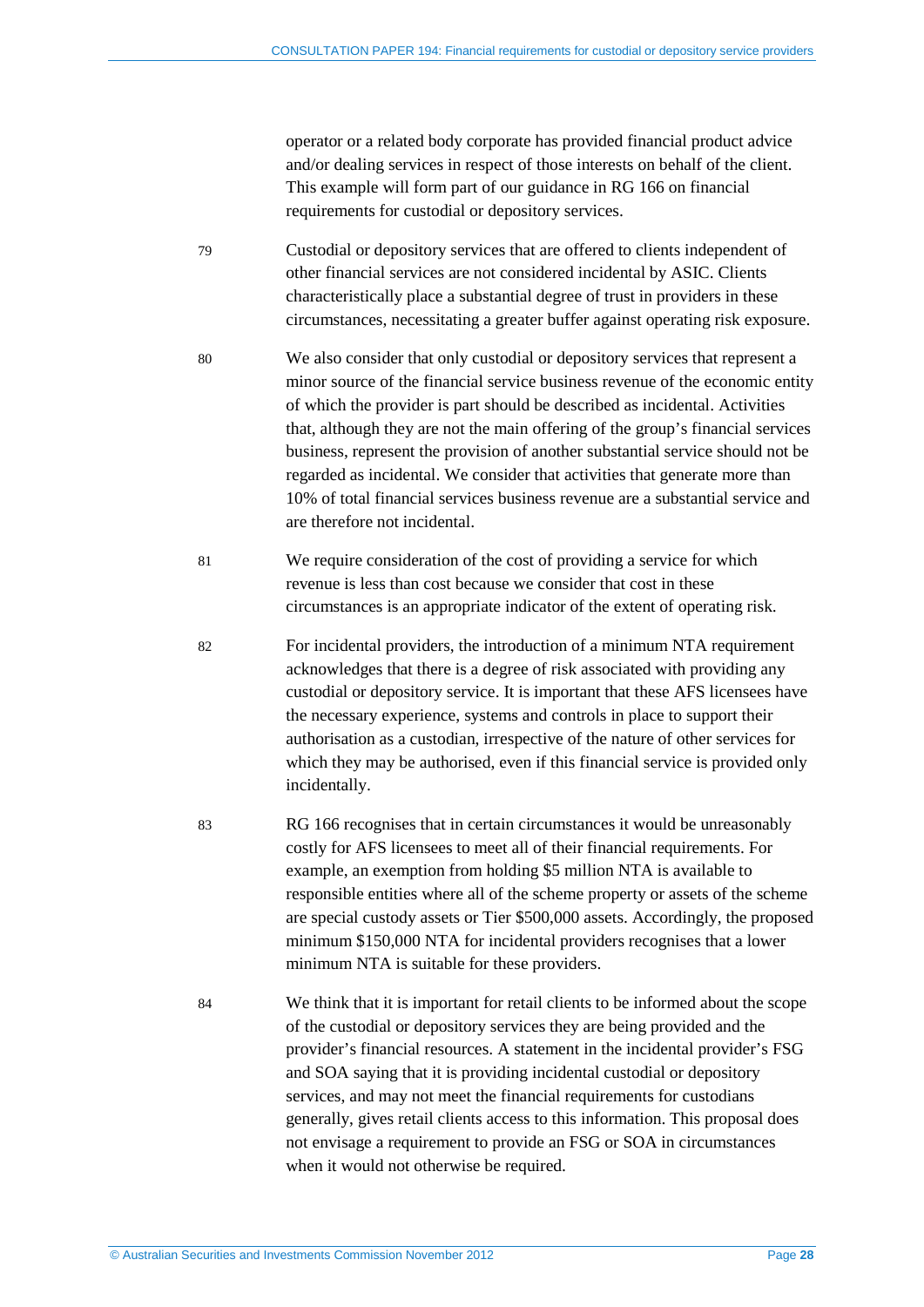85 The audit opinion requirement will enable us to verify whether a provider has met the revenue threshold for incidental custodial or depository services and, provided the remainder of the definition is also met, is eligible to hold the reduced minimum NTA.

### <span id="page-28-2"></span><span id="page-28-0"></span>**Increasing the NTA capital requirement**

#### **Proposal**

- **C2** We propose that incidental providers be required to hold NTA (calculated as for Custodians) equal to the greater of:
	- (a) \$150,000; or
	- (b) 10% of average revenue.

#### *Your feedback*

<span id="page-28-1"></span>

| C <sub>2Q1</sub> What benefits do you consider will result from this<br>proposal?                                                                                                                                                                                               |
|---------------------------------------------------------------------------------------------------------------------------------------------------------------------------------------------------------------------------------------------------------------------------------|
| C2Q2 What disadvantages do you consider will result from this<br>proposal?                                                                                                                                                                                                      |
| C2Q3 Do you think a requirement to hold NTA equal to 10% of<br>average revenue is unreasonable? If so, why?                                                                                                                                                                     |
| C <sub>2Q4</sub> For AFS licensees with low or zero revenue, what would be<br>the best alternative proxy measure for operating risk?                                                                                                                                            |
| C <sub>2Q5</sub> Would complying with this proposal require you to<br>restructure your business?                                                                                                                                                                                |
| C <sub>2</sub> Q <sub>6</sub> What impact will this proposal have on your business<br>costs? How will you manage these changes?                                                                                                                                                 |
| C2Q7 Are there any practical problems with the implementation of<br>this proposal?                                                                                                                                                                                              |
| C2Q8 Will this proposal have any impact on competition?                                                                                                                                                                                                                         |
| C <sub>2</sub> Q <sub>9</sub> Are there any characteristics specific to providing custodial<br>and depository services in emissions units that warrant us<br>taking a different approach to financial requirements for<br>AFS licensees that only provide this type of service? |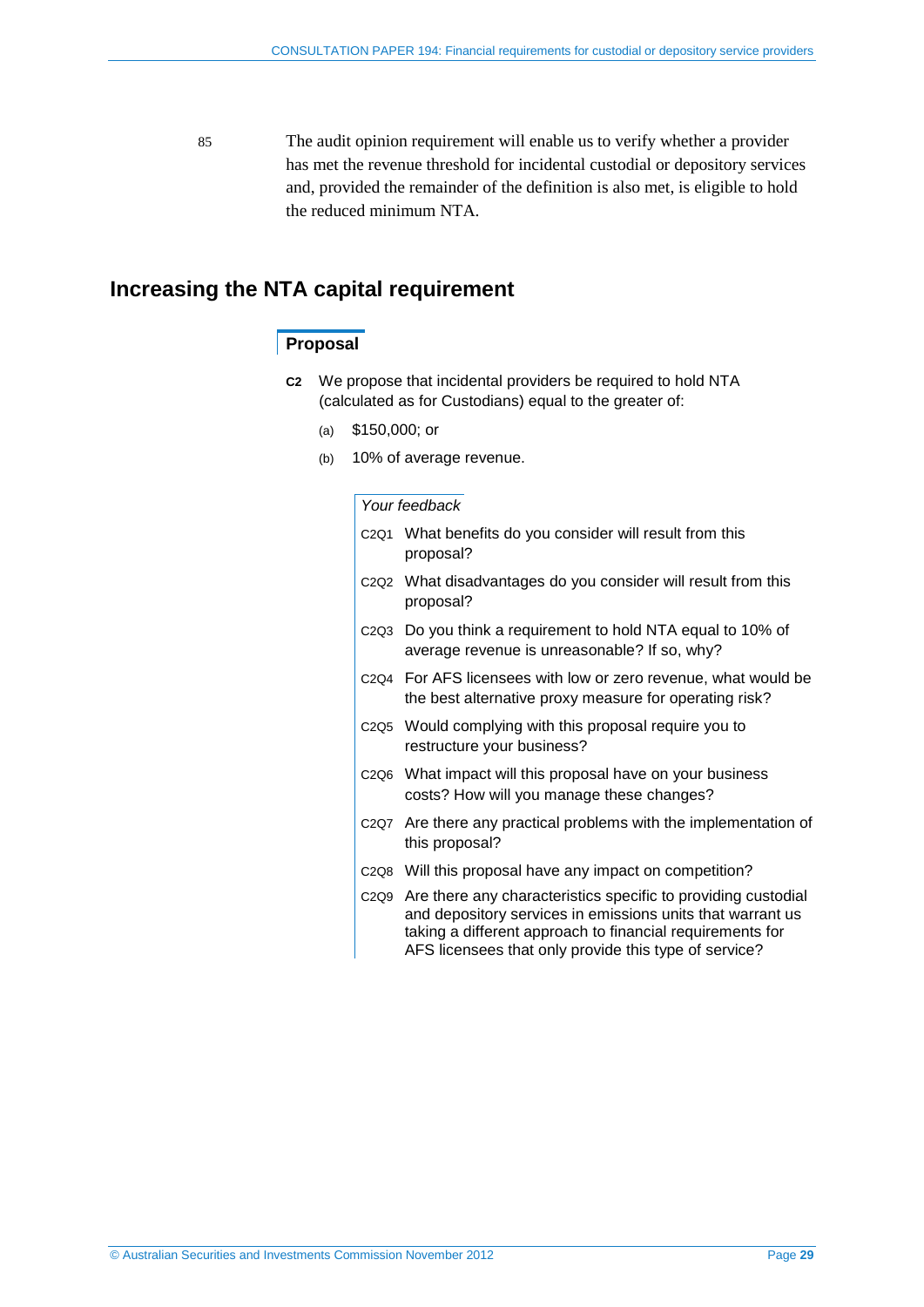## **Requiring 12-month cash flow projections**

### **Proposal**

**C3** We propose that incidental providers be required to comply with the same requirements for cash flow projections and the audit report relating to the projections as apply to Custodians.

#### *Your feedback*

| C3Q1 Do you agree with this proposal? If not, why not?                                                                          |
|---------------------------------------------------------------------------------------------------------------------------------|
| C3Q2 What additional costs will be incurred by your business as<br>a result of these proposals? Will there be any cost savings? |
| C3Q3 Are there any issues with limiting the options providers<br>have to meet the cash needs requirement?                       |
| C3Q4 Are there any practical problems with the implementation of<br>this proposal? Please give details.                         |

#### **Rationale**

| 86 | Cash flow projections are an important tool in identifying potential risks to a<br>business. Our proposal would introduce a requirement for longer cash flow<br>projections for incidental providers. This proposal would replace the current<br>cash needs requirement set out in RG 166.37–RG 166.63. |
|----|---------------------------------------------------------------------------------------------------------------------------------------------------------------------------------------------------------------------------------------------------------------------------------------------------------|
| 87 | The rationale for introducing cash flow projection requirements for<br>Custodians is discussed in greater detail at paragraphs $62-71$ , and is also<br>relevant for incidental providers.                                                                                                              |

## <span id="page-29-0"></span>**NTA liquidity requirements and reporting**

- **C4** We propose that:
	- (a) at least 50% of the required NTA (as set out in proposal [C2\)](#page-28-2) should be held in cash or cash equivalents, with 100% being held in liquid assets (as defined in the 'Key terms'); and
	- (b) an incidental provider affected by this proposal should report its NTA position, together with detailed workings, to ASIC as part of its annual submission of Form FS70.

#### *Your feedback*

- C4Q1 What benefits do you consider will result from this proposal?
- C4Q2 What disadvantages do you consider will result from this proposal?
- C4Q3 Would complying with this proposal require you to restructure your business in any way?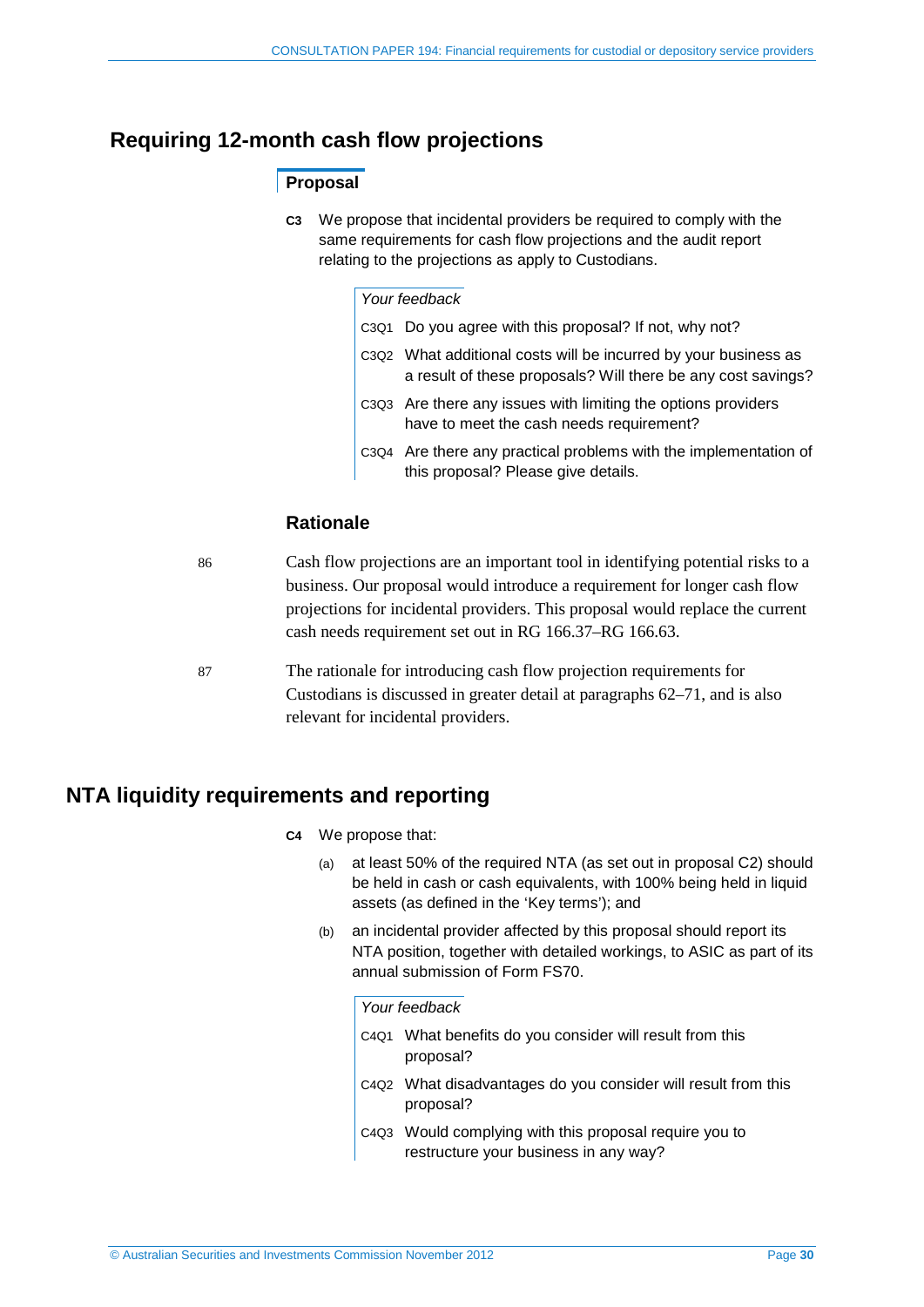|  | C4Q4 What impact will this proposal have on your business<br>costs? How will you manage these changes? |
|--|--------------------------------------------------------------------------------------------------------|
|  | C4Q5 Are there any practical problems with the implementation of<br>this proposal?                     |
|  | C4Q6 Will this proposal have any impact on competition?                                                |

### **Rationale**

| 88 | The introduction of a minimum NTA requirement for incidental providers<br>acknowledges that there is a degree of risk associated with providing any<br>custodial or depository service. This proposal will ensure that incidental<br>providers have sufficient financial resources to provide custodial or<br>depository services in compliance with the Corporations Act.                                                 |
|----|----------------------------------------------------------------------------------------------------------------------------------------------------------------------------------------------------------------------------------------------------------------------------------------------------------------------------------------------------------------------------------------------------------------------------|
| 89 | It is likely that incidental providers may also be authorised to provide other<br>financial services. If any other requirement contained in RG 166 applies to<br>an incidental provider because of other activities it undertakes, it would have<br>to meet the other requirement. Assets used to meet one requirement may be<br>used to meet another requirement.                                                         |
| 90 | The rationale for imposing liquidity requirements on Custodians is discussed<br>in greater detail at paragraph 72, and is also relevant to incidental providers.                                                                                                                                                                                                                                                           |
| 91 | It should be noted that the test for consideration as an incidental provider is<br>the proportion of financial service business revenue from custodial or<br>depository services of the AFS licensee and its related bodies corporate.<br>However, the NTA requirement is sized to 10% of average revenue, because<br>it aims to reflect the total operating risk of the licensee but not its related<br>bodies corporate. |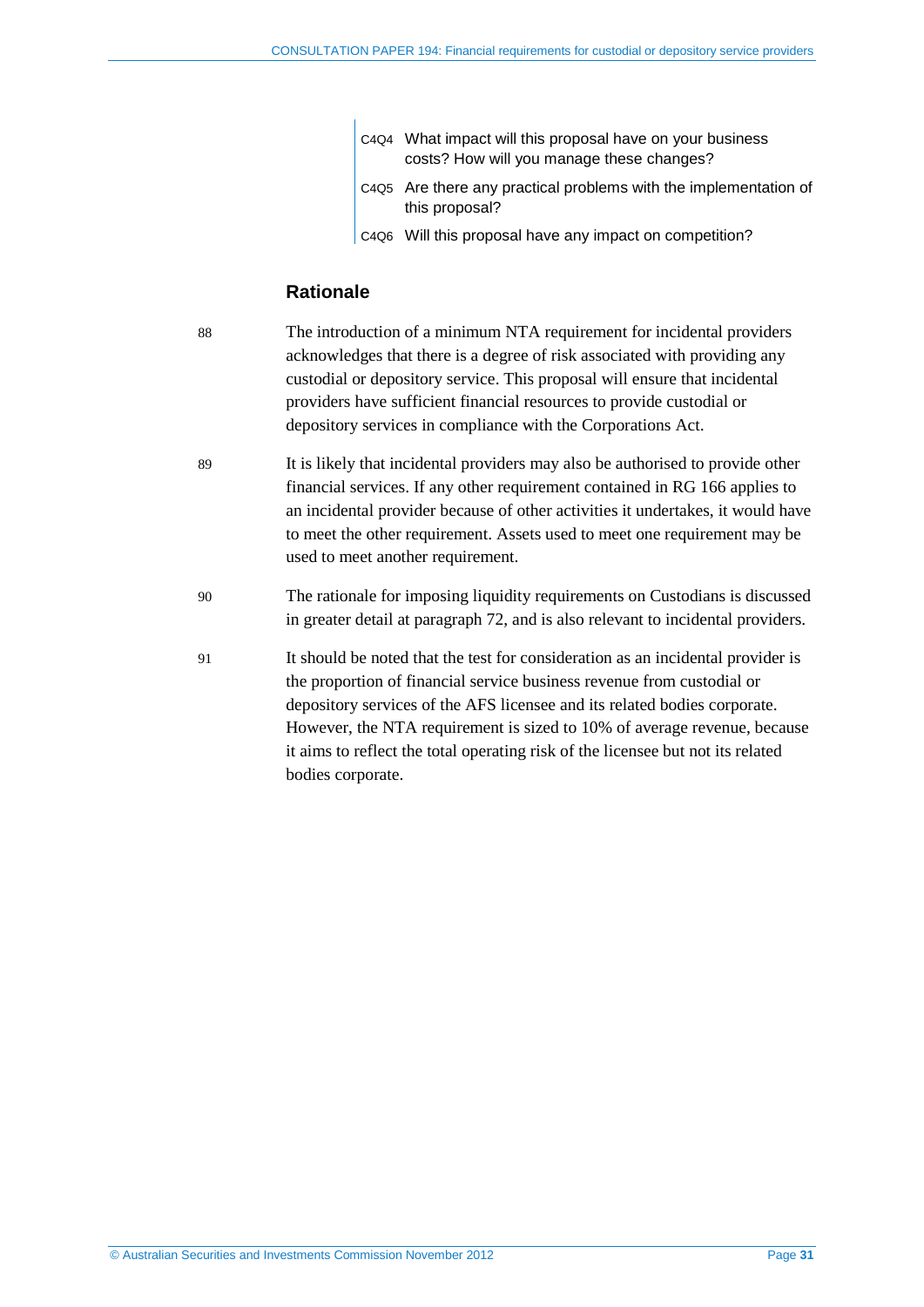## <span id="page-31-0"></span>**D Proposed implementation period**

#### **Key points**

Some businesses may either choose to restructure or recapitalise as a result of the revised requirements. A transition period may therefore be appropriate.

## <span id="page-31-1"></span>**Commencement date and transition period**

#### **Proposal**

- **D1** We propose:
	- (a) that the reforms be effective for new providers as of 1 July 2013; and
	- (b) for existing providers, responsible entities of managed investment schemes and IDPS operators, to implement a transition period of 12 months until 1 July 2014.

#### *Your feedback*

- D1Q1 Do you agree with the proposed timeframe for the implementation of the proposals in this paper?
- D1Q2 Do you require a transition period to ensure that adequate arrangements are in place to meet the requirements of the proposals? If so, is 12 months a sufficient period? If a longer transition period is required, please explain why.

#### **Rationale**

- 92 We think these proposals are important to ensure the strength and stability of the custodial or depository services industry, and as such should be implemented as soon as practicable. We acknowledge the possibility that some businesses may either choose to restructure or need to recapitalise as a result of the proposals.
- 93 The earliest practical time for the implementation of the proposals for new providers would be 1 July 2013. We propose to provide a 12-month transition period for existing providers.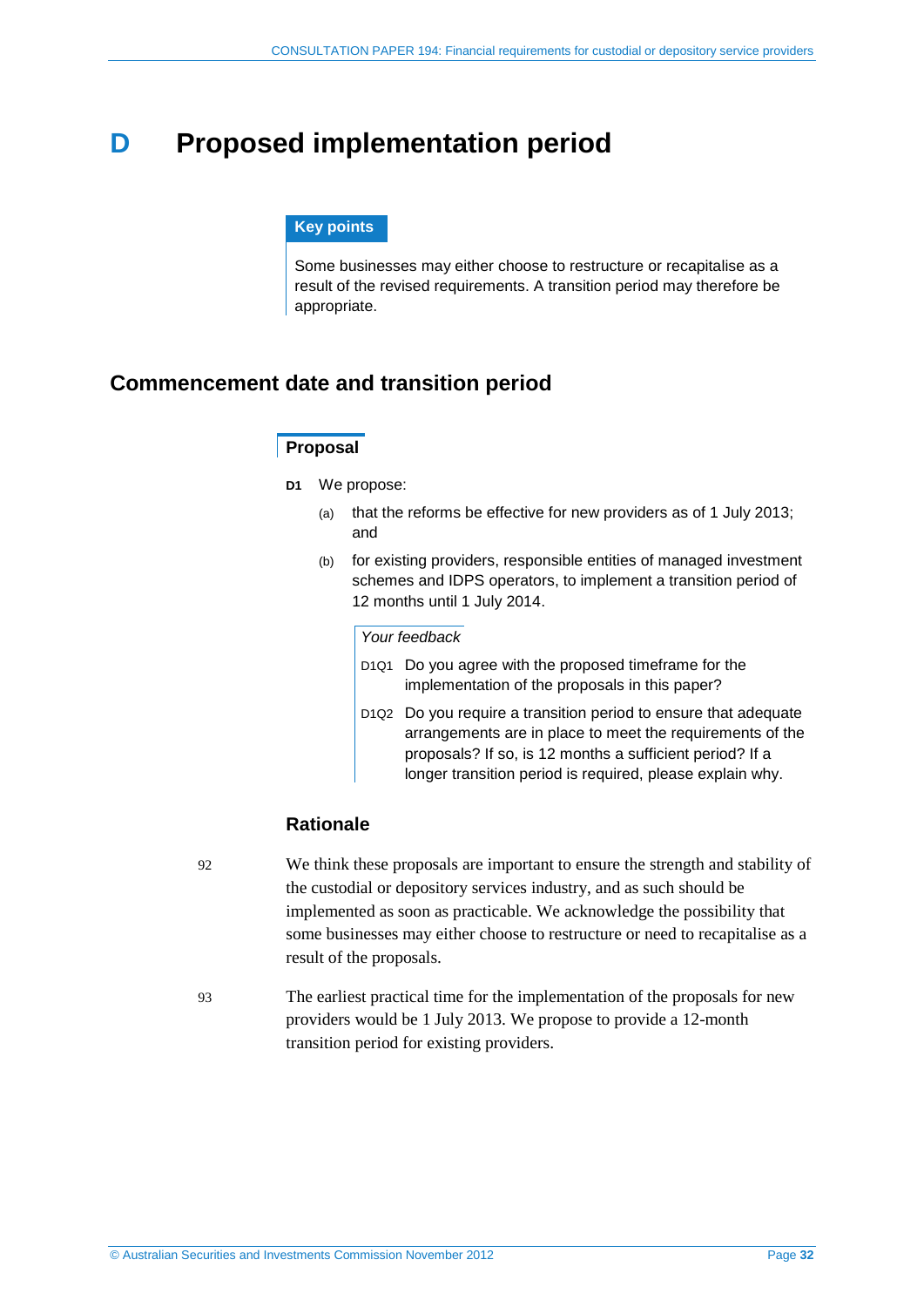## <span id="page-32-0"></span>**E Regulatory and financial impact**

- 94 In developing the proposals in this paper, we have carefully considered their regulatory and financial impact. On the information currently available to us we think they will strike an appropriate balance between: (a) ensuring that providers have adequate financial resources to conduct their business in compliance with the Corporations Act and in a responsible manner; and (b) implementing financial requirements in a way that is not overly burdensome. 95 Before settling on a final policy, we will comply with the Australian Government's regulatory impact analysis (RIA) requirements by: (a) considering all feasible options, including examining the likely impacts of a the range of alternative options which could meet our policy objectives; (b) if regulatory options are under consideration, notifying the Office of Best Practice Regulation (OBPR); and (c) if our proposed option has more than a minor or machinery impact on business or the not-for-profit sector, preparing a Regulation Impact Statement (RIS). 96 All RISs are submitted to the OBPR for approval before we make any final decision. Without an approved RIS, ASIC is unable to give relief or make any other form of regulation, including issuing a regulatory guide that contains regulation. 97 To ensure that we are in a position to properly complete any required RIS, please give us as much information as you can about our proposals or any alternative approaches, including: (a) the likely compliance costs;
	- (b) the likely effect on competition; and
	- (c) other impacts, costs and benefits.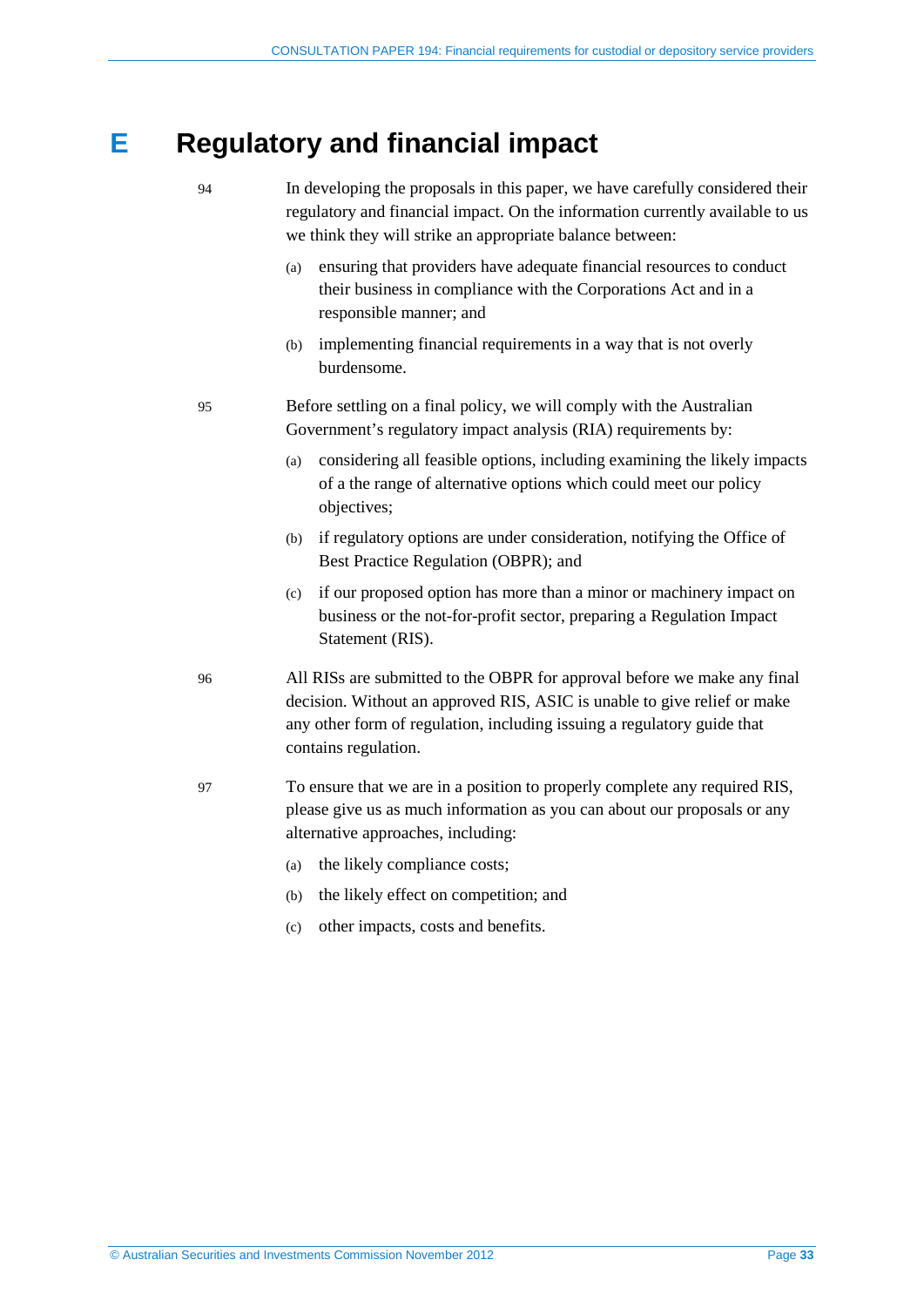## **Key terms**

| <b>Term</b>     | <b>Meaning in this document</b>                                                                                                                                                                                                                                                      |  |  |
|-----------------|--------------------------------------------------------------------------------------------------------------------------------------------------------------------------------------------------------------------------------------------------------------------------------------|--|--|
| AFS licence     | An Australian financial services licence under s913B of the<br>Corporations Act that authorises a person who carries on a<br>financial services business to provide financial services                                                                                               |  |  |
|                 | Note: This is a definition contained in s761A of the<br>Corporations Act.                                                                                                                                                                                                            |  |  |
| AFS licensee    | A person who holds an AFS licence under s913B of the<br><b>Corporations Act</b>                                                                                                                                                                                                      |  |  |
|                 | Note: This is a definition contained in s761A of the<br>Corporations Act.                                                                                                                                                                                                            |  |  |
| APRA            | Australian Prudential Regulation Authority                                                                                                                                                                                                                                           |  |  |
| <b>ASIC</b>     | Australian Securities and Investments Commission                                                                                                                                                                                                                                     |  |  |
| <b>ASLF</b>     | Adjusted surplus liquid funds                                                                                                                                                                                                                                                        |  |  |
| ASX 24          | The exchange market formerly known as Sydney Futures<br>Exchange (SFE), operated by Australian Securities<br><b>Exchange Limited</b>                                                                                                                                                 |  |  |
| Australian ADI  | Australian authorised deposit-taking institution-has the<br>meaning given in s9                                                                                                                                                                                                      |  |  |
| average revenue | Average revenue means:                                                                                                                                                                                                                                                               |  |  |
|                 | (a) for a licensee in its first financial year of being<br>authorised to provide a custodial or depository<br>service—the licensee's forecast of its revenue from the<br>date of that authorisation for the remainder of the first<br>financial year pro-rated to a 12-month period; |  |  |
|                 | (b) for a licensee in its second financial year in which it is<br>authorised to provide a custodial or depository<br>service-the aggregate of the licensee's:                                                                                                                        |  |  |
|                 | (i) estimate of its actual revenue for the second<br>financial year-to-date; and                                                                                                                                                                                                     |  |  |
|                 | (ii) forecast of its revenue for the remainder of the<br>second financial year; and                                                                                                                                                                                                  |  |  |
|                 | (c) for a licensee in its third financial year in which it is<br>authorised to provide a custodial or depository<br>service--the average of:                                                                                                                                         |  |  |
|                 | (i) the aggregate of the licensee's:                                                                                                                                                                                                                                                 |  |  |
|                 | (A) estimate of its actual revenue for the third<br>financial year to-date; and                                                                                                                                                                                                      |  |  |
|                 | (B) forecast of its revenue for the remainder of the<br>third financial year; and                                                                                                                                                                                                    |  |  |
|                 | (ii) the licensee's revenue for its second financial year<br>in which it is authorised to provide a custodial or<br>depository service; and                                                                                                                                          |  |  |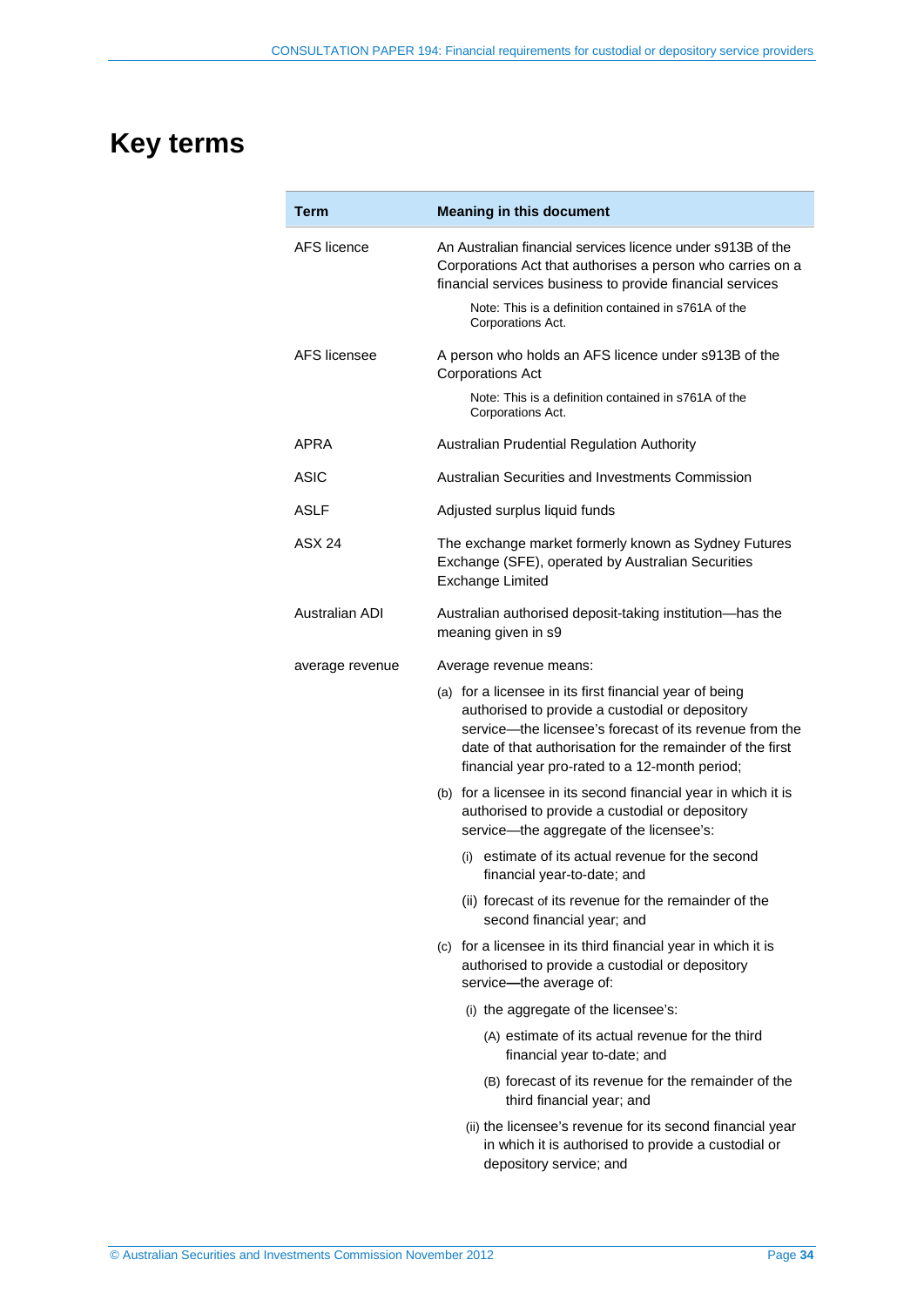| Term                                                             | <b>Meaning in this document</b>                                                                                                                                                          |  |
|------------------------------------------------------------------|------------------------------------------------------------------------------------------------------------------------------------------------------------------------------------------|--|
|                                                                  | (d) for all subsequent financial years—the average of:                                                                                                                                   |  |
|                                                                  | (i) the aggregate of the licensee's:                                                                                                                                                     |  |
|                                                                  | (A) estimate of its actual revenue for the current<br>financial year-to-date; and                                                                                                        |  |
|                                                                  | (B) forecast of its revenue for the remainder of the<br>current financial year; and                                                                                                      |  |
|                                                                  | (ii) the licensee's revenue for the last preceding<br>financial year; and                                                                                                                |  |
|                                                                  | (iii) the licensee's responsible entity revenue for the<br>second preceding financial year                                                                                               |  |
|                                                                  | Note: We expect providers to base their forecast on<br>reasonable assumptions and to take into account the actual<br>revenue over that financial year-to-date in making the<br>forecast. |  |
| cash or cash                                                     | Cash or cash equivalents means:                                                                                                                                                          |  |
| equivalents                                                      | (a) cash on hand, demand deposits and money deposited<br>with an Australian ADI that is available for immediate<br>withdrawal:                                                           |  |
|                                                                  | (b) short-term, highly liquid investments that are readily<br>convertible to known amounts of cash that are subject<br>to an insignificant risk of changes in value;                     |  |
|                                                                  | (c) the value of any eligible undertaking provided by an<br>eligible provider; and                                                                                                       |  |
|                                                                  | (d) a commitment to provide cash from an eligible provider<br>that can be drawn down within 5 business days and<br>has a maturity of at least 6 months                                   |  |
| <b>Corporations Act</b>                                          | Corporations Act 2001, including regulations made for the<br>purposes of that Act                                                                                                        |  |
| Corporations<br>Regulations                                      | <b>Corporations Regulations 2001</b>                                                                                                                                                     |  |
| Custodian                                                        | A provider of a custodial or depository service that is not an<br>incidental provider                                                                                                    |  |
| eligible custodian                                               | An eligible custodian is:                                                                                                                                                                |  |
|                                                                  | (a) an Australian ADI; or                                                                                                                                                                |  |
|                                                                  | (b) a market or clearing participant; or                                                                                                                                                 |  |
|                                                                  | (c) a subcustodian appointed by one of the above subject<br>to limitations in relation to persons appointed by an<br>ASX 24 participant who is not otherwise an eligible<br>custodian    |  |
| financial service                                                | Has the meaning given in Div 4 of Pt 7.1 of the<br><b>Corporations Act</b>                                                                                                               |  |
| financial services<br>A business of providing financial services |                                                                                                                                                                                          |  |
| business                                                         | Note: This is a definition contained in s761A. The meaning of<br>'carry on a financial services business' is affected by s761C.                                                          |  |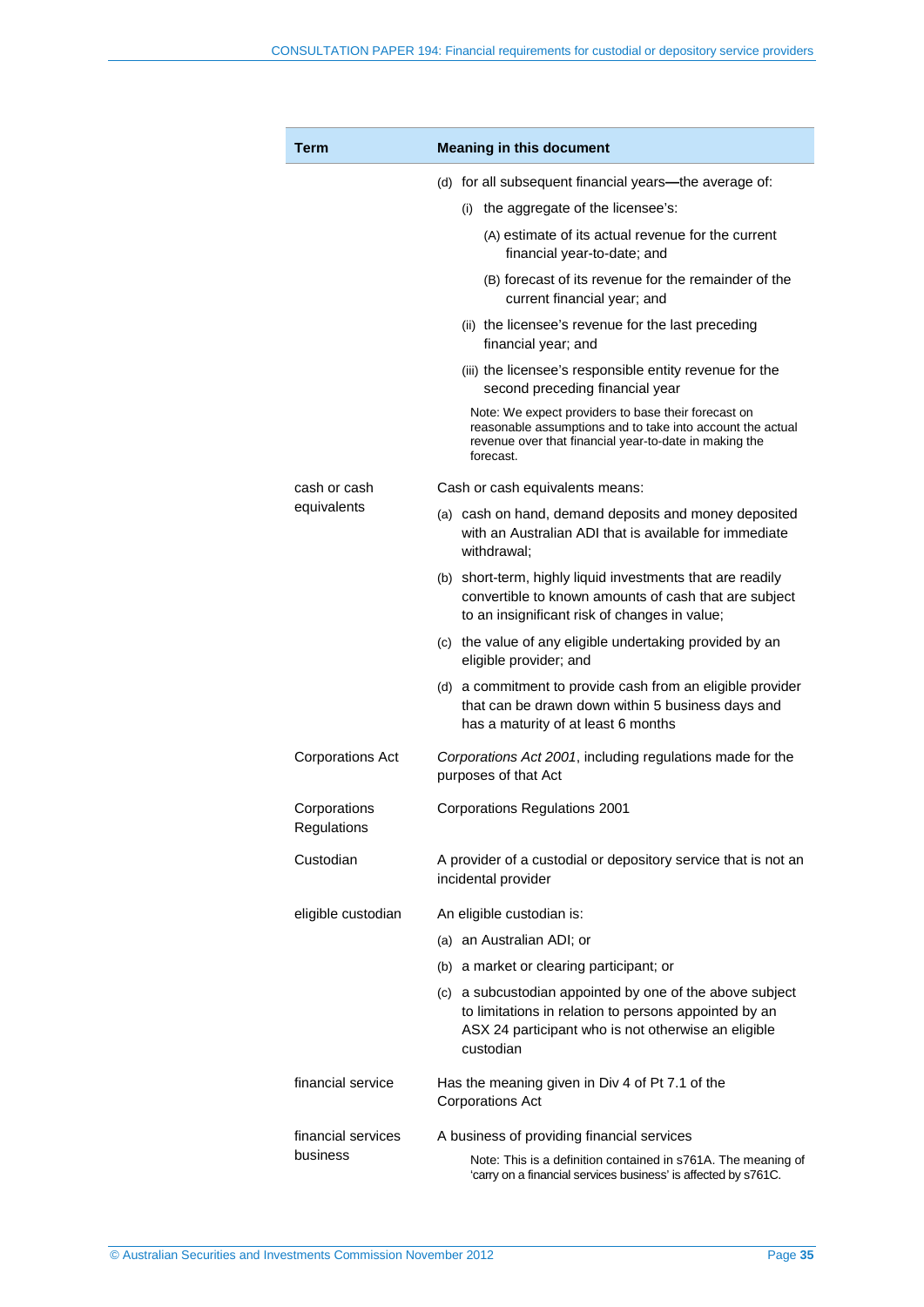| <b>Term</b>                                       | <b>Meaning in this document</b>                                                                                                                                                                                                                                                                                            |
|---------------------------------------------------|----------------------------------------------------------------------------------------------------------------------------------------------------------------------------------------------------------------------------------------------------------------------------------------------------------------------------|
| <b>IDPS</b>                                       | Investor directed portfolio service, as defined in Class<br>Order [CO 02/294] Investor directed portfolio services                                                                                                                                                                                                         |
| <b>IDPS</b> property                              | Property acquired or held through the IDPS other than<br>property held by the client                                                                                                                                                                                                                                       |
| incidental custodial<br>or depository<br>services | Defined at proposal C1                                                                                                                                                                                                                                                                                                     |
| incidental provider                               | An AFS licensee that provides incidental custodial or<br>depository services but does not include a licensee<br>authorised to operate registered schemes as a responsible<br>entity or a licensee to which s912AB as notionally applying<br>under [CO 12/752] applies (being certain retail dealers in<br>OTC derivatives) |
| liquid assets                                     | Liquid assets means:                                                                                                                                                                                                                                                                                                       |
|                                                   | (a) cash or cash equivalents other than paragraph (d) of<br>the definition of 'cash or cash equivalents'; and                                                                                                                                                                                                              |
|                                                   | (b) assets that the licensee can reasonably expect to<br>realise for their market value within 6 months,                                                                                                                                                                                                                   |
|                                                   | that are free from encumbrances and, in the case of<br>receivables, free from any right of set-off                                                                                                                                                                                                                         |
| NTA (net tangible<br>assets)                      | An AFS licensee's adjusted assets less adjusted liabilities,<br>as defined in RG 166                                                                                                                                                                                                                                       |
| provider                                          | An AFS licensee that provides custodial or depository<br>services under the licence                                                                                                                                                                                                                                        |
| retail client                                     | A client as defined in s761G of the Corporations Act and<br>Ch 7, Pt 7.1, Div 2 of the Corporations Regulations                                                                                                                                                                                                            |
| <b>RG 148 (for</b><br>example)                    | An ASIC regulatory guide (in this example numbered 148)                                                                                                                                                                                                                                                                    |
| s766E (for example)                               | A section of the Corporations Act (in this example<br>numbered 766E), unless otherwise specified                                                                                                                                                                                                                           |
| <b>SLF</b>                                        | Surplus liquid funds                                                                                                                                                                                                                                                                                                       |
| wholesale client                                  | A client as defined in s761G of the Corporations Act and<br>Ch 7, Pt 7.1, Div 2 of the Corporations Regulations                                                                                                                                                                                                            |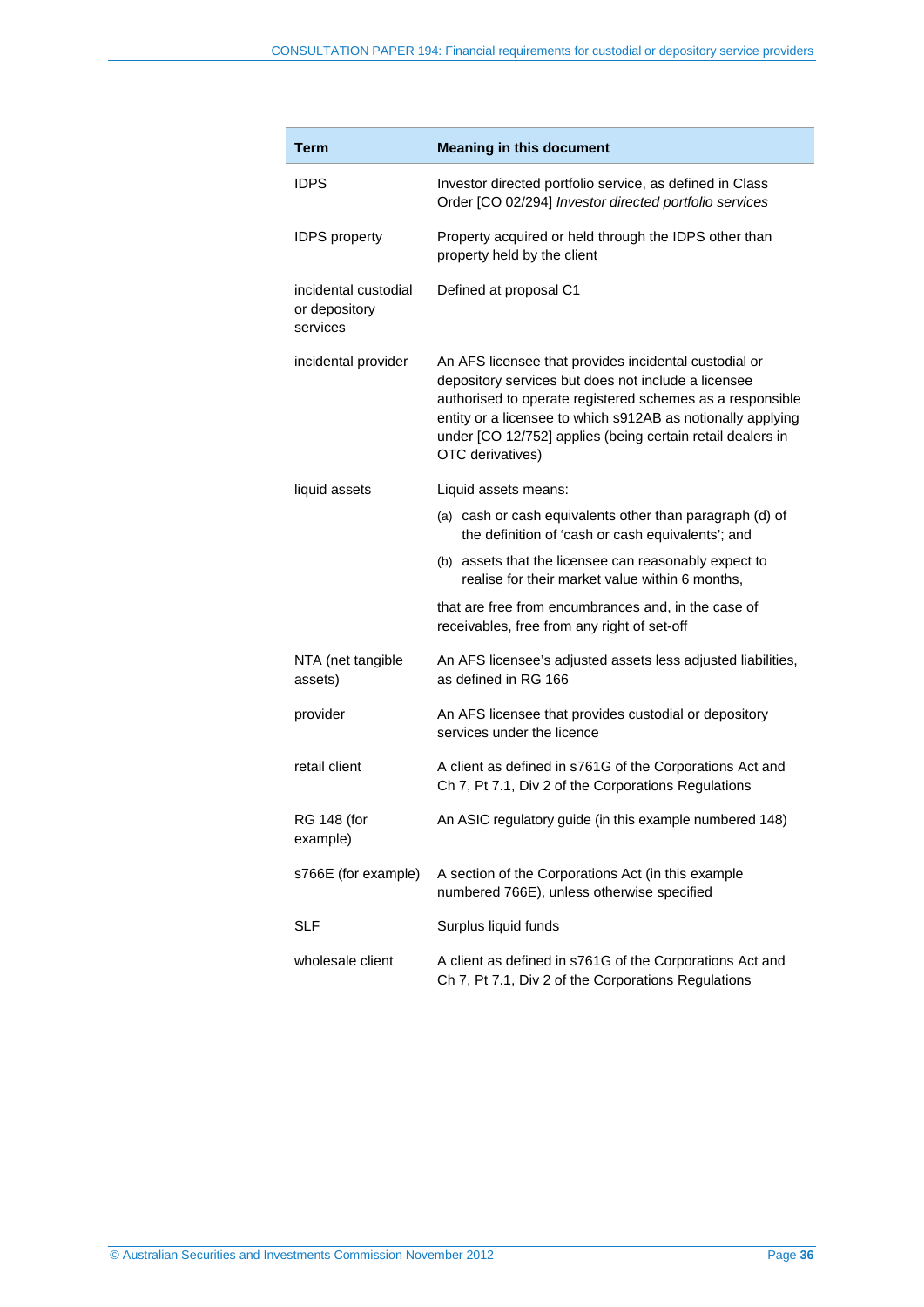## **List of proposals and questions**

| Proposal |                                                                                                                                                                                                                                                                               |             | <b>Your feedback</b>                                                                                                                                                                                                                                                                                                                                               |  |  |
|----------|-------------------------------------------------------------------------------------------------------------------------------------------------------------------------------------------------------------------------------------------------------------------------------|-------------|--------------------------------------------------------------------------------------------------------------------------------------------------------------------------------------------------------------------------------------------------------------------------------------------------------------------------------------------------------------------|--|--|
| B1       | We propose that a Custodian be required to hold<br>NTA equal to the greater of:                                                                                                                                                                                               | B1Q1        | What benefits do you consider will result from this<br>proposal?                                                                                                                                                                                                                                                                                                   |  |  |
|          | \$10 million; or<br>(a)                                                                                                                                                                                                                                                       |             | B1Q2 What disadvantages do you consider will result                                                                                                                                                                                                                                                                                                                |  |  |
|          | (b)<br>10% of average revenue.                                                                                                                                                                                                                                                |             | from this proposal?                                                                                                                                                                                                                                                                                                                                                |  |  |
|          | An-ASX listed parent would not be an eligible<br>provider for the purpose of inclusion in calculating<br>NTA (unless it is an eligible provider for another                                                                                                                   | <b>B1Q3</b> | Do you think a requirement to hold NTA equal to<br>10% of average revenue is unreasonable? If so,<br>why?                                                                                                                                                                                                                                                          |  |  |
|          | reason).<br>For the purpose of calculating the NTA, the<br>adjusted liabilities would include (as added to total<br>liabilities) the maximum potential liability of any<br>personal guarantee the Custodian has provided,<br>with certain exceptions for stapling agreements. | B1Q4        | For AFS licensees with low or zero revenue, what<br>would be the best alternative proxy measure for<br>operating risk?                                                                                                                                                                                                                                             |  |  |
|          |                                                                                                                                                                                                                                                                               | B1Q5        | Should there be a deemed minimum revenue<br>from the holding of any kind of asset to prevent<br>diversion of revenue to related bodies to minimise<br>the NTA requirement? If not, why not? If so, what<br>amount should this be? Would two basis points of<br>the average value of the property held be<br>appropriate?                                           |  |  |
|          |                                                                                                                                                                                                                                                                               | <b>B1Q6</b> | Are the remuneration practices in this industry<br>such that an alternative proxy measure for<br>operating risk should be considered, such as one<br>based on the value of assets held?                                                                                                                                                                            |  |  |
|          |                                                                                                                                                                                                                                                                               | <b>B1Q7</b> | Should there be an additional requirement to hold<br>NTA of a certain percentage of the value of the<br>relevant property held under custodial or<br>depository services or as an asset holder or<br>master custodian of a registered scheme? If so,<br>what should this amount be? Would two basis<br>points of the value of the property held be<br>appropriate? |  |  |
|          |                                                                                                                                                                                                                                                                               | B1Q8        | Would complying with this proposal require you to<br>restructure your business in any way?                                                                                                                                                                                                                                                                         |  |  |
|          |                                                                                                                                                                                                                                                                               |             | B1Q9 What impact will this proposal have on your<br>business costs? How will you manage these<br>changes?                                                                                                                                                                                                                                                          |  |  |
|          |                                                                                                                                                                                                                                                                               |             | B1Q10 Are there any practical problems with the<br>implementation of this proposal?                                                                                                                                                                                                                                                                                |  |  |
|          |                                                                                                                                                                                                                                                                               |             | B1Q11 Will this proposal have any impact on<br>competition?                                                                                                                                                                                                                                                                                                        |  |  |
|          |                                                                                                                                                                                                                                                                               |             | B1Q12 Are there any characteristics specific to providing<br>custodial and depository services in emissions<br>units that warrant us taking a different approach                                                                                                                                                                                                   |  |  |

to financial requirements for AFS licensees that

only provide this type of service?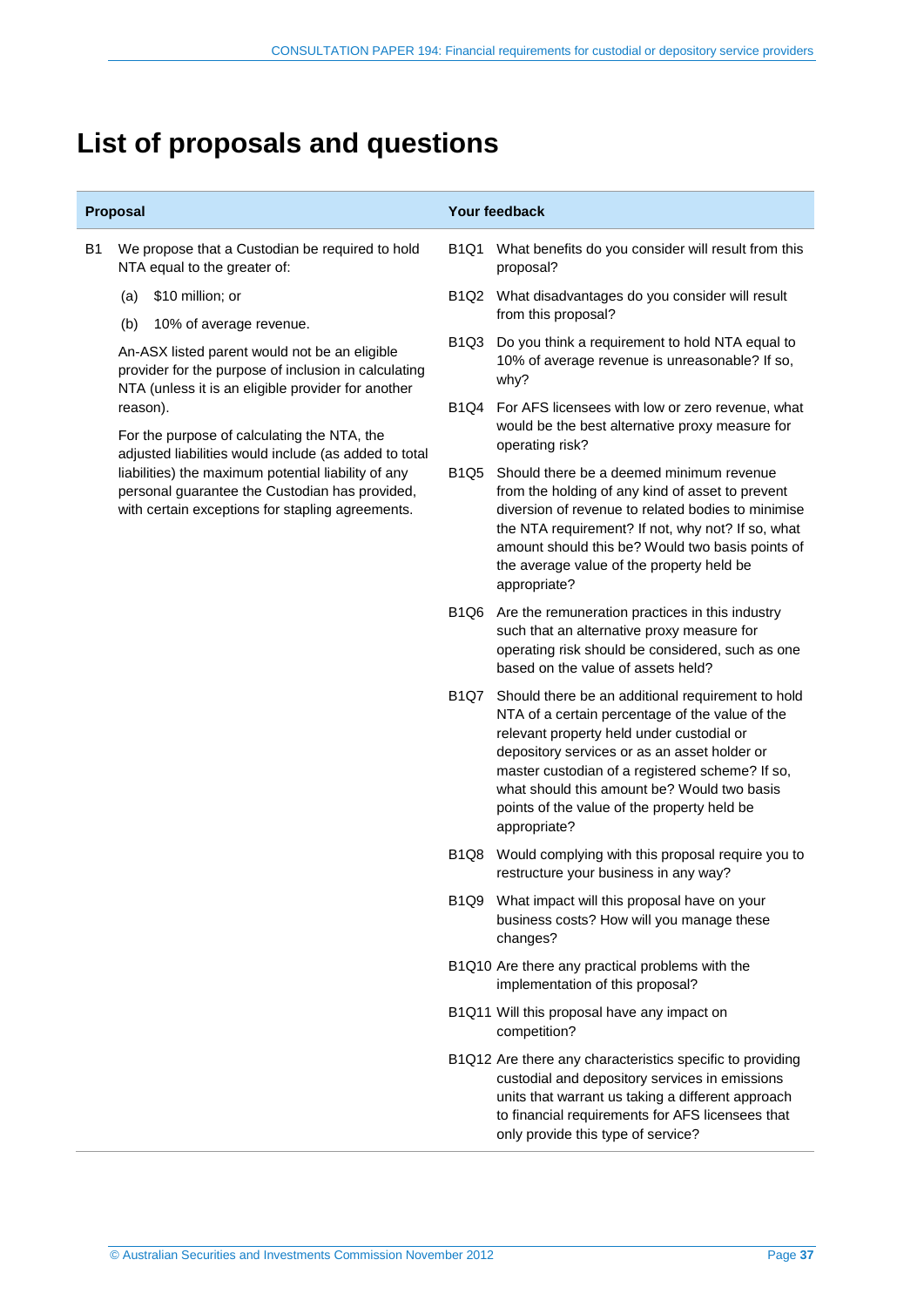| Proposal       |                                                                                                |                                                                                                                                                                                                                                                                                                                                                                                                                                                                                                                              |                                                                                                                                                                                                                                                                                  |                                                                                                      | Your feedback                                                                                            |
|----------------|------------------------------------------------------------------------------------------------|------------------------------------------------------------------------------------------------------------------------------------------------------------------------------------------------------------------------------------------------------------------------------------------------------------------------------------------------------------------------------------------------------------------------------------------------------------------------------------------------------------------------------|----------------------------------------------------------------------------------------------------------------------------------------------------------------------------------------------------------------------------------------------------------------------------------|------------------------------------------------------------------------------------------------------|----------------------------------------------------------------------------------------------------------|
| <b>B2</b>      | We propose that the NTA requirement for a<br>Custodian, set out in proposal B1, also apply to: |                                                                                                                                                                                                                                                                                                                                                                                                                                                                                                                              |                                                                                                                                                                                                                                                                                  | B2Q1                                                                                                 | What benefits do you consider will result from this<br>proposal?                                         |
|                | (a)                                                                                            | a responsible entity holding scheme property<br>or assets (other than special custody assets<br>or Tier \$500,000 assets) unless it appoints<br>an asset holder who it reasonably believes<br>does meet the requirement or is an eligible<br>custodian. If the asset holder is a provider,<br>the responsible entity may assume, unless it<br>is aware to the contrary, that the asset<br>holder meets the custody financial<br>requirements if it has an audit report lodged<br>by the asset holder in Form FS71 Australian |                                                                                                                                                                                                                                                                                  | B2Q2 What disadvantages do you consider will result<br>from this proposal?                           |                                                                                                          |
|                |                                                                                                |                                                                                                                                                                                                                                                                                                                                                                                                                                                                                                                              | B <sub>2</sub> Q <sub>3</sub>                                                                                                                                                                                                                                                    | Would complying with this proposal require you to<br>restructure your business in any way?           |                                                                                                          |
|                |                                                                                                |                                                                                                                                                                                                                                                                                                                                                                                                                                                                                                                              | <b>B2Q4</b>                                                                                                                                                                                                                                                                      | What impact will this proposal have on your<br>business costs? How will you manage these<br>changes? |                                                                                                          |
|                |                                                                                                |                                                                                                                                                                                                                                                                                                                                                                                                                                                                                                                              | <b>B2Q5</b>                                                                                                                                                                                                                                                                      | Are there any practical problems with the<br>implementation of this proposal?                        |                                                                                                          |
|                |                                                                                                |                                                                                                                                                                                                                                                                                                                                                                                                                                                                                                                              | financial services licensee audit report for<br>the last financial year in respect of<br>compliance as a Custodian that has no<br>qualification; and                                                                                                                             | <b>B2Q6</b>                                                                                          | Will this proposal have any impact on<br>competition?                                                    |
|                | (b)                                                                                            |                                                                                                                                                                                                                                                                                                                                                                                                                                                                                                                              | an operator of an IDPS that is responsible<br>for holding IDPS property unless it arranges<br>for the IDPS property to be held by a<br>Custodian or an eligible custodian.                                                                                                       |                                                                                                      |                                                                                                          |
| B <sub>3</sub> | We propose that a Custodian should be required                                                 |                                                                                                                                                                                                                                                                                                                                                                                                                                                                                                                              |                                                                                                                                                                                                                                                                                  | B3Q1                                                                                                 | Do you agree with this proposal? If not, why not?                                                        |
|                | (a)                                                                                            | to:<br>prepare a cash flow projection based on a<br>reasonable estimate of its revenue and                                                                                                                                                                                                                                                                                                                                                                                                                                   |                                                                                                                                                                                                                                                                                  | be any cost savings?                                                                                 | B3Q2 What additional costs will be incurred by your<br>business as a result of this proposal? Will there |
|                | (b)                                                                                            | expenses over at least 12 months;<br>update the cash flow projection if:                                                                                                                                                                                                                                                                                                                                                                                                                                                     | B <sub>3</sub> Q <sub>3</sub>                                                                                                                                                                                                                                                    | Are there any issues with limiting the options<br>Custodians have to meet the cash needs             |                                                                                                          |
|                |                                                                                                | (i)                                                                                                                                                                                                                                                                                                                                                                                                                                                                                                                          | the cash flows cease to cover the next<br>12 months;                                                                                                                                                                                                                             | B3Q4                                                                                                 | requirement?<br>Are there any practical problems with the                                                |
|                |                                                                                                | (ii)                                                                                                                                                                                                                                                                                                                                                                                                                                                                                                                         | there is a material change; or                                                                                                                                                                                                                                                   |                                                                                                      | implementation of this proposal? Please give<br>details.                                                 |
|                |                                                                                                | (iii)                                                                                                                                                                                                                                                                                                                                                                                                                                                                                                                        | the Custodian has reason to suspect<br>that an updated projection would show<br>it was not meeting its AFS licence<br>conditions;                                                                                                                                                |                                                                                                      |                                                                                                          |
|                | (c)                                                                                            |                                                                                                                                                                                                                                                                                                                                                                                                                                                                                                                              | document its calculations and assumptions,<br>and describe in writing why they are the<br>appropriate assumptions;                                                                                                                                                               |                                                                                                      |                                                                                                          |
|                | (d)                                                                                            | have the cash flow projection approved at<br>least quarterly by the directors of the<br>provider as satisfying ASIC's requirements;                                                                                                                                                                                                                                                                                                                                                                                          |                                                                                                                                                                                                                                                                                  |                                                                                                      |                                                                                                          |
|                | (e)                                                                                            |                                                                                                                                                                                                                                                                                                                                                                                                                                                                                                                              | show, based on the cash flow projection,<br>that it will have access, as needed, to<br>enough financial resources to meet its<br>liabilities over the projected term of at least<br>the next 12 months, including any additional<br>liabilities it might incur during that term; |                                                                                                      |                                                                                                          |
|                | (f)                                                                                            |                                                                                                                                                                                                                                                                                                                                                                                                                                                                                                                              | demonstrate, based on the projection of its                                                                                                                                                                                                                                      |                                                                                                      |                                                                                                          |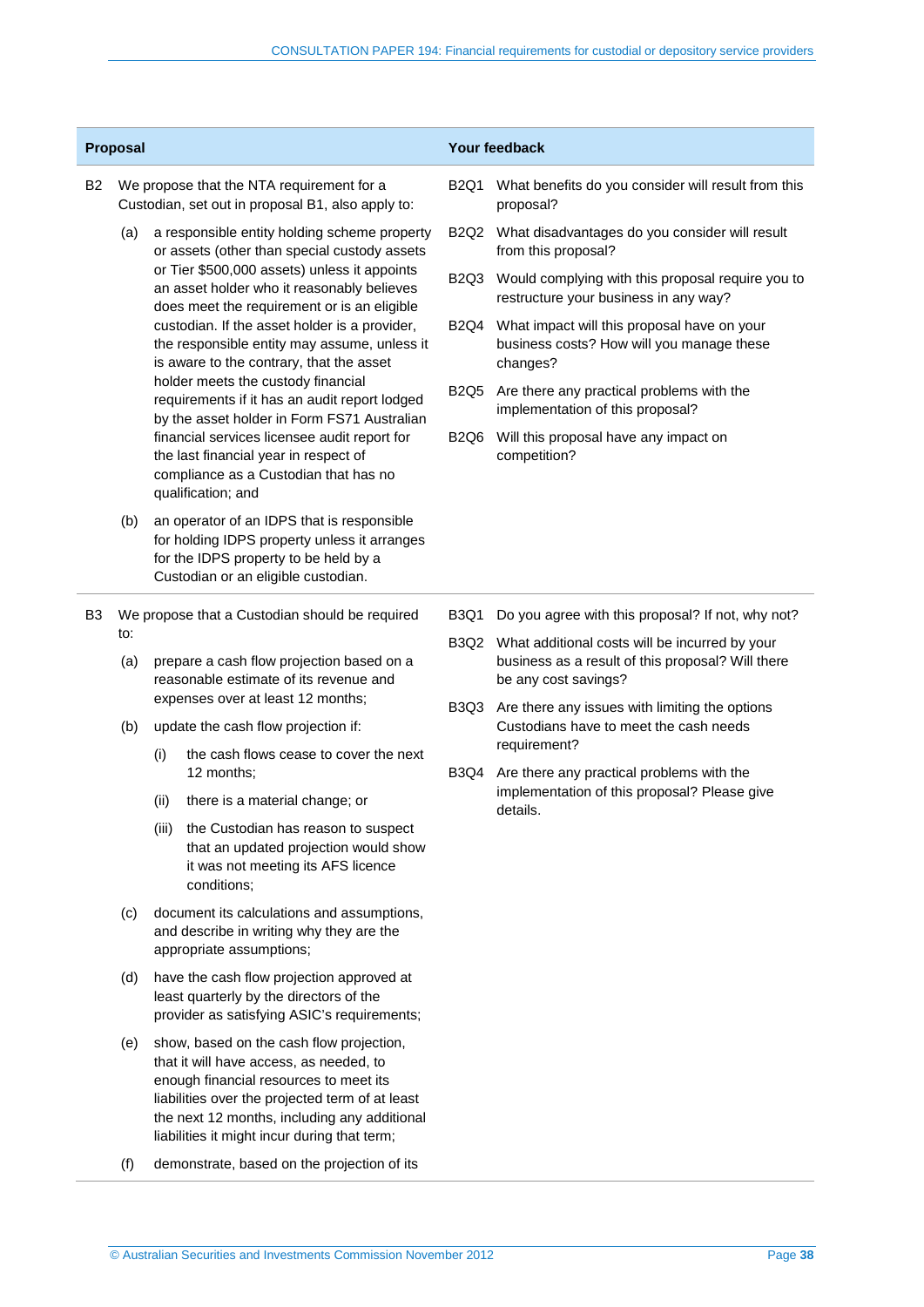| <b>Proposal</b>                                                                                                                                                                                     |     | <b>Your feedback</b>                                                                                                                                                                                                                                                                                                                                                                                                                                                                                                                                                                                                                                   |      |                                                                                            |
|-----------------------------------------------------------------------------------------------------------------------------------------------------------------------------------------------------|-----|--------------------------------------------------------------------------------------------------------------------------------------------------------------------------------------------------------------------------------------------------------------------------------------------------------------------------------------------------------------------------------------------------------------------------------------------------------------------------------------------------------------------------------------------------------------------------------------------------------------------------------------------------------|------|--------------------------------------------------------------------------------------------|
|                                                                                                                                                                                                     |     | cash flows, that it will hold at all times during<br>the period to which the projection relates in<br>cash or cash equivalents, an amount equal<br>to or greater than the current amount it is<br>required to hold in cash or cash equivalents;<br>and                                                                                                                                                                                                                                                                                                                                                                                                 |      |                                                                                            |
|                                                                                                                                                                                                     | (g) | make the cash flow projection available to<br>ASIC on request.                                                                                                                                                                                                                                                                                                                                                                                                                                                                                                                                                                                         |      |                                                                                            |
|                                                                                                                                                                                                     |     | This requirement would replace all five options<br>currently available to meet the cash needs<br>requirement: see Table 3 in RG 166.                                                                                                                                                                                                                                                                                                                                                                                                                                                                                                                   |      |                                                                                            |
| A tailored audit requirement would apply based on<br>the cash flow projection requirement, on a<br>corresponding basis to that now applying to<br>responsible entitles, as set out in [CO 11/1140]. |     |                                                                                                                                                                                                                                                                                                                                                                                                                                                                                                                                                                                                                                                        |      |                                                                                            |
|                                                                                                                                                                                                     |     | This requirement already applies to responsible<br>entities. However, if a responsible entity is relying<br>on a person that it appoints to hold scheme<br>property or other assets to avoid having to meet<br>the financial requirements that would apply if the<br>responsible entity held that property or assets,<br>then the responsible entity must have reasonable<br>grounds to believe that the person meets this cash<br>flow projection requirement. We would expect that<br>this would include obtaining and retaining a copy<br>of the required projections and audit reports<br>reflecting the requirements that apply to<br>Custodians. |      |                                                                                            |
| B4                                                                                                                                                                                                  |     | We propose that:                                                                                                                                                                                                                                                                                                                                                                                                                                                                                                                                                                                                                                       | B4Q1 | What benefits do you consider will result from this                                        |
|                                                                                                                                                                                                     | (a) | at least 50% of the required NTA (as set out<br>in proposal B2) should be held by a<br>Custodian in cash or cash equivalents, with<br>100% being held in liquid assets (as defined<br>in the 'Key terms'); and                                                                                                                                                                                                                                                                                                                                                                                                                                         |      | proposal?<br>B4Q2 What disadvantages do you consider will result<br>from this proposal?    |
|                                                                                                                                                                                                     |     |                                                                                                                                                                                                                                                                                                                                                                                                                                                                                                                                                                                                                                                        | B4Q3 | Would complying with this proposal require you to<br>restructure your business in any way? |

(b) a Custodian should report its NTA position, together with detailed workings, to ASIC as part of its annual submission of Form FS70 Australian financial services licensee profit and loss statement and balance sheet.

If a responsible entity is relying on a person that it appoints to hold scheme property or other assets to avoid having to meet the financial requirements that would apply if the responsible held that property or assets, then the responsible entity must have reasonable grounds to believe that the person meets the requirements in proposal B4(a).

changes? B4Q5 Are there any practical problems with the implementation of this proposal?

B4Q4 What impact will this proposal have on your

business costs? How will you manage these

B4Q6 Will this proposal have any impact on competition?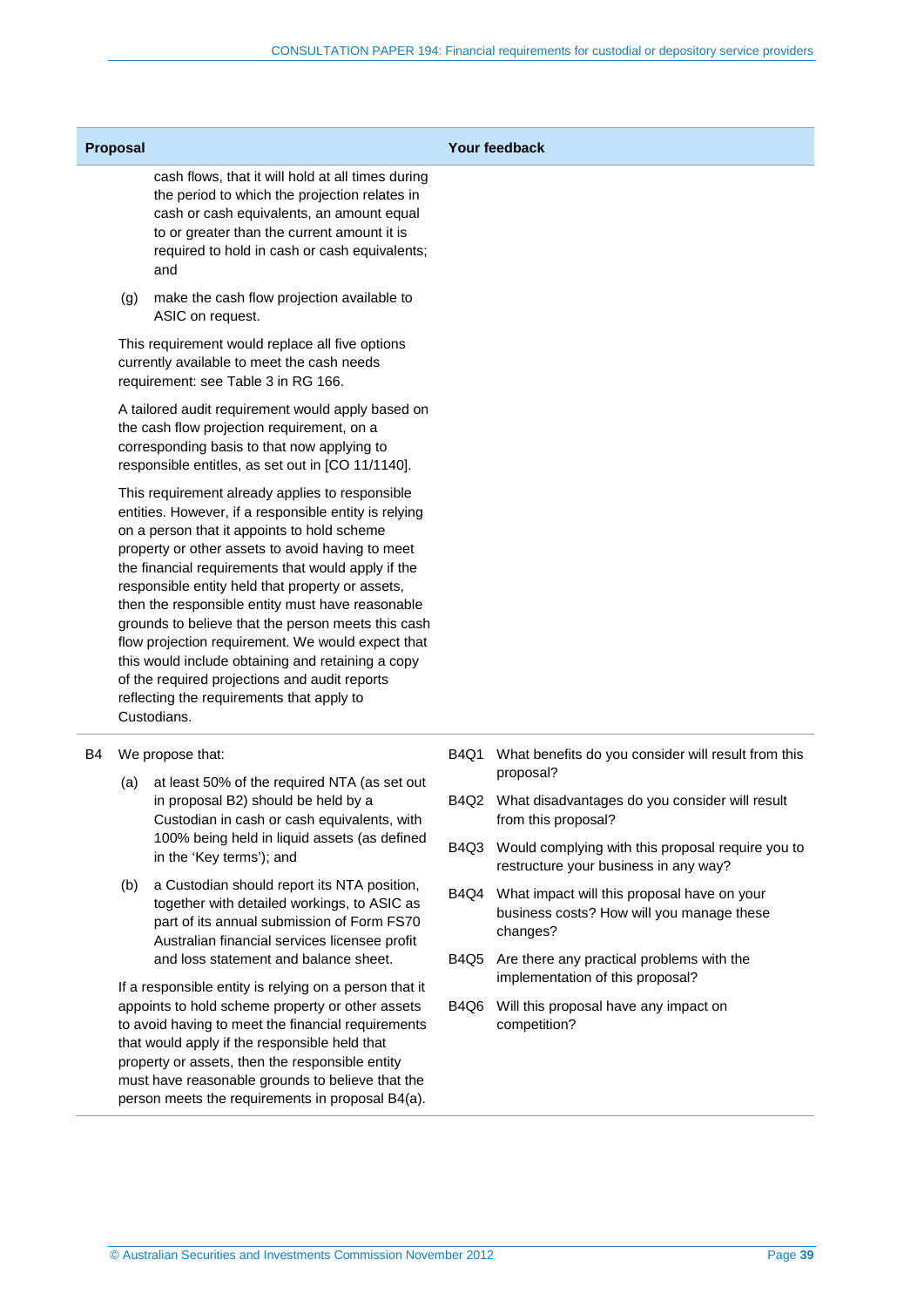| <b>Proposal</b> |                                                                                                                                |                                                                                                                                                                                                         | Your feedback                 |                                                                                                                                                                                                         |  |
|-----------------|--------------------------------------------------------------------------------------------------------------------------------|---------------------------------------------------------------------------------------------------------------------------------------------------------------------------------------------------------|-------------------------------|---------------------------------------------------------------------------------------------------------------------------------------------------------------------------------------------------------|--|
| C <sub>1</sub>  |                                                                                                                                | We propose to define the terms 'incidental                                                                                                                                                              | C <sub>1</sub> Q <sub>1</sub> | Do you agree with this proposal? If not, why not?                                                                                                                                                       |  |
|                 | custodial or depository services' as follows. An<br>AFS licensee provides 'incidental custodial or<br>depository services' if: |                                                                                                                                                                                                         |                               | C1Q2 Do you think limiting the definition of incidental<br>custodial or depository services in this way is<br>reasonable in light of the proposed implications?                                         |  |
|                 | (a)                                                                                                                            | the custodial or depository services are a<br>need of the client because of, or in order to<br>obtain, the provision of other financial<br>services by the licensee or its related bodies<br>corporate; |                               | If not, why not?                                                                                                                                                                                        |  |
|                 |                                                                                                                                |                                                                                                                                                                                                         | C <sub>1</sub> Q <sub>3</sub> | Are there any difficulties with identifying the<br>proportion of revenue reasonably attributable to<br>custodial or depository services? In such cases,<br>what other method could be used to value the |  |

- (b) the custodial or depository services do not form part of an IDPS; and
- (c) the revenue of the licensee and its related bodies corporate reasonably attributable to the custodial or depository services (which at least includes the cost of providing those services) comprise less than 10% of the total revenue derived from the financial services business of the licensee and its related bodies corporate in the last financial year.

Only businesses that provide custodial or depository services in accordance with this definition would be eligible for the reduced minimum NTA requirement relative to Custodians.

An incidental provider that does not have at least the NTA required of a Custodian would be required to disclose that it is a provider of 'incidental custodial or depository services' and as such is not required to and may not meet the financial requirements required by ASIC for custodians generally. This must be stated in each Financial Services Guide (FSG) relating to the custodial and depository service and any Statement of Advice (SOA) it gives which relates to financial products that involve the provision of the custodial or depository service, which is given to its retail clients (if these documents are required to be given).

An incidental provider that does not meet the financial requirements applying to a Custodian would be required to lodge with ASIC a statement in the audit report provided on the licensee's accounts (FS 71) for each financial year in which the incidental provider was authorised to provide custodial and depository services stating that, having reviewed the financial statements of each related body corporate of the licensee, the auditor has no reason to believe that the incidental provider did not meet part (c) of the definition of incidental custodial and depository services (audit opinion requirement) for the relevant financial year.

- 
- reasonable in light of the proposed implications?
- proportion of revenue reasonably attributable to custodial or depository services? In such cases, what other method could be used to value the custodial or depository service?
- C1Q4 What additional processes would you need to implement to meet the proposed audit opinion requirement?
- C1Q5 Are there other practical problems with the implementation of this proposal? Please give details.
- C1Q6 What impact will this proposal have on your business?
- C1Q7 Is there a better way to evaluate the significance of custodial or depository services provided by an AFS licensee?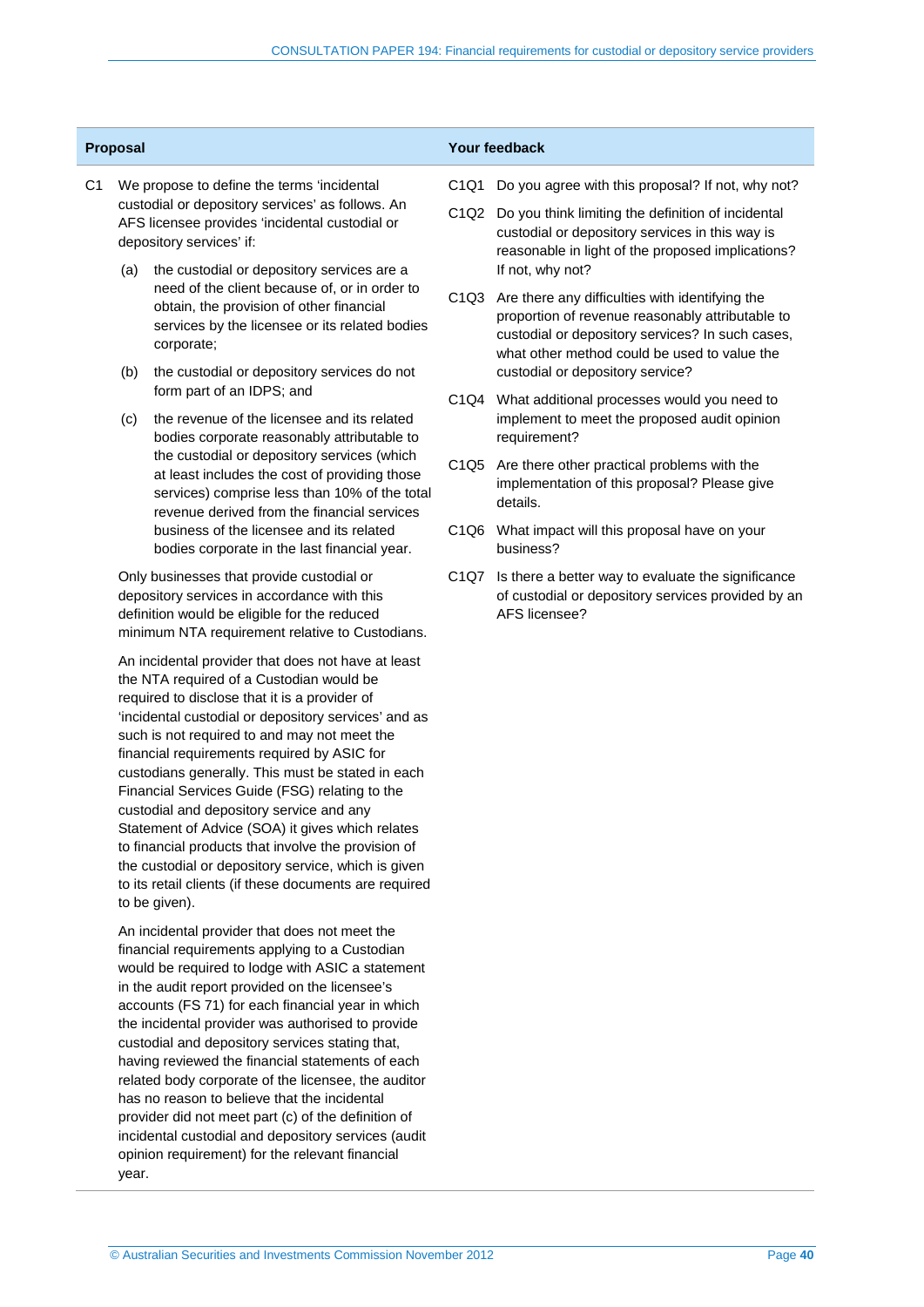|                | Proposal                                                                                                                                      |                         | <b>Your feedback</b>                                                                                                          |                                                                                                                                                                                                                                                      |  |
|----------------|-----------------------------------------------------------------------------------------------------------------------------------------------|-------------------------|-------------------------------------------------------------------------------------------------------------------------------|------------------------------------------------------------------------------------------------------------------------------------------------------------------------------------------------------------------------------------------------------|--|
| C2             | We propose that incidental providers be required<br>to hold NTA (calculated as for Custodians) equal                                          |                         |                                                                                                                               | What benefits do you consider will result from this<br>proposal?                                                                                                                                                                                     |  |
|                | to the greater of:<br>\$150,000; or<br>(a)                                                                                                    |                         | C2Q2 What disadvantages do you consider will result<br>from this proposal?                                                    |                                                                                                                                                                                                                                                      |  |
|                | (b)                                                                                                                                           | 10% of average revenue. | C <sub>2</sub> Q <sub>3</sub>                                                                                                 | Do you think a requirement to hold NTA equal to<br>10% of average revenue is unreasonable? If so,<br>why?                                                                                                                                            |  |
|                |                                                                                                                                               |                         | C2Q4                                                                                                                          | For AFS licensees with low or zero revenue, what<br>would be the best alternative proxy measure for<br>operating risk?                                                                                                                               |  |
|                |                                                                                                                                               |                         |                                                                                                                               | C2Q5 Would complying with this proposal require you to<br>restructure your business?                                                                                                                                                                 |  |
|                |                                                                                                                                               |                         | C <sub>2</sub> Q <sub>6</sub>                                                                                                 | What impact will this proposal have on your<br>business costs? How will you manage these<br>changes?                                                                                                                                                 |  |
|                |                                                                                                                                               |                         |                                                                                                                               | C2Q7 Are there any practical problems with the<br>implementation of this proposal?                                                                                                                                                                   |  |
|                |                                                                                                                                               |                         |                                                                                                                               | C2Q8 Will this proposal have any impact on<br>competition?                                                                                                                                                                                           |  |
|                |                                                                                                                                               |                         | C <sub>2</sub> Q <sub>9</sub>                                                                                                 | Are there any characteristics specific to providing<br>custodial and depository services in emissions<br>units that warrant us taking a different approach<br>to financial requirements for AFS licensees that<br>only provide this type of service? |  |
| C <sub>3</sub> | We propose that incidental providers be required                                                                                              |                         | C3Q1                                                                                                                          | Do you agree with this proposal? If not, why not?                                                                                                                                                                                                    |  |
|                | to comply with the same requirements for cash<br>flow projections and the audit report relating to the<br>projections as apply to Custodians. | C3Q2                    | What additional costs will be incurred by your<br>business as a result of these proposals? Will<br>there be any cost savings? |                                                                                                                                                                                                                                                      |  |
|                |                                                                                                                                               |                         |                                                                                                                               | C3Q3 Are there any issues with limiting the options<br>providers have to meet the cash needs<br>requirement?                                                                                                                                         |  |
|                |                                                                                                                                               |                         |                                                                                                                               | C3Q4 Are there any practical problems with the<br>implementation of this proposal? Please give<br>details.                                                                                                                                           |  |